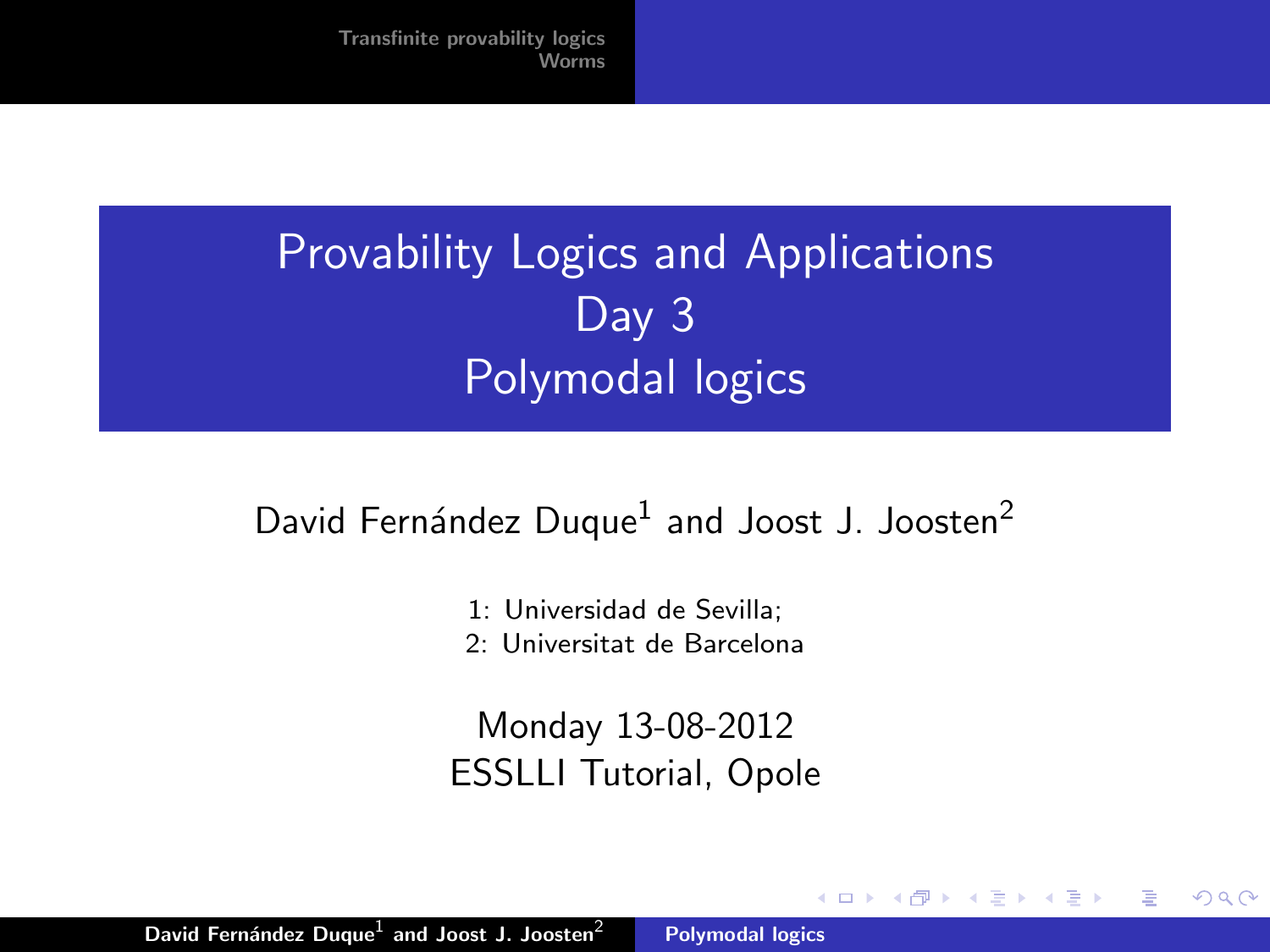[A very brief word on ordinals](#page-9-0) [The logics](#page-12-0)  $\mathsf{GLP}_{\mathsf{A}}$  reduction to  $\mathsf{GLP}_{\omega}$ 

メロメ メ都 メメ きょくきょう

活

<span id="page-1-0"></span> $299$ 

► On ordering  $\langle W, \prec \rangle$  is a well-order if

David Fernández Duque $^1$  and Joost J. Joosten $^2$  [Polymodal logics](#page-0-0)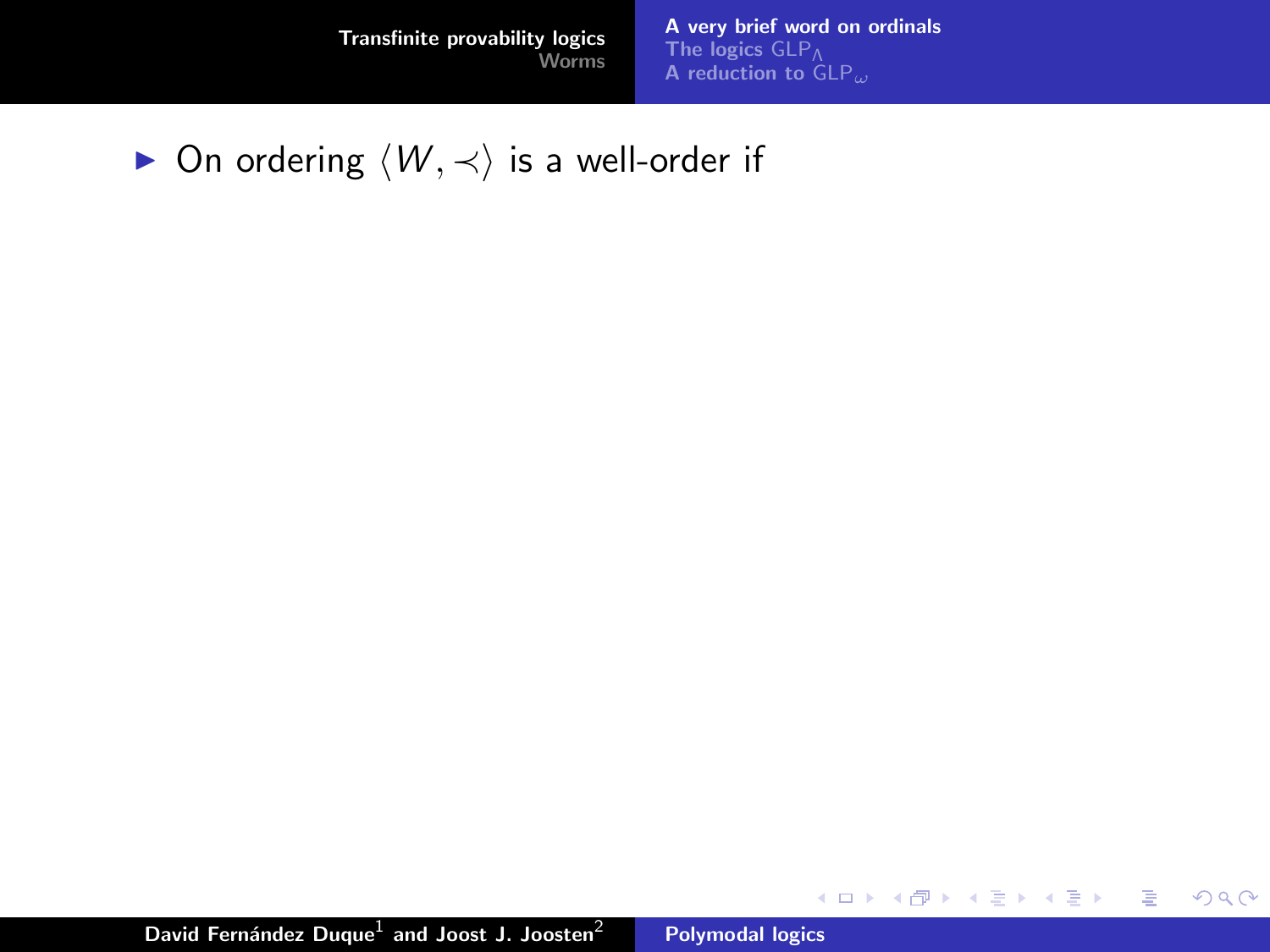[A very brief word on ordinals](#page-9-0) [The logics](#page-12-0) GLP<sub>Λ</sub> [A reduction to](#page-22-0)  $GLP_{\omega}$ 

K ロ ⊁ K 倒 ≯ K ミ ⊁ K ミ ≯

重

- ► On ordering  $\langle W, \prec \rangle$  is a well-order if
	- $\triangleright \prec$  is transitive:  $x \prec y$  and  $y \prec z$  implies  $x \prec z$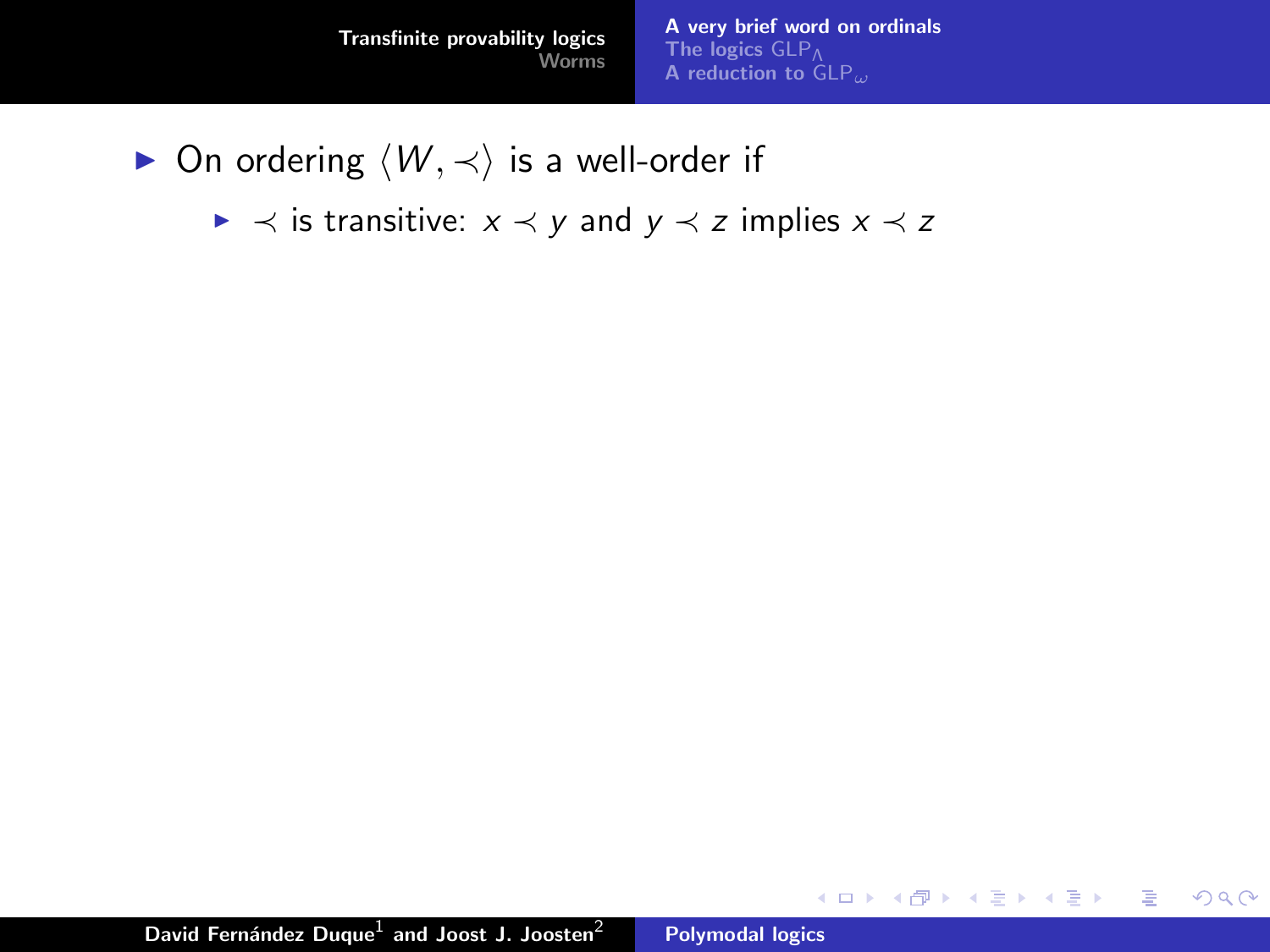[A very brief word on ordinals](#page-9-0) [The logics](#page-12-0) GLP<sub>Λ</sub> [A reduction to](#page-22-0)  $GLP$ .

K ロ ⊁ K 倒 ≯ K ミ ⊁ K ミ ≯

重

- ► On ordering  $\langle W, \prec \rangle$  is a well-order if
	- $\triangleright \prec$  is transitive:  $x \prec y$  and  $y \prec z$  implies  $x \prec z$
	- $\triangleright \prec$  is linear:  $x = y$  or  $x \prec y$  or  $y \prec x$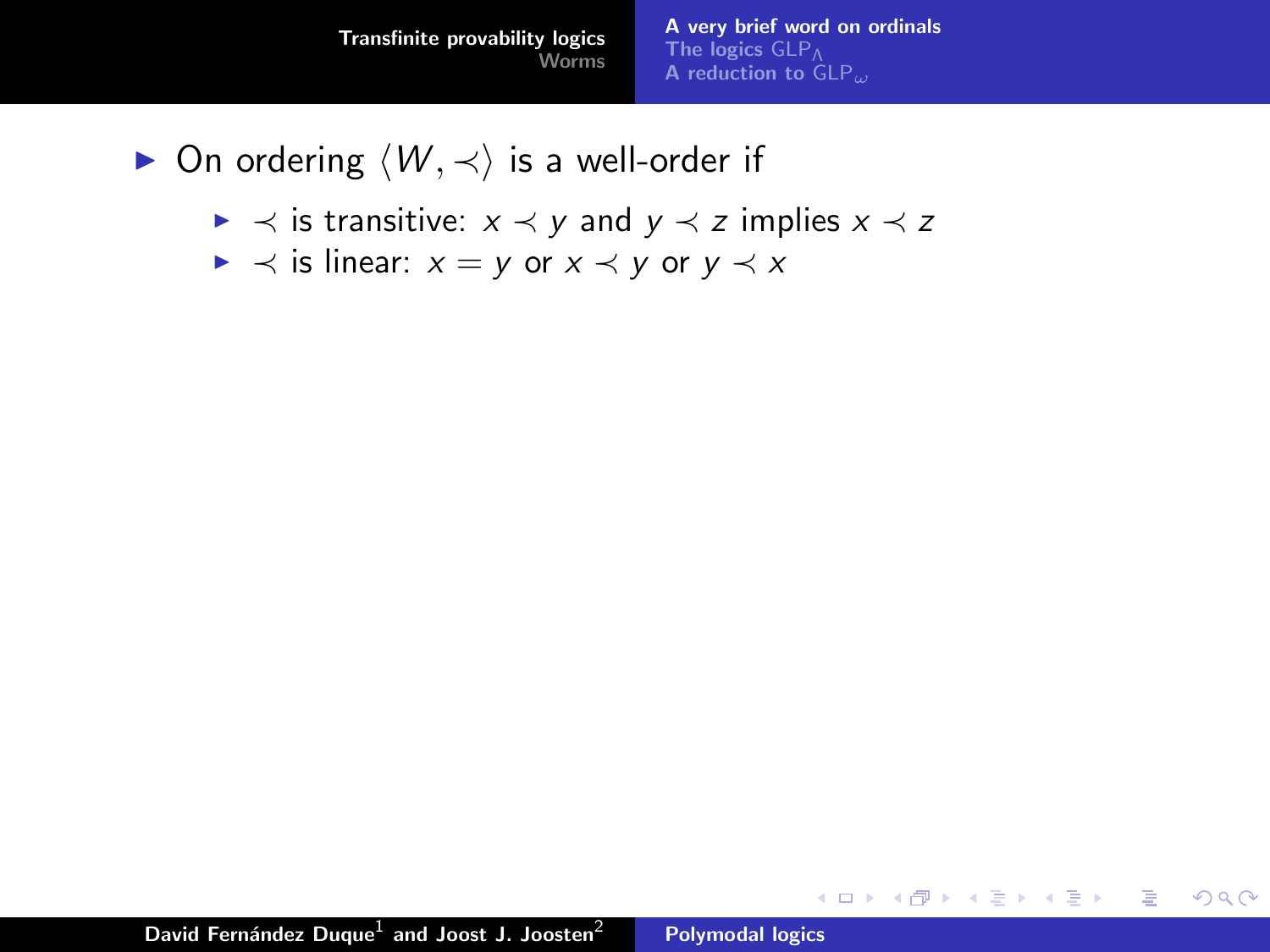- $\triangleright$  On ordering  $\langle W, \prec \rangle$  is a well-order if
	- $\triangleright \prec$  is transitive:  $x \prec y$  and  $y \prec z$  implies  $x \prec z$
	- $\triangleright \prec$  is linear:  $x = y$  or  $x \prec y$  or  $y \prec x$
	- $\triangleright$   $\prec$  is well-founded on X: no infinite descending chain  $\ldots$   $x_3 \prec x_2 \prec x_1 \prec x_0$  within X

メロメ メ御 メメ きょ メモメ

 $2Q$ 

唾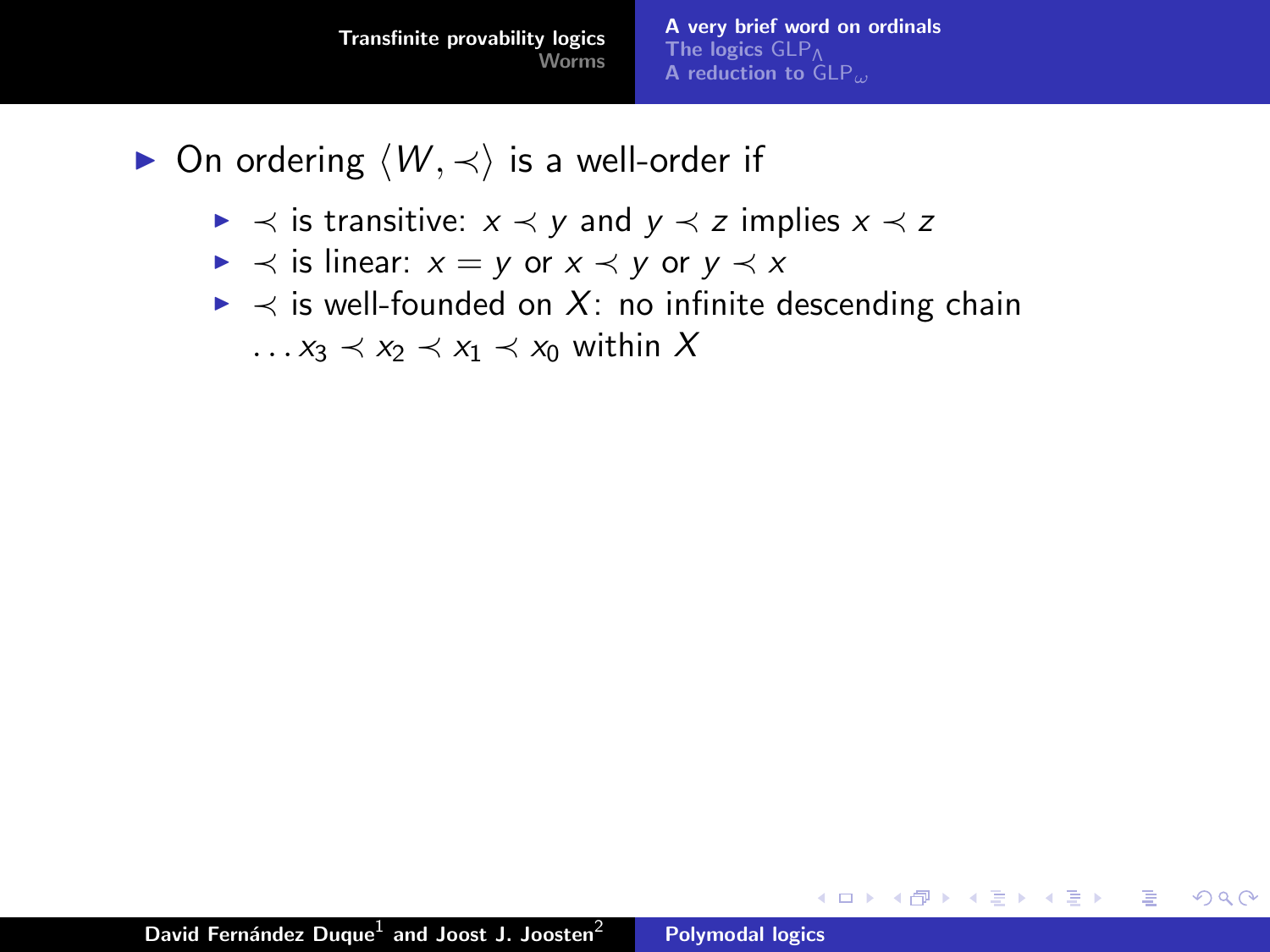- $\triangleright$  On ordering  $\langle W, \prec \rangle$  is a well-order if
	- $\triangleright \prec$  is transitive:  $x \prec y$  and  $y \prec z$  implies  $x \prec z$
	- $\triangleright \prec$  is linear:  $x = y$  or  $x \prec y$  or  $y \prec x$
	- $\triangleright \prec$  is well-founded on X: no infinite descending chain  $\ldots$   $x_3 \prec x_2 \prec x_1 \prec x_0$  within X

under the axiom of choice equivalent to "each non-empty subset of X has a  $\prec$ -minimal element"

メロメ メ御 メメミメメミメ

目

つくい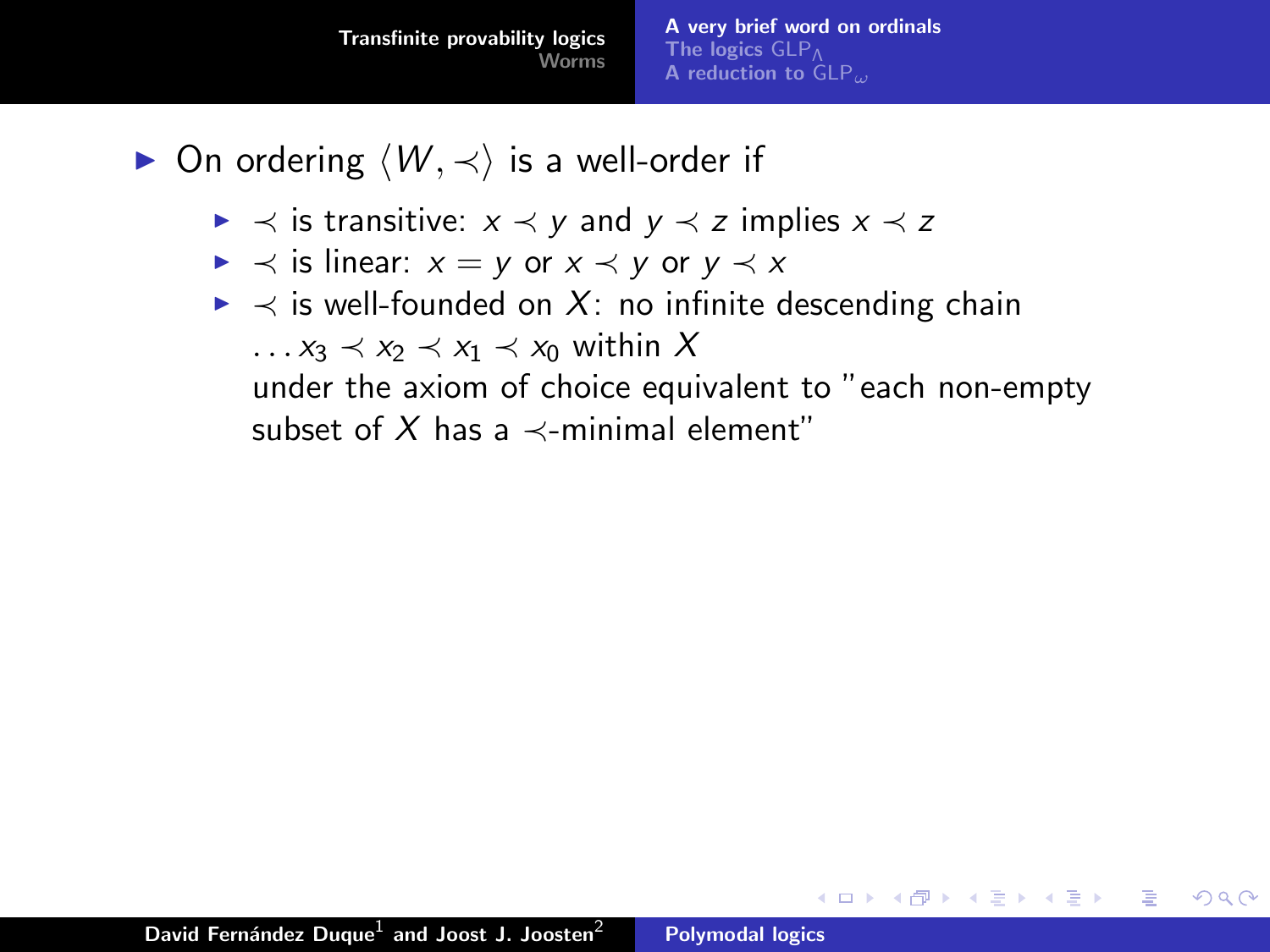- $\triangleright$  On ordering  $\langle W, \prec \rangle$  is a well-order if
	- $\triangleright \prec$  is transitive:  $x \prec y$  and  $y \prec z$  implies  $x \prec z$
	- $\triangleright \prec$  is linear:  $x = y$  or  $x \prec y$  or  $y \prec x$
	- $\triangleright \prec$  is well-founded on X: no infinite descending chain  $\ldots$   $x_3 \prec x_2 \prec x_1 \prec x_0$  within X under the axiom of choice equivalent to "each non-empty subset of X has a  $\prec$ -minimal element"
- $\blacktriangleright$  Two order-types  $\langle W_1, \prec_1 \rangle$  and  $\langle W_2, \prec_2 \rangle$  are (order) isomorphic whenever there is a bijection  $f : W_1 \to W_2$  with

$$
x \prec_1 y \Leftrightarrow f(x) \prec_2 f(y).
$$

メロメ メ御 メメミメメミメ

つくい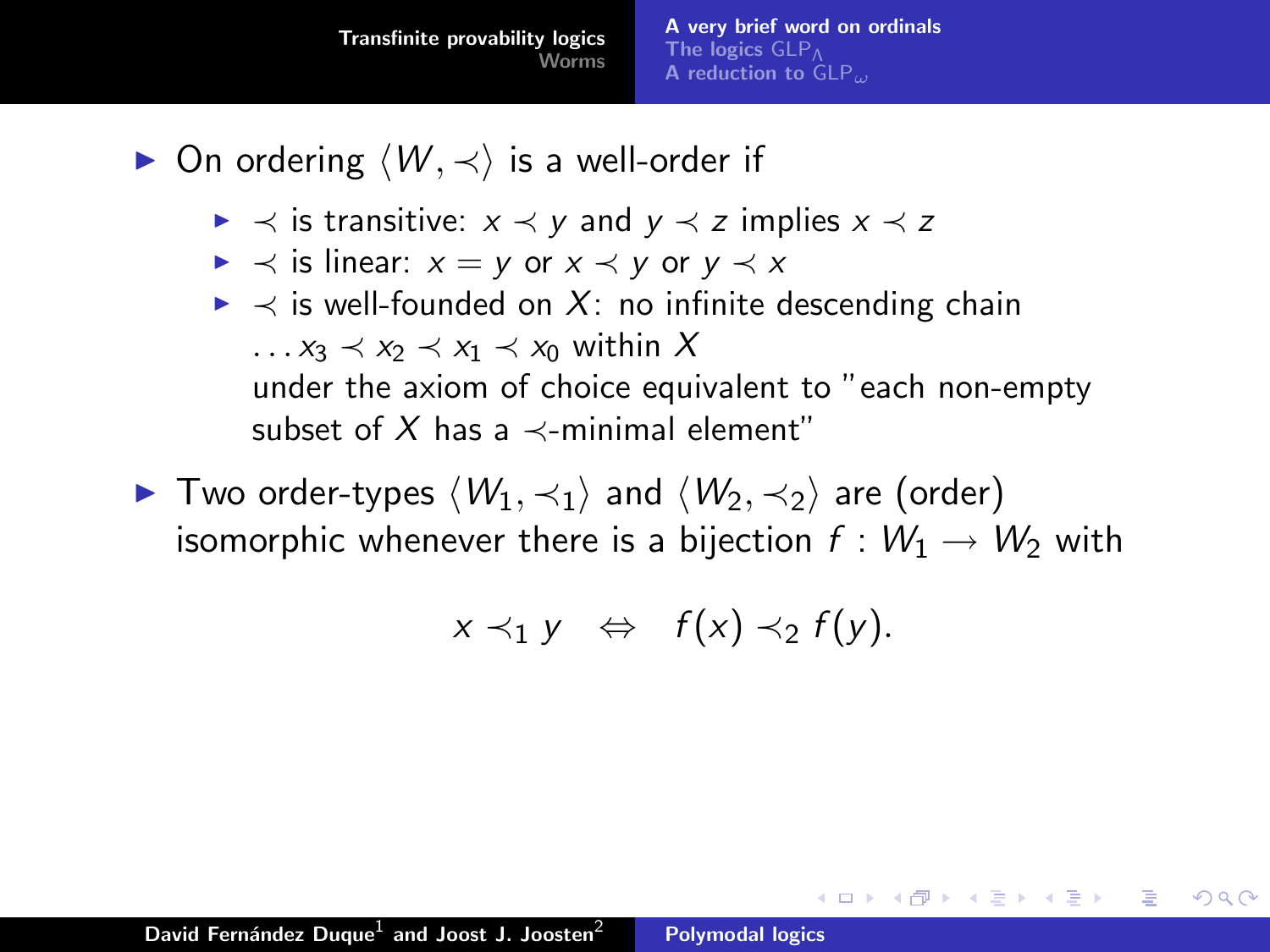- $\triangleright$  On ordering  $\langle W, \prec \rangle$  is a well-order if
	- $\triangleright \prec$  is transitive:  $x \prec y$  and  $y \prec z$  implies  $x \prec z$
	- $\triangleright \prec$  is linear:  $x = y$  or  $x \prec y$  or  $y \prec x$
	- $\triangleright \prec$  is well-founded on X: no infinite descending chain  $\ldots$   $x_3 \prec x_2 \prec x_1 \prec x_0$  within X under the axiom of choice equivalent to "each non-empty subset of X has a  $\prec$ -minimal element"
- $\blacktriangleright$  Two order-types  $\langle W_1, \prec_1 \rangle$  and  $\langle W_2, \prec_2 \rangle$  are (order) isomorphic whenever there is a bijection  $f : W_1 \to W_2$  with

$$
x \prec_1 y \Leftrightarrow f(x) \prec_2 f(y).
$$

K ロ ⊁ K 倒 ≯ K ミ ⊁ K ミ ≯

つくい

 $\triangleright$  Ordinals can be seen as equivalence classes of well-orders under order isomorphisms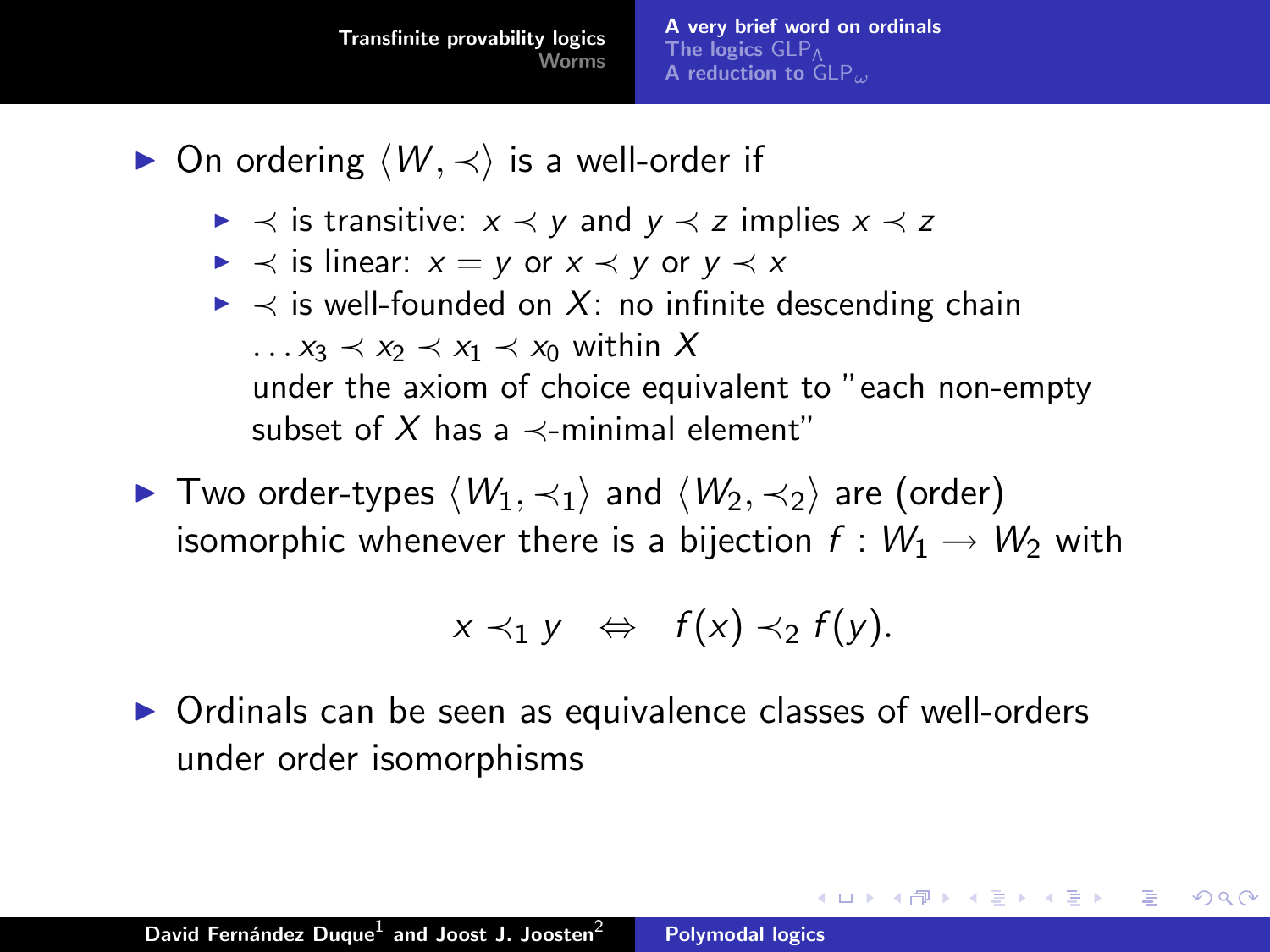- $\triangleright$  On ordering  $\langle W, \prec \rangle$  is a well-order if
	- $\triangleright \prec$  is transitive:  $x \prec y$  and  $y \prec z$  implies  $x \prec z$
	- $\triangleright \prec$  is linear:  $x = y$  or  $x \prec y$  or  $y \prec x$
	- $\triangleright \prec$  is well-founded on X: no infinite descending chain  $\ldots$   $x_3 \prec x_2 \prec x_1 \prec x_0$  within X under the axiom of choice equivalent to "each non-empty subset of X has a  $\prec$ -minimal element"
- $\blacktriangleright$  Two order-types  $\langle W_1, \prec_1 \rangle$  and  $\langle W_2, \prec_2 \rangle$  are (order) isomorphic whenever there is a bijection  $f : W_1 \to W_2$  with

$$
x \prec_1 y \Leftrightarrow f(x) \prec_2 f(y).
$$

 $\triangleright$  Ordinals can be seen as equivalence classes of well-orders under order isomorphisms

 $\blacktriangleright$  Calling the first infinite ordinal  $\omega$ , let's see some pictures of  $\omega$ ,  $\omega + \omega = \omega \cdot 2$ , etc イロト イ押 トイモト イモト

<span id="page-8-0"></span>つくい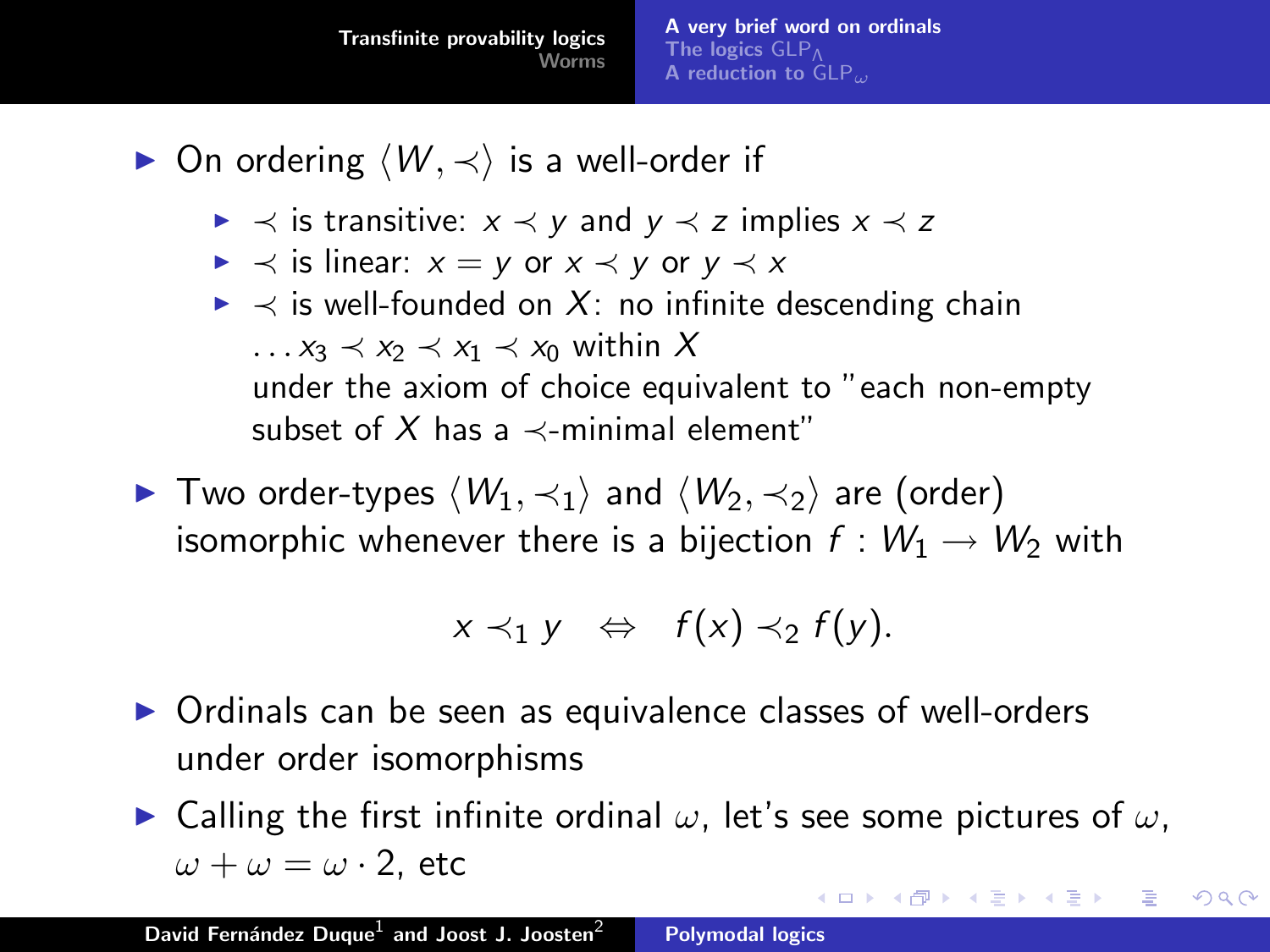- $\triangleright$  On ordering  $\langle W, \prec \rangle$  is a well-order if
	- $\triangleright \prec$  is transitive:  $x \prec y$  and  $y \prec z$  implies  $x \prec z$
	- $\triangleright \prec$  is linear:  $x = y$  or  $x \prec y$  or  $y \prec x$
	- $\triangleright \prec$  is well-founded on X: no infinite descending chain  $\ldots$   $x_3 \prec x_2 \prec x_1 \prec x_0$  within X under the axiom of choice equivalent to "each non-empty subset of X has a  $\prec$ -minimal element"
- $\blacktriangleright$  Two order-types  $\langle W_1, \prec_1 \rangle$  and  $\langle W_2, \prec_2 \rangle$  are (order) isomorphic whenever there is a bijection  $f : W_1 \to W_2$  with

$$
x \prec_1 y \Leftrightarrow f(x) \prec_2 f(y).
$$

 $\triangleright$  Ordinals can be seen as equivalence classes of well-orders under order isomorphisms

 $\blacktriangleright$  Calling the first infinite ordinal  $\omega$ , let's see some pictures of  $\omega$ ,  $\omega + \omega = \omega \cdot 2$  $\omega + \omega = \omega \cdot 2$  $\omega + \omega = \omega \cdot 2$  $\omega + \omega = \omega \cdot 2$ , etc In particular:  $1 + \omega \neq \omega + 1$  $1 + \omega \neq \omega + 1$  $1 + \omega \neq \omega + 1$  $1 + \omega \neq \omega + 1$ ▶ (御) (唐) (唐) 。

<span id="page-9-0"></span>へのへ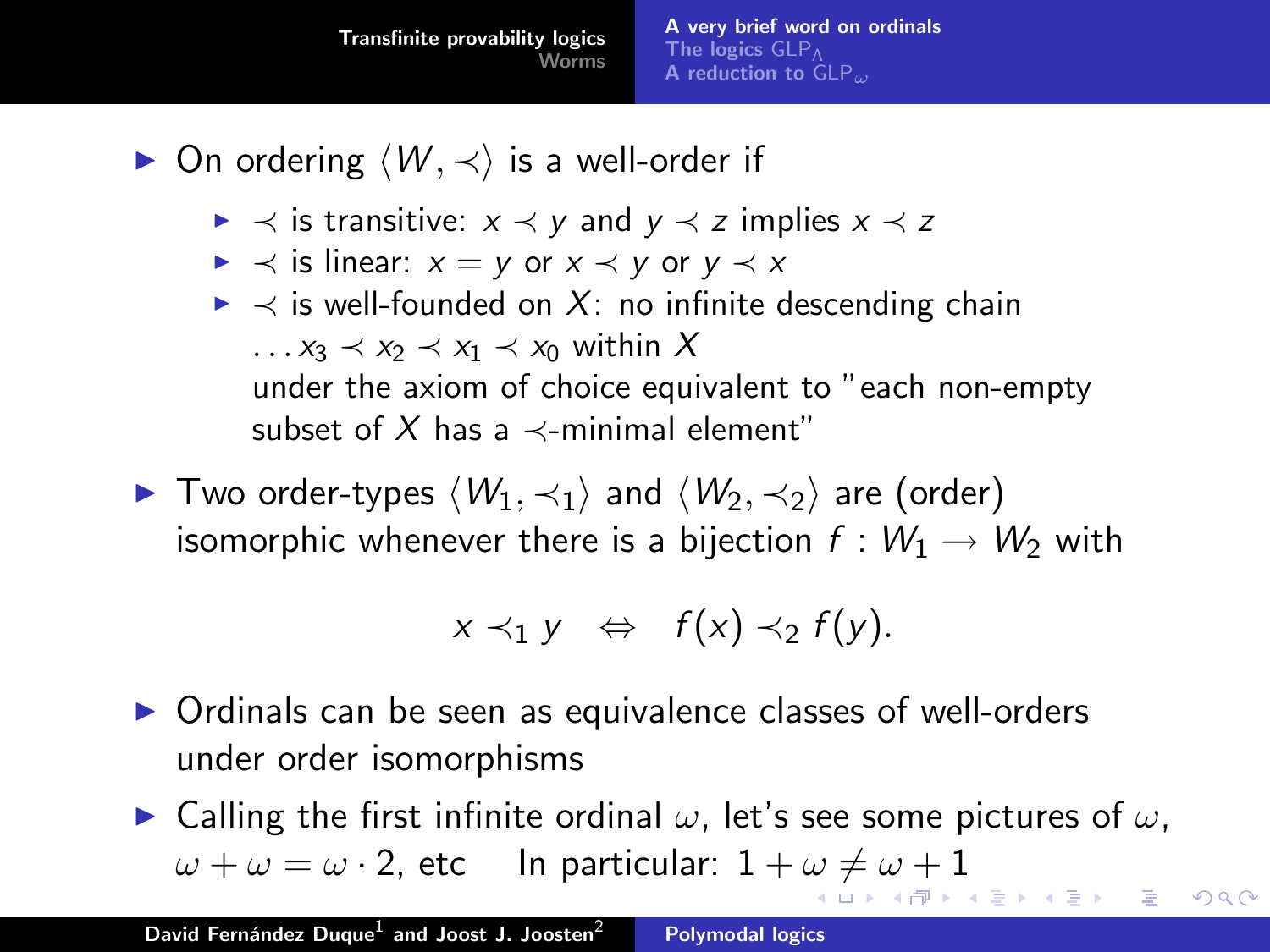メロメ メ御 メメ きょ メモメ

重

<span id="page-10-0"></span> $2Q$ 

## **Figure 1** Theorem [Cantor]: Each ordinal  $\alpha$  can be uniquely written as

$$
\alpha := \omega^{\alpha_1} + \dots \omega^{\alpha_n}
$$

where  $\alpha_1 > \ldots > \alpha_n$ .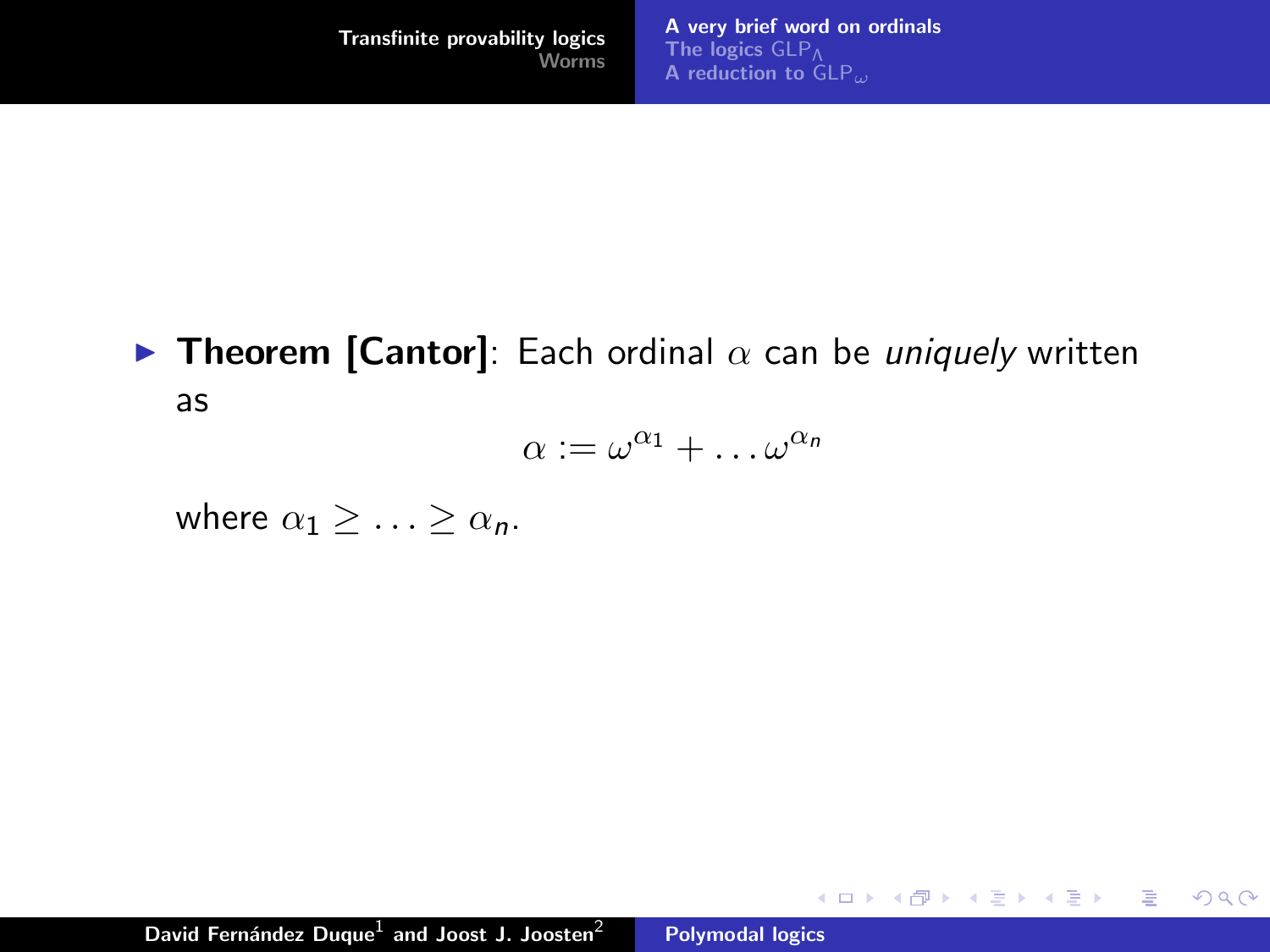$2Q$ 

目

**Figure 1** Theorem [Cantor]: Each ordinal  $\alpha$  can be uniquely written as

$$
\alpha := \omega^{\alpha_1} + \dots \omega^{\alpha_n}
$$

where  $\alpha_1 > \ldots > \alpha_n$ .

 $\triangleright$  Note that 0 is denoted by the empty sum!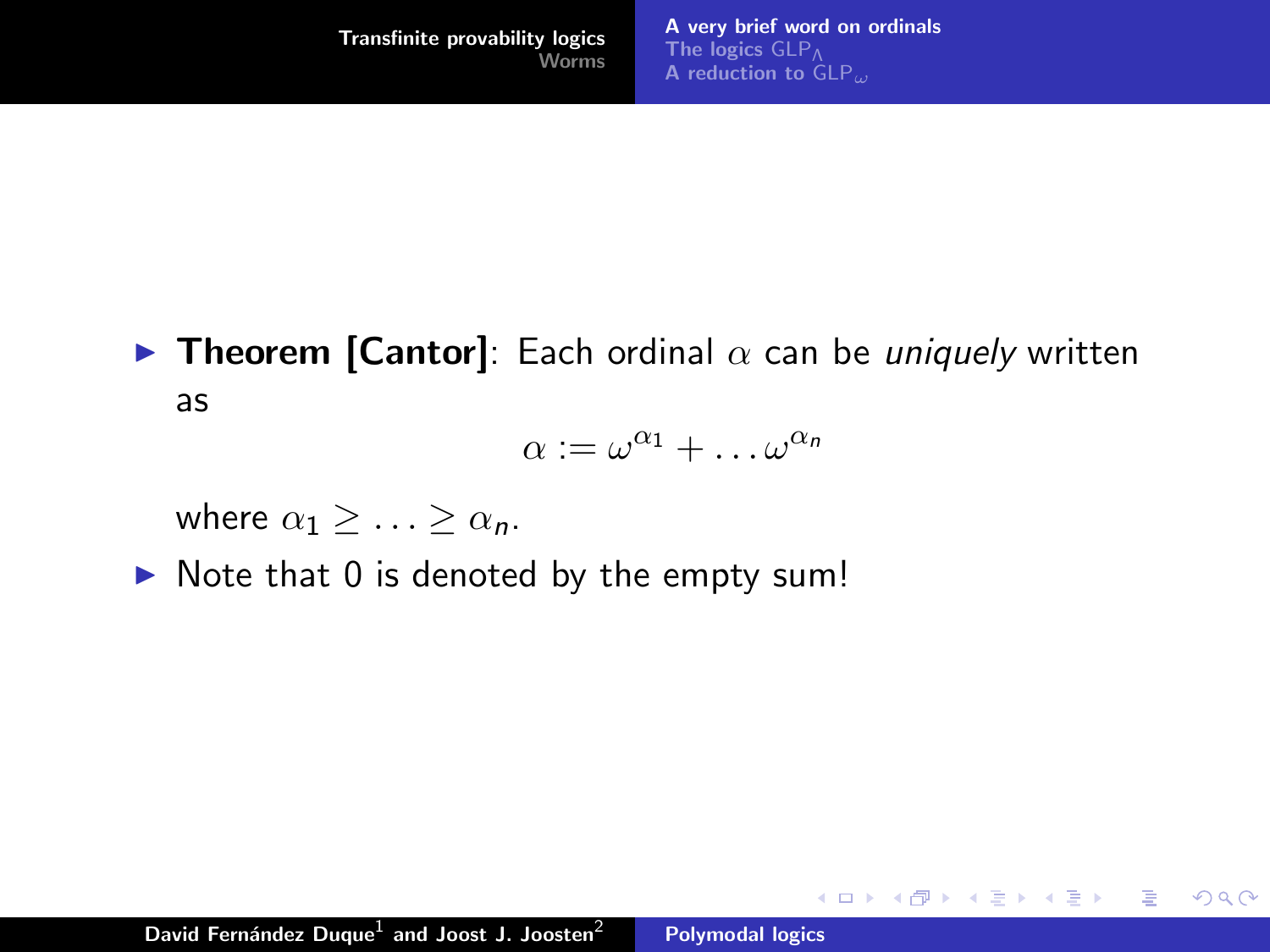[A very brief word on ordinals](#page-1-0) **[The logics](#page-21-0)**  $\mathsf{GLP}_{\mathsf{A}}$ <br>[A reduction to](#page-22-0)  $\mathsf{GLP}_{\omega}$ 

メロメ メ都 メメ きょくきょう

重

<span id="page-12-0"></span> $299$ 

## **Beklemishev introduced GLP**Λ for  $\Lambda > \omega$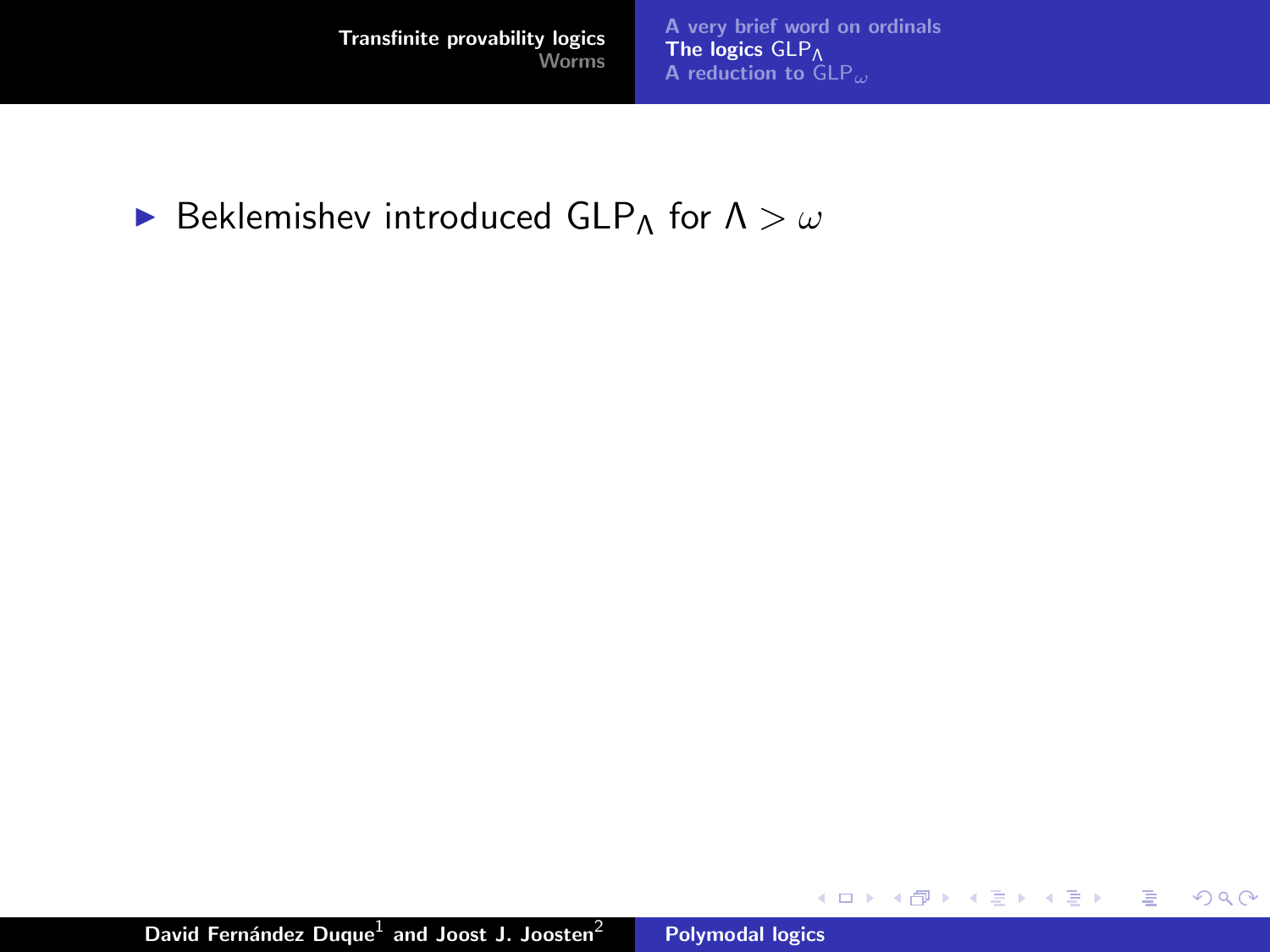- **Beklemishev introduced GLP**Λ for  $\Lambda > \omega$
- $\blacktriangleright$  GLP<sub>Λ</sub>: Contains one modality [ $\alpha$ ] for each  $\alpha < \Lambda$ .

K ロ ⊁ K 倒 ≯ K ミ ⊁ K ミ ≯

重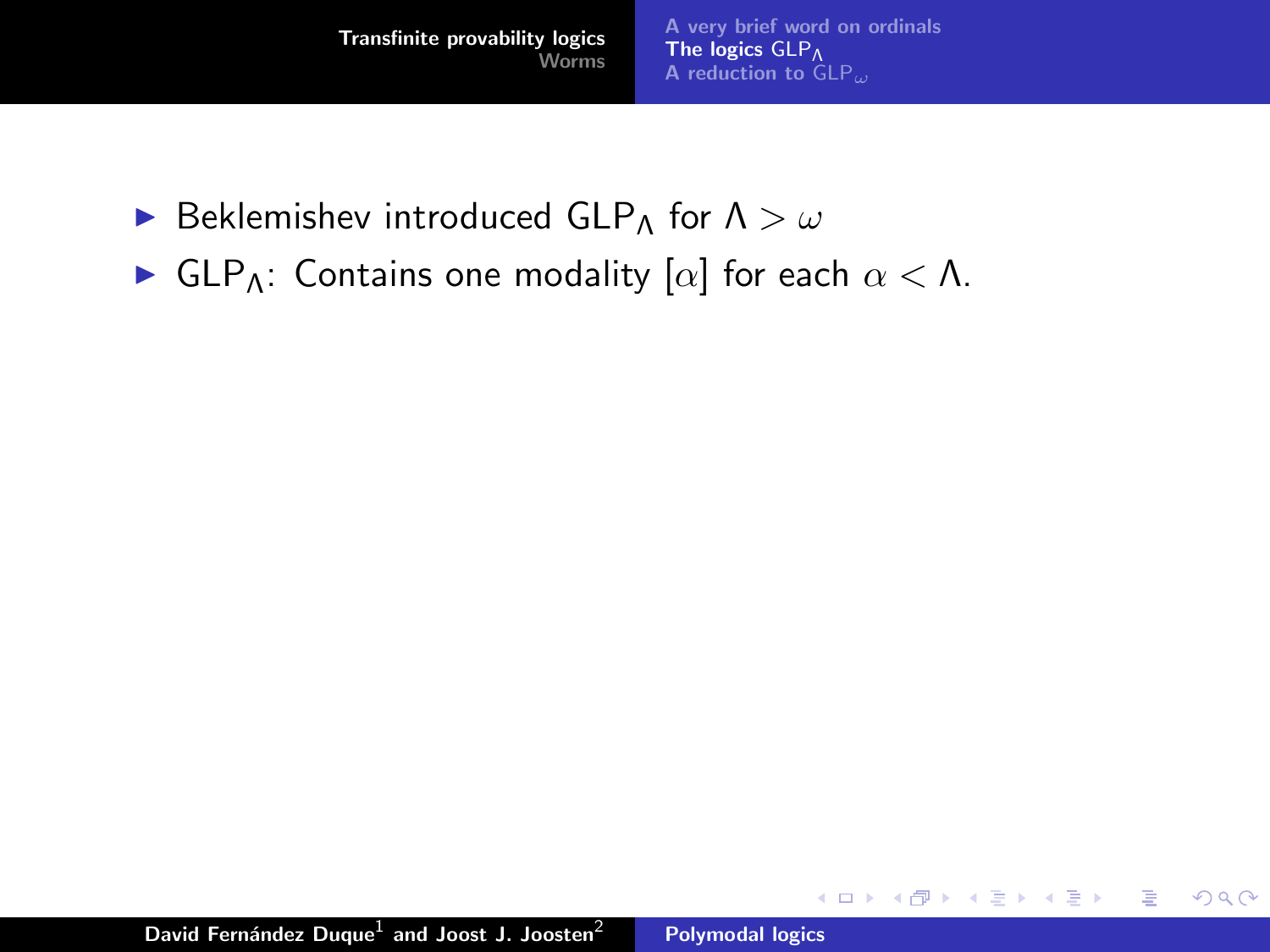- **Beklemishev introduced GLP**Λ for  $\Lambda > \omega$
- $\blacktriangleright$  GLP<sub>Λ</sub>: Contains one modality [ $\alpha$ ] for each  $\alpha < \Lambda$ .
- $\blacktriangleright$  Axioms:

K ロ ⊁ K 倒 ≯ K ミ ⊁ K ミ ≯

重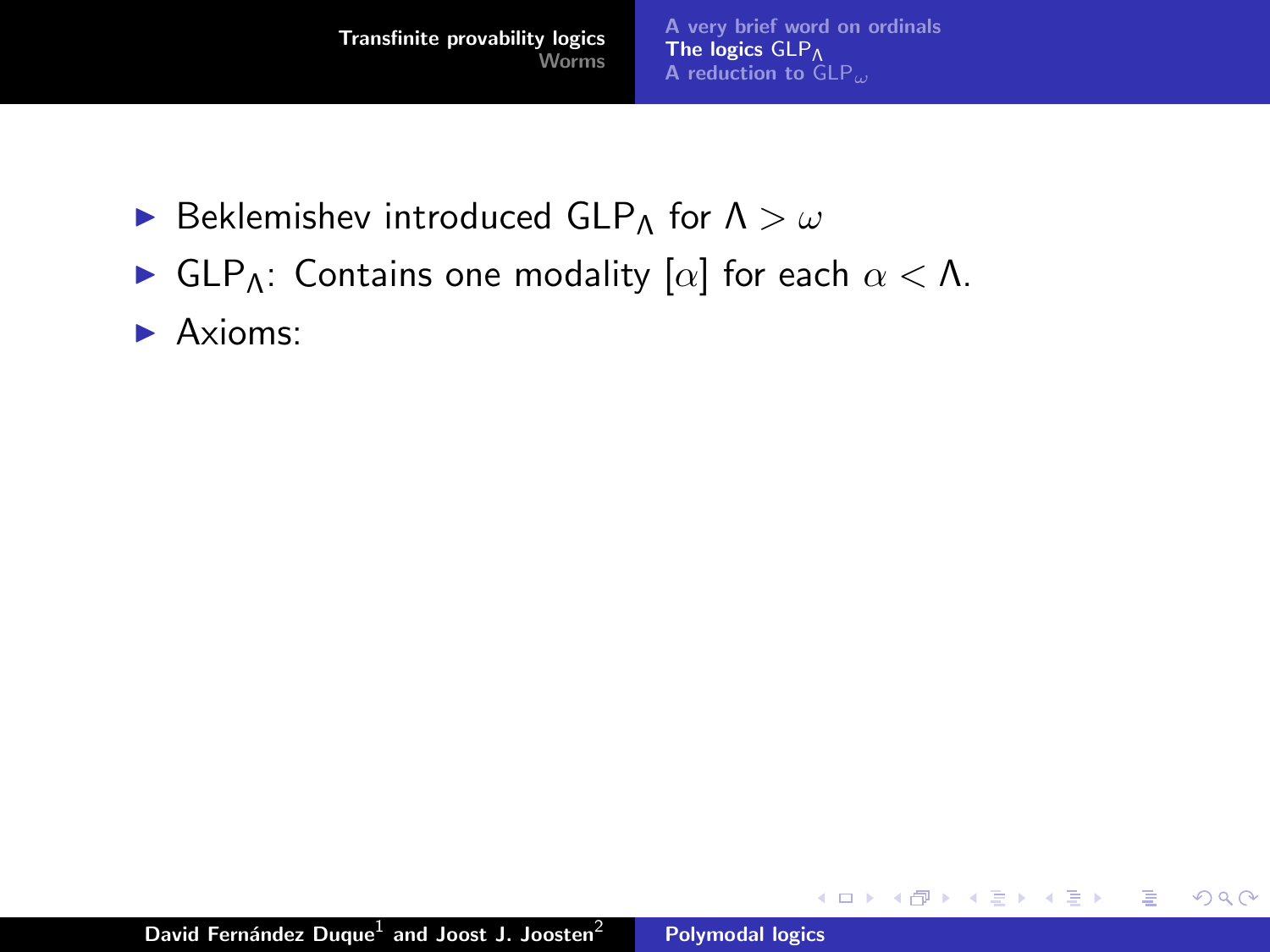- **Beklemishev introduced GLP**Λ for  $\Lambda > \omega$
- $\blacktriangleright$  GLP<sub>Λ</sub>: Contains one modality [ $\alpha$ ] for each  $\alpha < \Lambda$ .
- $\blacktriangleright$  Axioms:

$$
[\alpha](\varphi \to \psi) \to ([\alpha]\varphi \to [\alpha]\psi) \qquad (\alpha < \Lambda)
$$

K ロ ⊁ K 倒 ≯ K ミ ⊁ K ミ ≯

重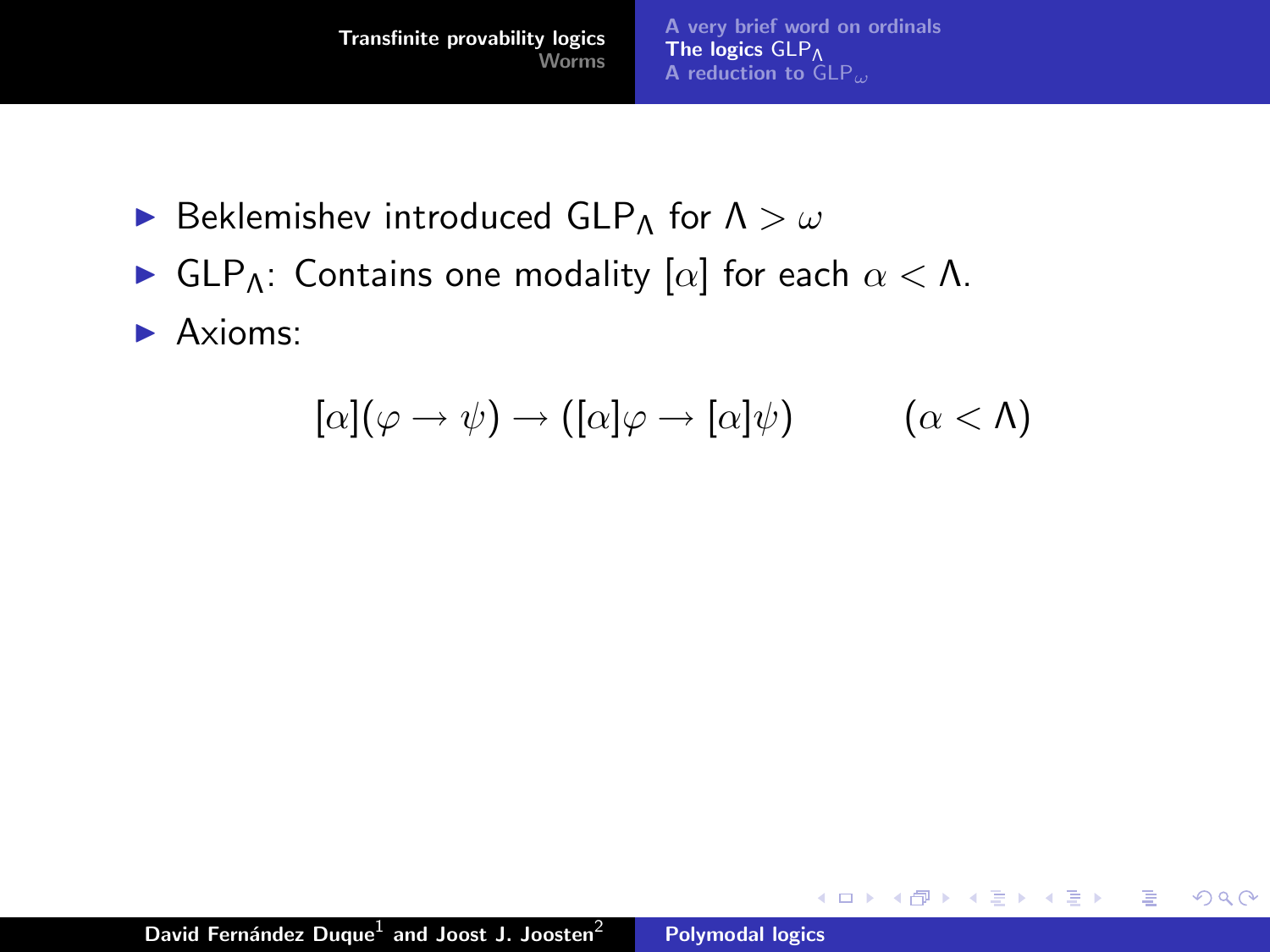- **Beklemishev introduced GLP**Λ for  $\Lambda > \omega$
- $\blacktriangleright$  GLP<sub>Λ</sub>: Contains one modality [ $\alpha$ ] for each  $\alpha < \Lambda$ .
- $\blacktriangleright$  Axioms:

$$
[\alpha](\varphi \to \psi) \to ([\alpha]\varphi \to [\alpha]\psi) \qquad (\alpha < \Lambda)
$$
  

$$
[\alpha](\alpha]\varphi \to \varphi) \to [\alpha]\varphi \qquad (\alpha < \Lambda)
$$

K ロ ⊁ K 倒 ≯ K ミ ⊁ K ミ ≯

重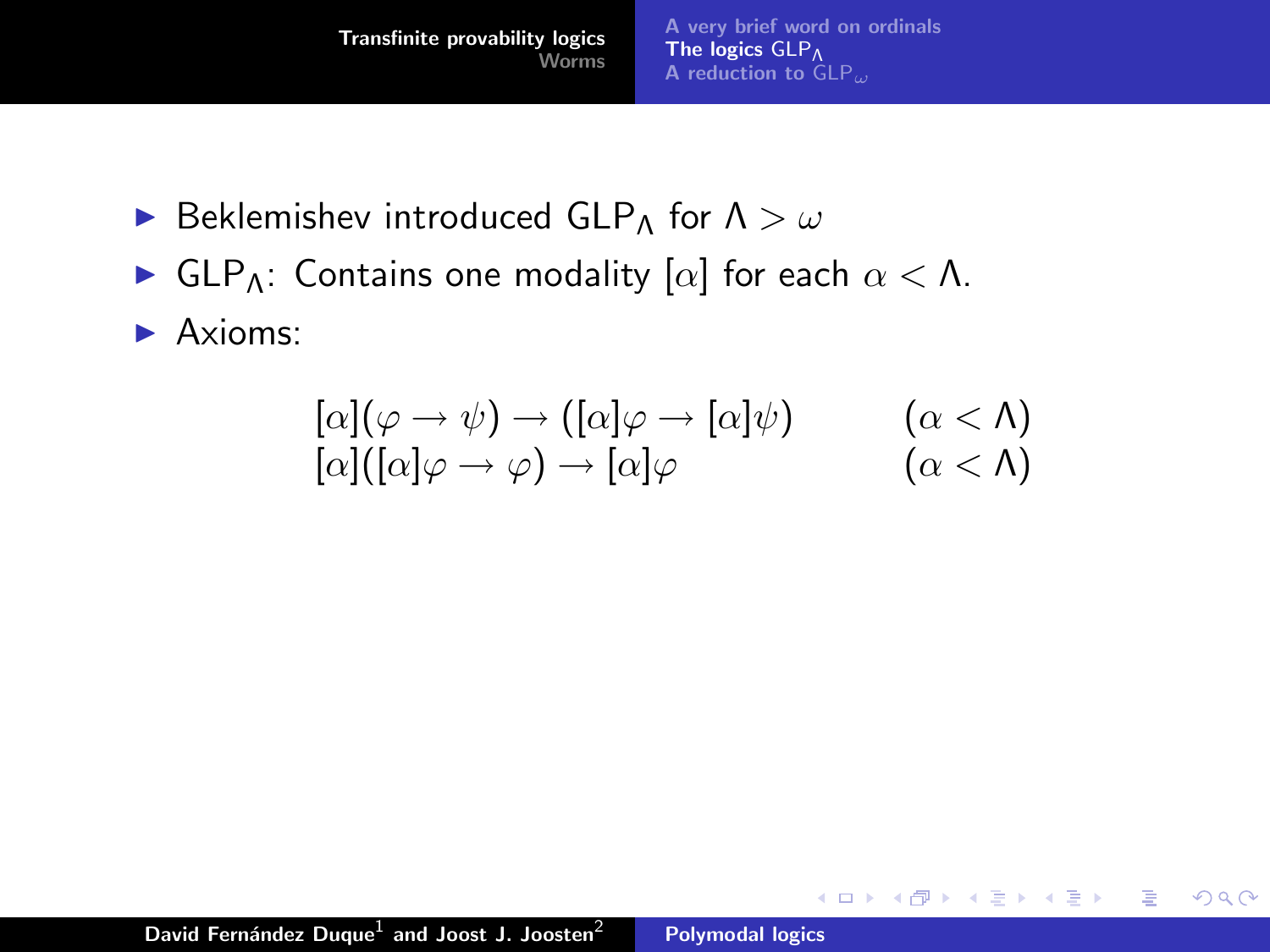- **Beklemishev introduced GLP**Λ for  $\Lambda > \omega$
- $\blacktriangleright$  GLP<sub>Λ</sub>: Contains one modality [ $\alpha$ ] for each  $\alpha < \Lambda$ .
- $\blacktriangleright$  Axioms:

$$
\begin{array}{ll}\n[\alpha](\varphi \to \psi) \to ([\alpha]\varphi \to [\alpha]\psi) & (\alpha < \Lambda) \\
[\alpha](\alpha]\varphi \to \varphi) \to [\alpha]\varphi & (\alpha < \Lambda) \\
[\alpha]\varphi \to [\beta]\varphi & (\alpha < \beta < \Lambda)\n\end{array}
$$

K ロ ⊁ K 倒 ≯ K ミ ⊁ K ミ ≯

重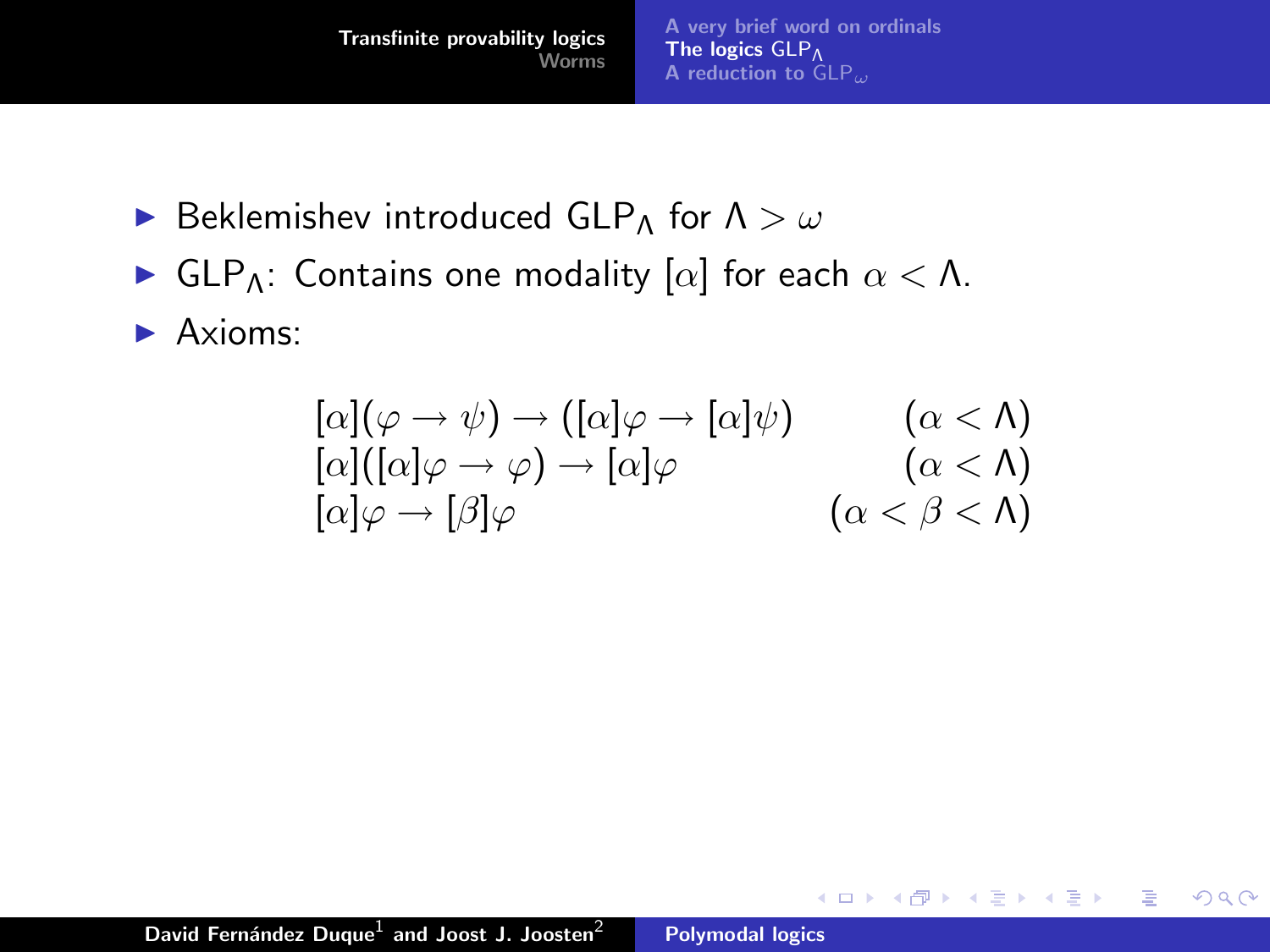- **Beklemishev introduced GLP**Λ for  $\Lambda > \omega$
- $\blacktriangleright$  GLP<sub>Λ</sub>: Contains one modality [ $\alpha$ ] for each  $\alpha < \Lambda$ .
- $\blacktriangleright$  Axioms:

$$
\begin{array}{ll}\n[\alpha](\varphi \to \psi) \to ([\alpha]\varphi \to [\alpha]\psi) & (\alpha < \Lambda) \\
[\alpha]([\alpha]\varphi \to \varphi) \to [\alpha]\varphi & (\alpha < \Lambda) \\
[\alpha]\varphi \to [\beta]\varphi & (\alpha < \beta < \Lambda) \\
\langle \alpha \rangle \varphi \to [\beta](\alpha)\varphi & (\alpha < \beta < \Lambda)\n\end{array}
$$

K ロ ⊁ K 倒 ≯ K ミ ⊁ K ミ ≯

重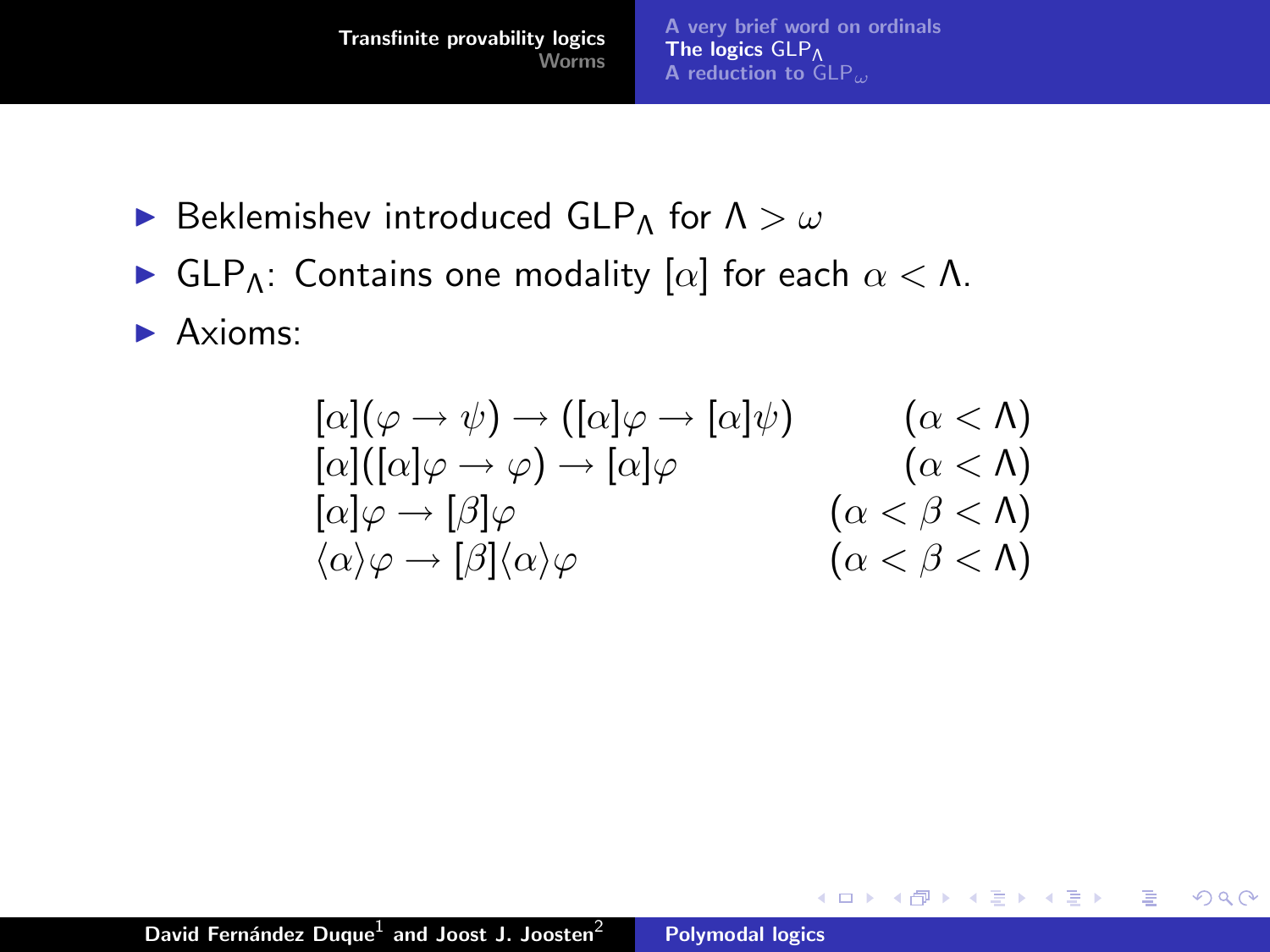- **E** Beklemishev introduced GLP<sub>Λ</sub> for  $\Lambda > \omega$
- $\blacktriangleright$  GLP<sub>Λ</sub>: Contains one modality [ $\alpha$ ] for each  $\alpha < \Lambda$ .
- $\blacktriangleright$  Axioms:

$$
\begin{array}{ll}\n[\alpha](\varphi \to \psi) \to ([\alpha]\varphi \to [\alpha]\psi) & (\alpha < \Lambda) \\
[\alpha]([\alpha]\varphi \to \varphi) \to [\alpha]\varphi & (\alpha < \Lambda) \\
[\alpha]\varphi \to [\beta]\varphi & (\alpha < \beta < \Lambda) \\
\langle \alpha \rangle \varphi \to [\beta](\alpha)\varphi & (\alpha < \beta < \Lambda)\n\end{array}
$$

K ロ ⊁ K 倒 ≯ K ミ ⊁ K ミ ≯

 $2Q$ 

目

 $\blacktriangleright$  Rules: Modus ponens and Necessitation for all modalities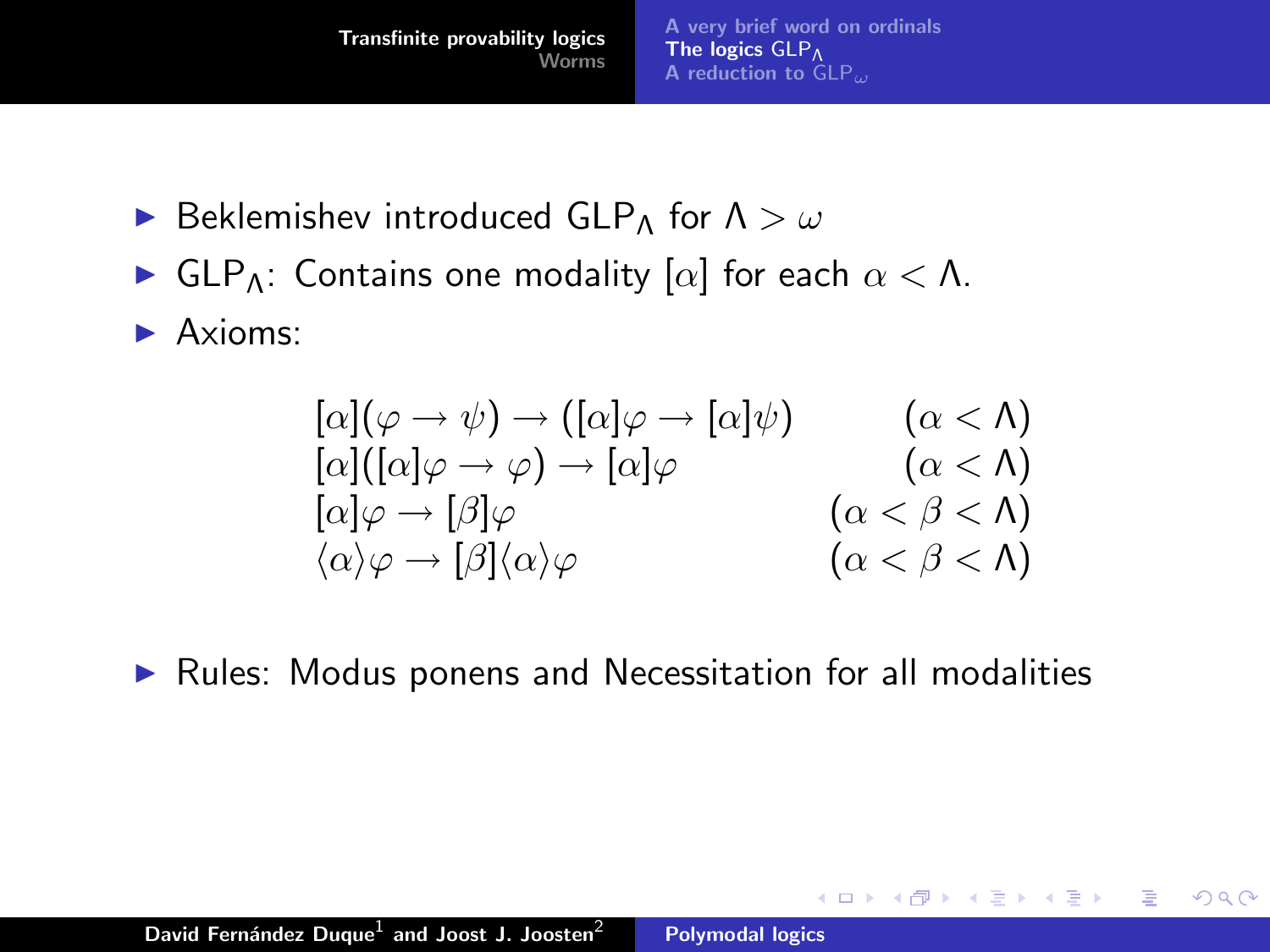- **E** Beklemishev introduced GLP<sub>Λ</sub> for  $\Lambda > \omega$
- $\blacktriangleright$  GLP<sub>Λ</sub>: Contains one modality [ $\alpha$ ] for each  $\alpha < \Lambda$ .
- $\blacktriangleright$  Axioms:

$$
\begin{array}{ll}\n[\alpha](\varphi \to \psi) \to ([\alpha]\varphi \to [\alpha]\psi) & (\alpha < \Lambda) \\
[\alpha]([\alpha]\varphi \to \varphi) \to [\alpha]\varphi & (\alpha < \Lambda) \\
[\alpha]\varphi \to [\beta]\varphi & (\alpha < \beta < \Lambda) \\
\langle \alpha \rangle \varphi \to [\beta](\alpha)\varphi & (\alpha < \beta < \Lambda)\n\end{array}
$$

K ロ ⊁ K 倒 ≯ K ミ ⊁ K ミ ≯

 $2Q$ 

目

 $\blacktriangleright$  Rules: Modus ponens and Necessitation for all modalities Intended reading of  $[\alpha]$ :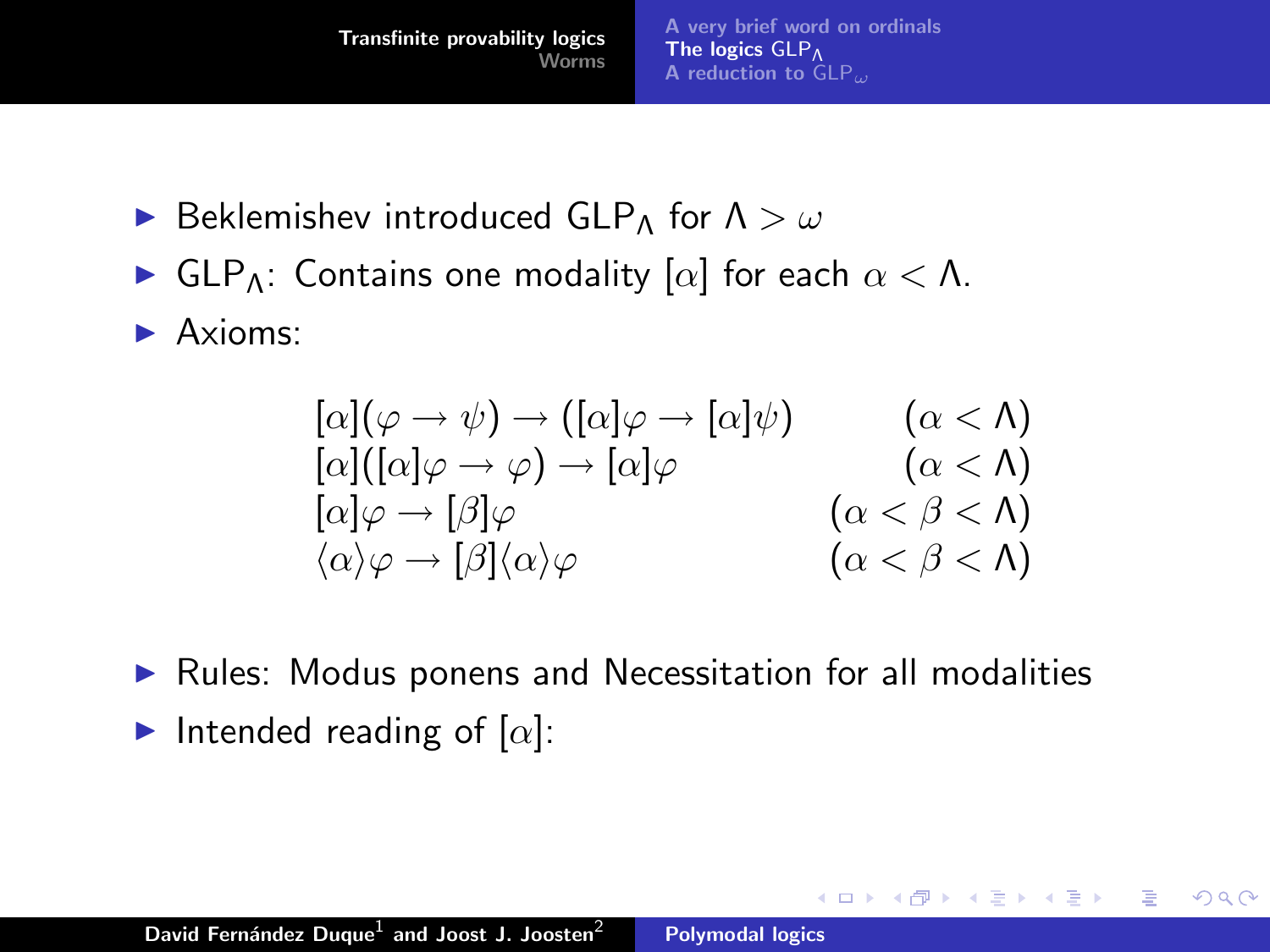- **E** Beklemishev introduced GLP<sub>Λ</sub> for  $\Lambda > \omega$
- **I** GLP<sub>A</sub>: Contains one modality  $[\alpha]$  for each  $\alpha < \Lambda$ .
- $\blacktriangleright$  Axioms:

$$
\begin{array}{ll}\n[\alpha](\varphi \to \psi) \to ([\alpha]\varphi \to [\alpha]\psi) & (\alpha < \Lambda) \\
[\alpha]([\alpha]\varphi \to \varphi) \to [\alpha]\varphi & (\alpha < \Lambda) \\
[\alpha]\varphi \to [\beta]\varphi & (\alpha < \beta < \Lambda) \\
\langle \alpha \rangle \varphi \to [\beta](\alpha)\varphi & (\alpha < \beta < \Lambda)\n\end{array}
$$

- $\blacktriangleright$  Rules: Modus ponens and Necessitation for all modalities
- Intended reading of  $[\alpha]$ : "provable in T together with all true hyperarithmetic sentences of level  $\alpha$ "

<span id="page-21-0"></span>K ロ ⊁ K 倒 ≯ K ミ ⊁ K ミ ≯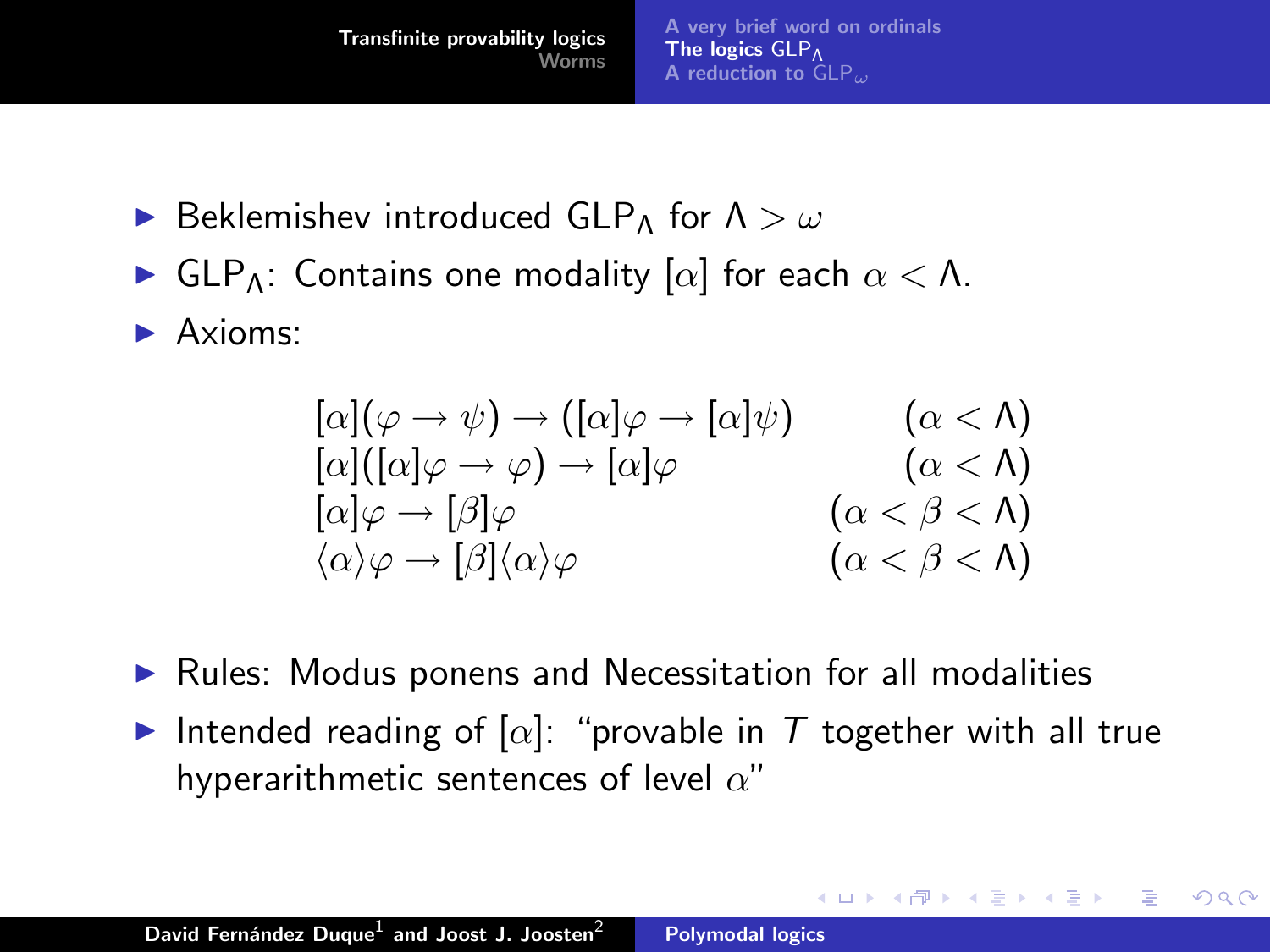[A very brief word on ordinals](#page-1-0) [The logics](#page-12-0)  $\mathsf{GLP}_{\Lambda}$  reduction to  $\mathsf{GLP}_{\omega}$ 

イロト イ部 トイヨ トイヨト

重

<span id="page-22-0"></span> $299$ 

In a sense  $GLP_\Lambda$  is as easy/hard as is  $GLP_\omega$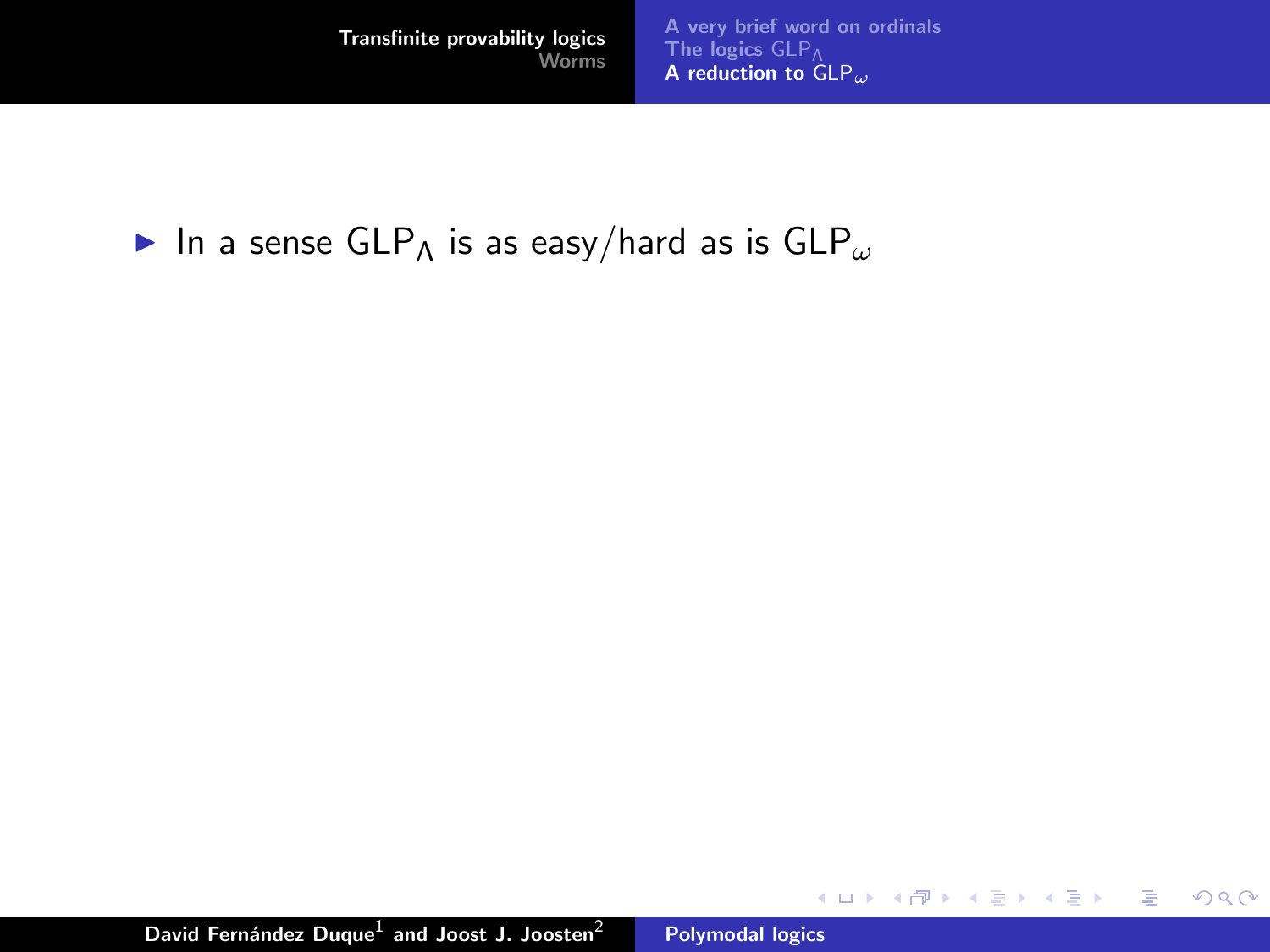- In a sense GLP<sub>A</sub> is as easy/hard as is GLP<sub> $\omega$ </sub>
- ► For some formula  $\varphi$  of GLP<sub>A</sub>, let  $\alpha_0 < \alpha_1 < \ldots < \alpha_n$  be all the modalities that occur in  $\varphi$

**K ロ ト K 倒 ト K 走 ト** 

- 4 店 ト

 $2Q$ 

目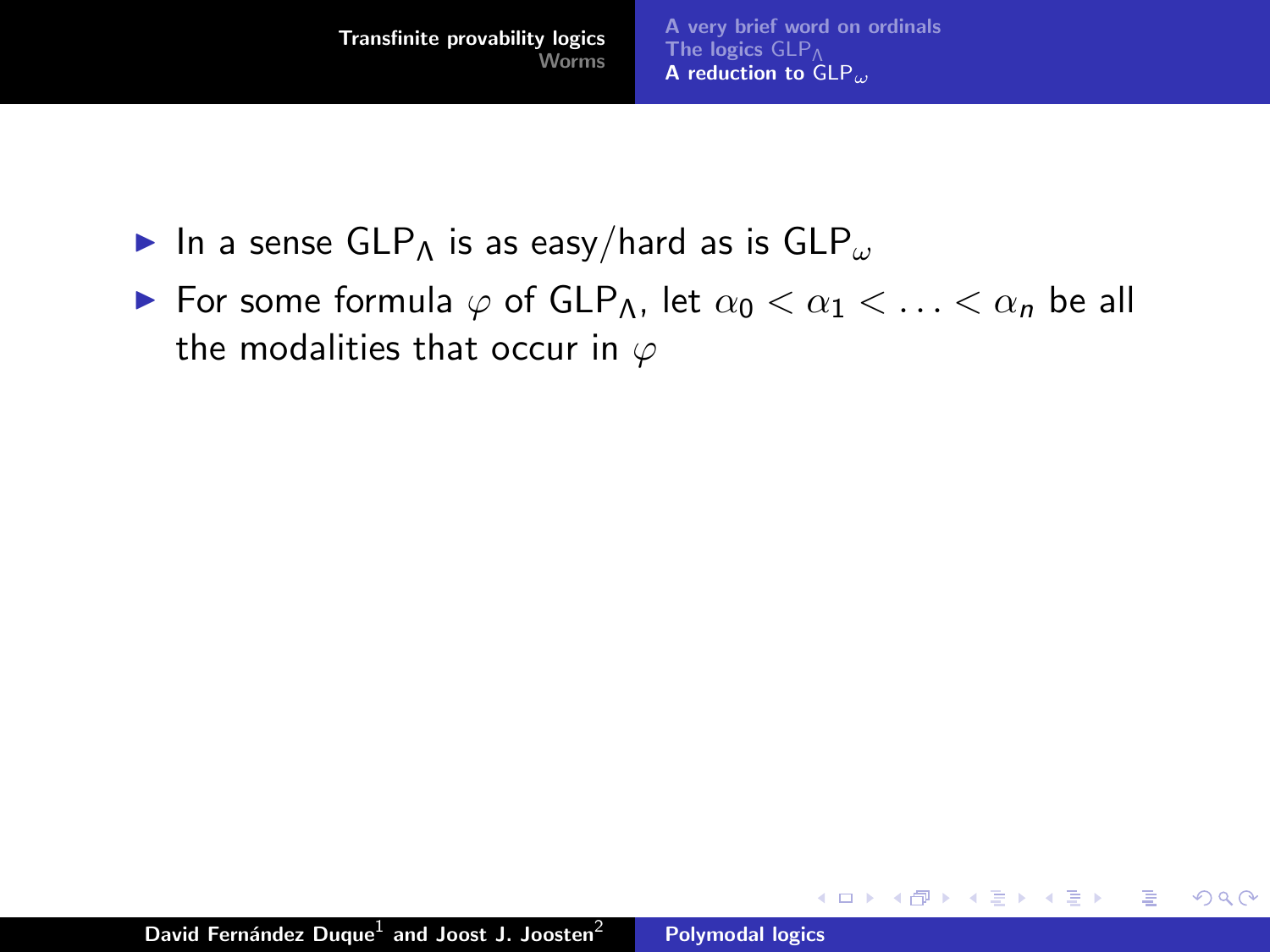- In a sense GLP<sub>A</sub> is as easy/hard as is GLP<sub>ω</sub>
- $\triangleright$  For some formula  $\varphi$  of GLP<sub>Λ</sub>, let  $\alpha_0 < \alpha_1 < \ldots < \alpha_n$  be all the modalities that occur in  $\varphi$
- $\triangleright$  We call a map  $c : \Lambda \rightarrow \omega$  a condensation for  $\varphi$  if

$$
c(\alpha_i) < c(\alpha_j) \qquad \text{for } i < j.
$$

 $2Q$ 

不同 医

**∢ ロ ▶ : ⊀ 母 ▶ : ∢ ヨ ▶**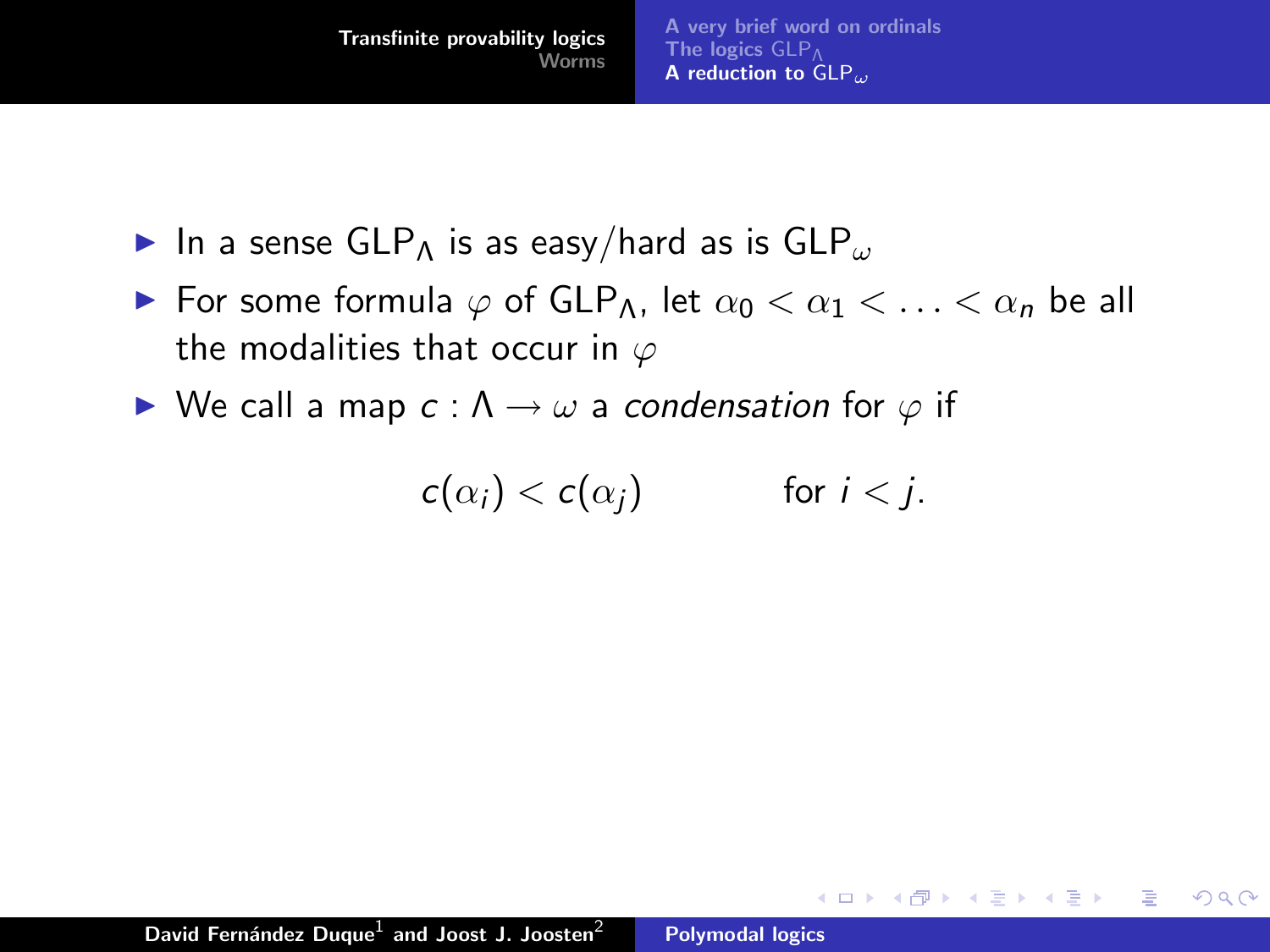- In a sense GLP<sub>A</sub> is as easy/hard as is GLP<sub>ω</sub>
- $\triangleright$  For some formula  $\varphi$  of GLP<sub>Λ</sub>, let  $\alpha_0 < \alpha_1 < \ldots < \alpha_n$  be all the modalities that occur in  $\varphi$
- $\triangleright$  We call a map  $c : \Lambda \rightarrow \omega$  a condensation for  $\varphi$  if

$$
c(\alpha_i) < c(\alpha_j) \qquad \text{for } i < j.
$$

 $\left\{ \begin{array}{ccc} 1 & 0 & 0 \\ 0 & 1 & 0 \end{array} \right\}$  ,  $\left\{ \begin{array}{ccc} 0 & 0 & 0 \\ 0 & 0 & 0 \end{array} \right\}$ 

 $\left\{ \begin{array}{c} 1 \end{array} \right.$ 

つくい

 $ightharpoonup \varphi^c$  denotes the "c-image" of  $\varphi$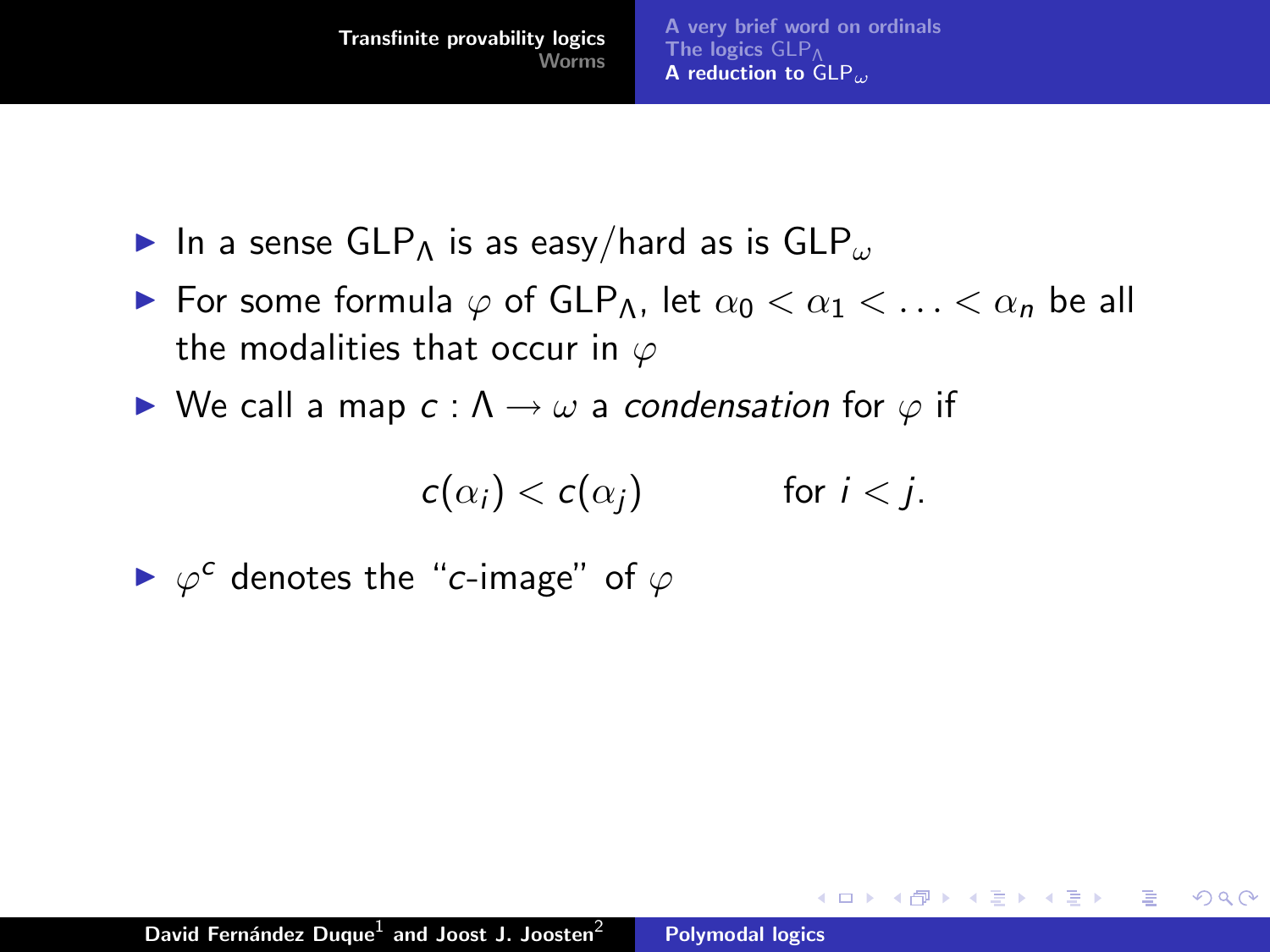- In a sense GLP<sub>A</sub> is as easy/hard as is GLP<sub>ω</sub>
- $\triangleright$  For some formula  $\varphi$  of GLP<sub>Λ</sub>, let  $\alpha_0 < \alpha_1 < \ldots < \alpha_n$  be all the modalities that occur in  $\varphi$
- $\triangleright$  We call a map  $c : \Lambda \rightarrow \omega$  a condensation for  $\varphi$  if

$$
c(\alpha_i) < c(\alpha_j) \qquad \text{for } i < j.
$$

 $\left\{ \begin{array}{ccc} 1 & 0 & 0 \\ 0 & 1 & 0 \end{array} \right\}$  ,  $\left\{ \begin{array}{ccc} 0 & 0 & 0 \\ 0 & 0 & 0 \end{array} \right\}$ 

つくい

- $ightharpoonup \varphi^c$  denotes the "c-image" of  $\varphi$
- **Proposition** If  $GLP_{\Lambda} \vdash \varphi$ , then  $GLP_{\omega} \vdash \varphi^c$  for some condensation c for  $\varphi$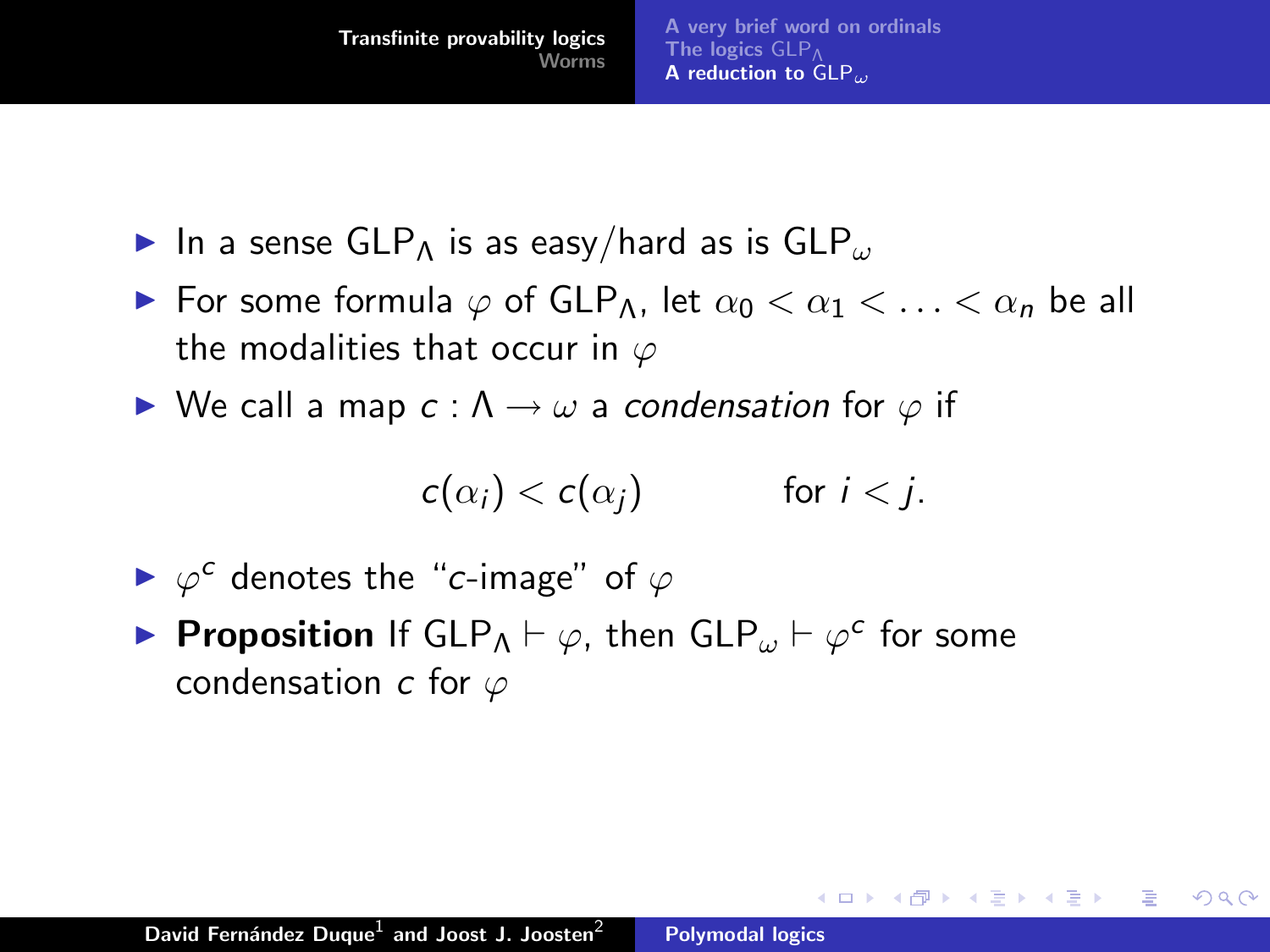- In a sense GLP<sub>A</sub> is as easy/hard as is GLP<sub>ω</sub>
- $\triangleright$  For some formula  $\varphi$  of GLP<sub>Λ</sub>, let  $\alpha_0 < \alpha_1 < \ldots < \alpha_n$  be all the modalities that occur in  $\varphi$
- $\triangleright$  We call a map  $c : \Lambda \rightarrow \omega$  a condensation for  $\varphi$  if

$$
c(\alpha_i) < c(\alpha_j) \qquad \text{for } i < j.
$$

- $ightharpoonup \varphi^c$  denotes the "c-image" of  $\varphi$
- **Proposition** If  $GLP_{\Lambda} \vdash \varphi$ , then  $GLP_{\omega} \vdash \varphi^c$  for some condensation c for  $\varphi$
- **Proof**: By induction on the length of the GLP<sub>A</sub> proof of  $\varphi$

K ロ ⊁ K 倒 ≯ K ミ ⊁ K ミ ≯

<span id="page-27-0"></span>つくい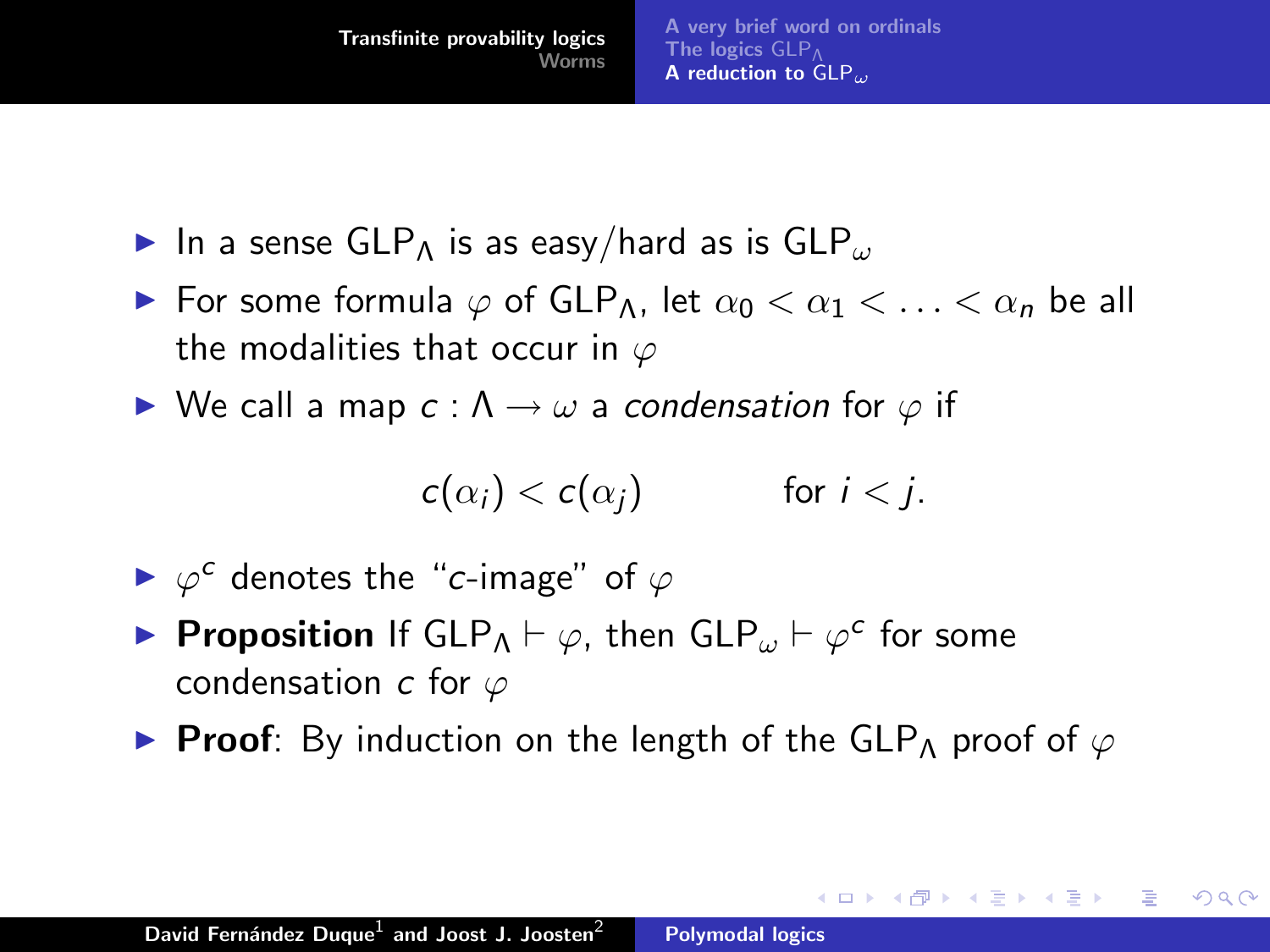$\triangleright$  For some formula  $\varphi$  of GLP<sub>Λ</sub>, let  $\alpha_0 < \alpha_1 < \ldots < \alpha_n$  be all the modalities that occur in  $\varphi$ 

K ロ ⊁ K 倒 ≯ K ミ ⊁ K ミ ≯

重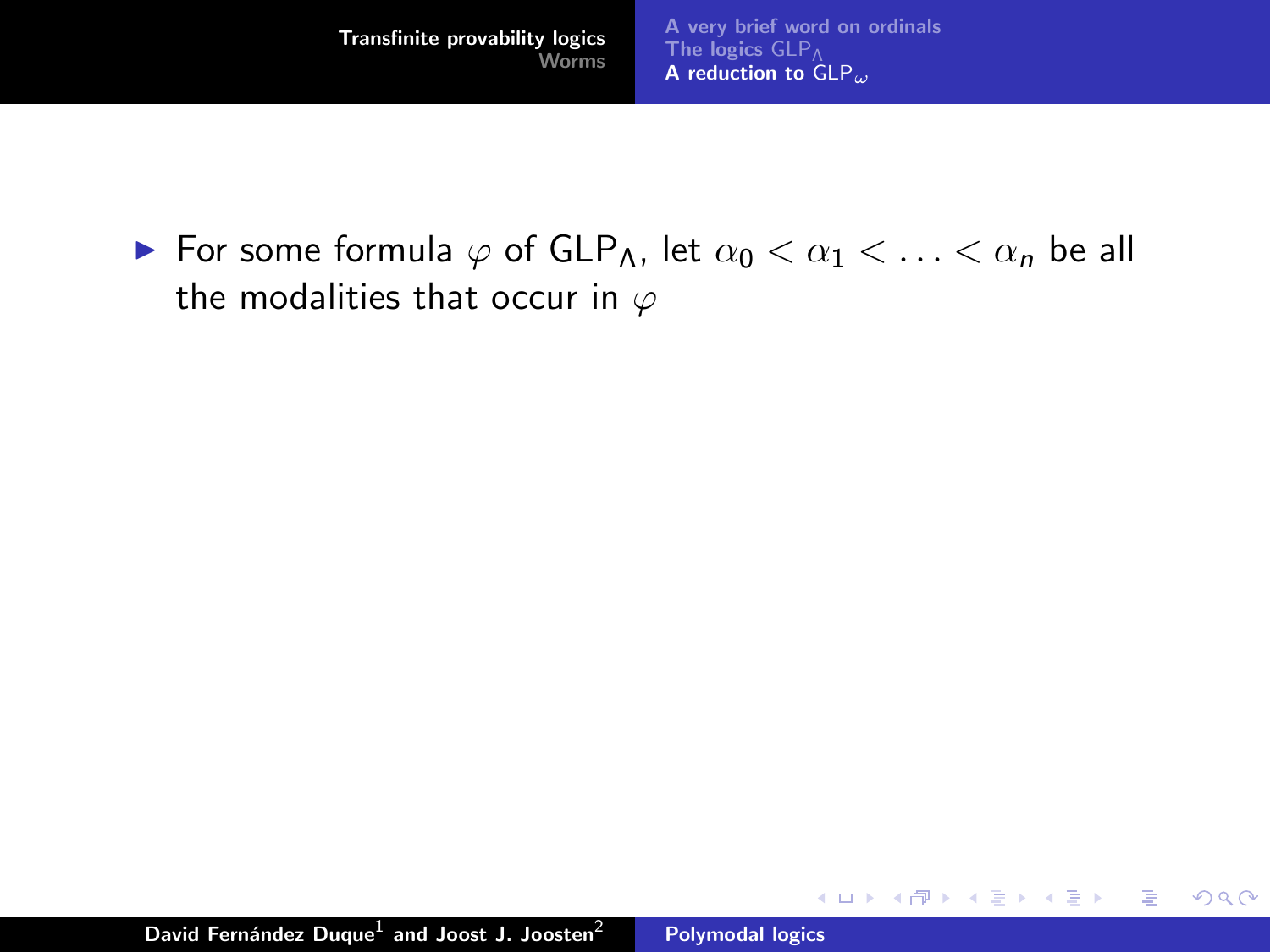

- $\triangleright$  For some formula  $\varphi$  of GLP<sub>Λ</sub>, let  $\alpha_0 < \alpha_1 < \ldots < \alpha_n$  be all the modalities that occur in  $\varphi$
- $\blacktriangleright$  We call the condensation of  $\varphi$  that maps  $\alpha_i \mapsto i$  the ground condensation

 $2Q$ 

目

メロメ メ御 メメミメメミメ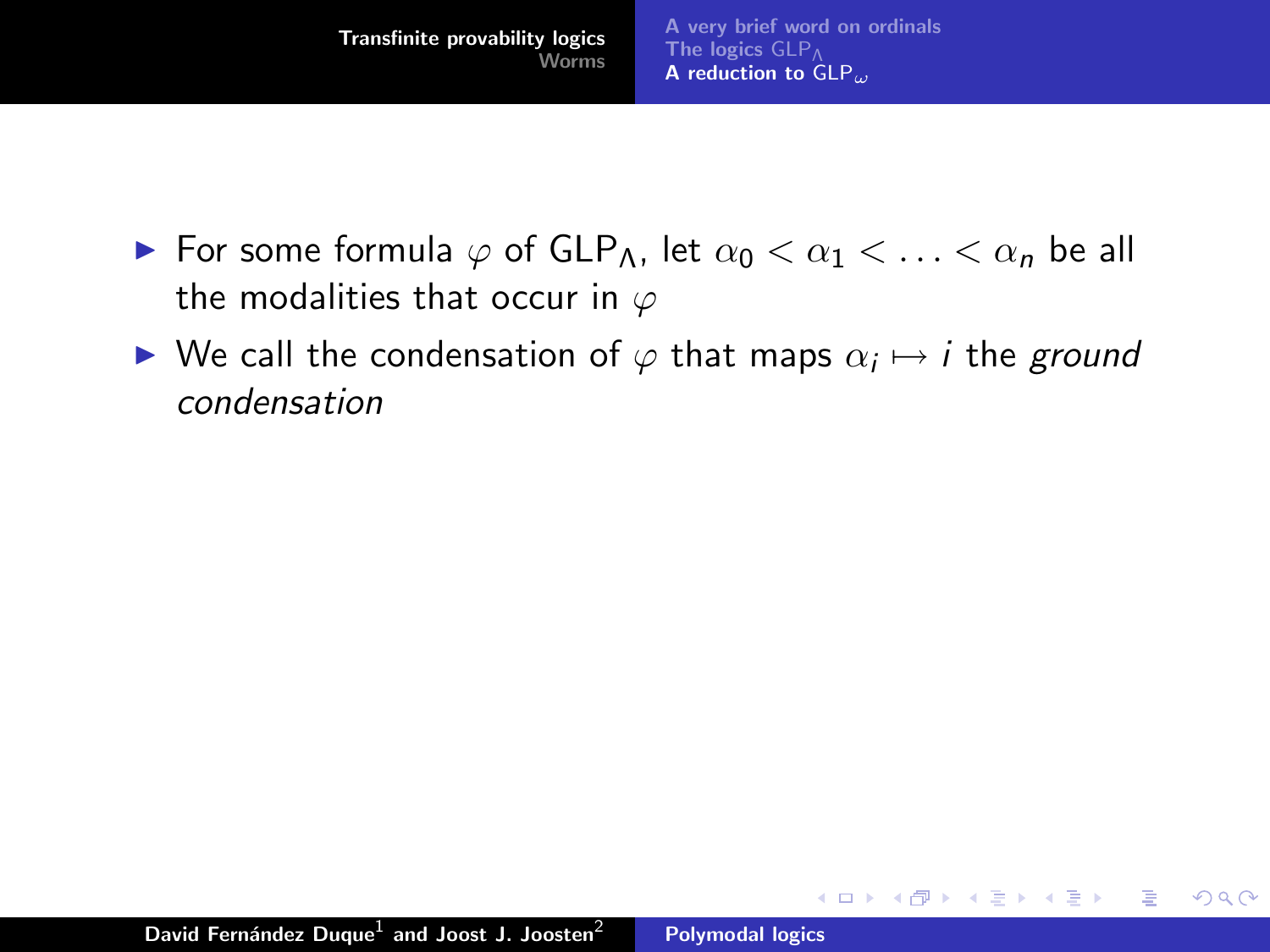

- $\triangleright$  For some formula  $\varphi$  of GLP<sub>Λ</sub>, let  $\alpha_0 < \alpha_1 < \ldots < \alpha_n$  be all the modalities that occur in  $\varphi$
- $\blacktriangleright$  We call the condensation of  $\varphi$  that maps  $\alpha_i \mapsto i$  the ground condensation

 $2Q$ 

**∢ロ ▶ ∢ 倒 ▶ ∢ ヨ ▶** 

na ⊞is

► By  $\overline{\varphi}$  we denote the "image" of  $\varphi$  under the ground condensation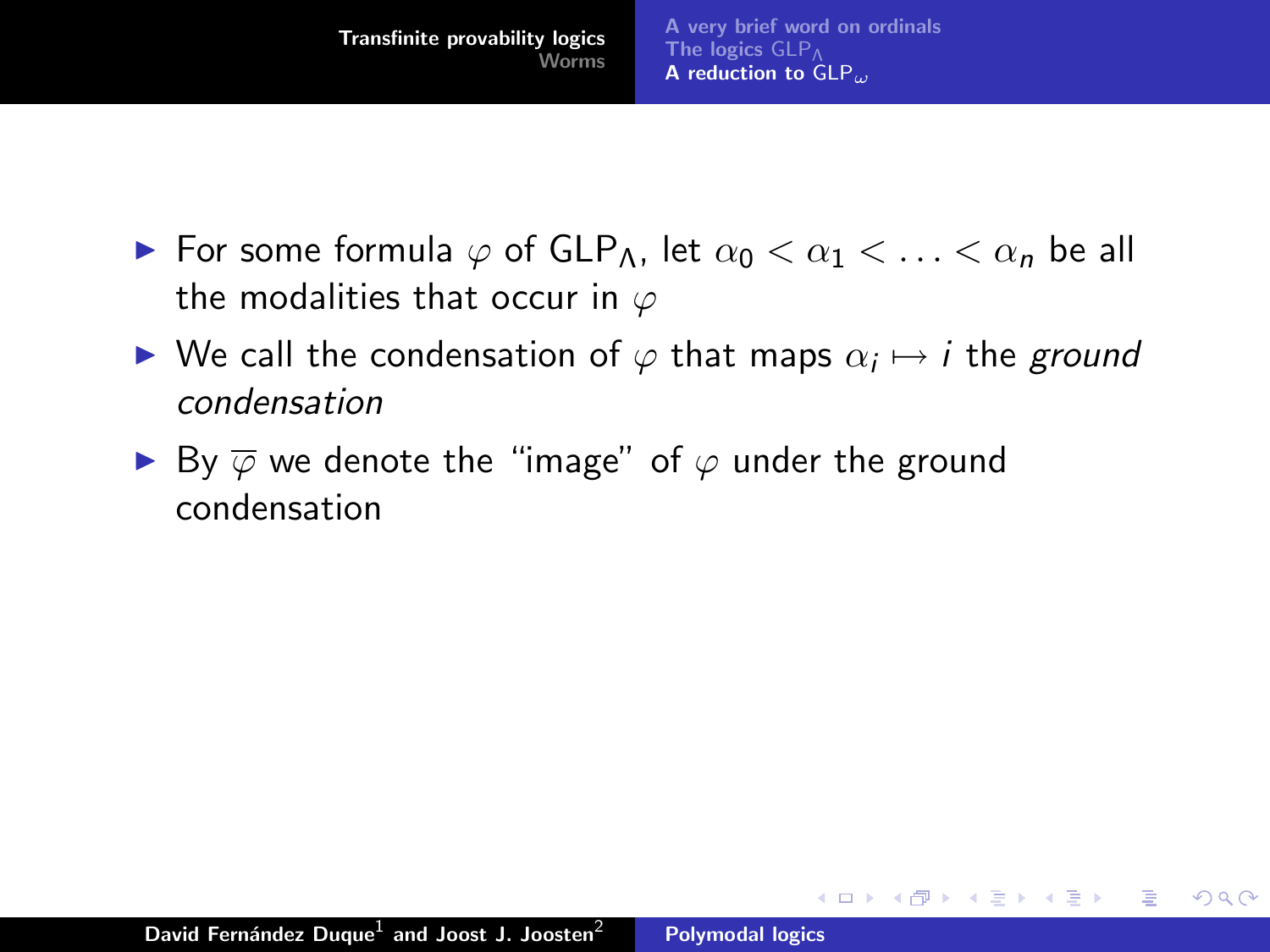

- $\triangleright$  For some formula  $\varphi$  of GLP<sub>Λ</sub>, let  $\alpha_0 < \alpha_1 < \ldots < \alpha_n$  be all the modalities that occur in  $\varphi$
- $\blacktriangleright$  We call the condensation of  $\varphi$  that maps  $\alpha_i \mapsto i$  the ground condensation

 $2Q$ 

唾

メロメ メ御 メメミメメミメ

- ► By  $\overline{\varphi}$  we denote the "image" of  $\varphi$  under the ground condensation
- **Firm:** GLP<sub>A</sub>  $\vdash \varphi \iff$  GLP<sub>ω</sub>  $\vdash \overline{\varphi}$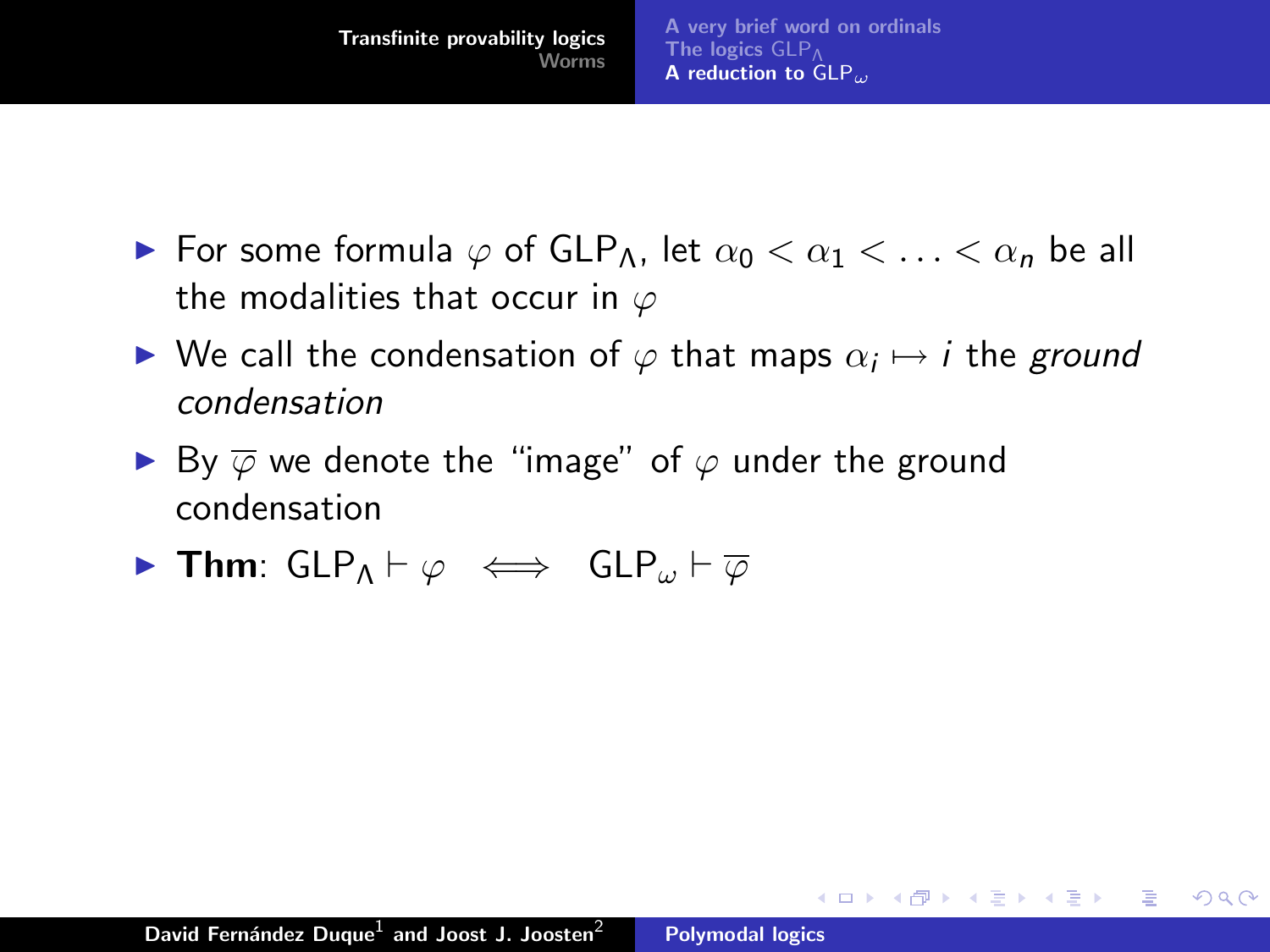

- $\triangleright$  For some formula  $\varphi$  of GLP<sub>Λ</sub>, let  $\alpha_0 < \alpha_1 < \ldots < \alpha_n$  be all the modalities that occur in  $\varphi$
- $\blacktriangleright$  We call the condensation of  $\varphi$  that maps  $\alpha_i \mapsto i$  the ground condensation

イロト イ母 トイラト イラト

つくい

- ► By  $\overline{\varphi}$  we denote the "image" of  $\varphi$  under the ground condensation
- **Firm:**  $GLP_A \vdash \varphi \iff GLP_\omega \vdash \overline{\varphi}$
- $\triangleright$  Proof: By semantical methods to be discussed later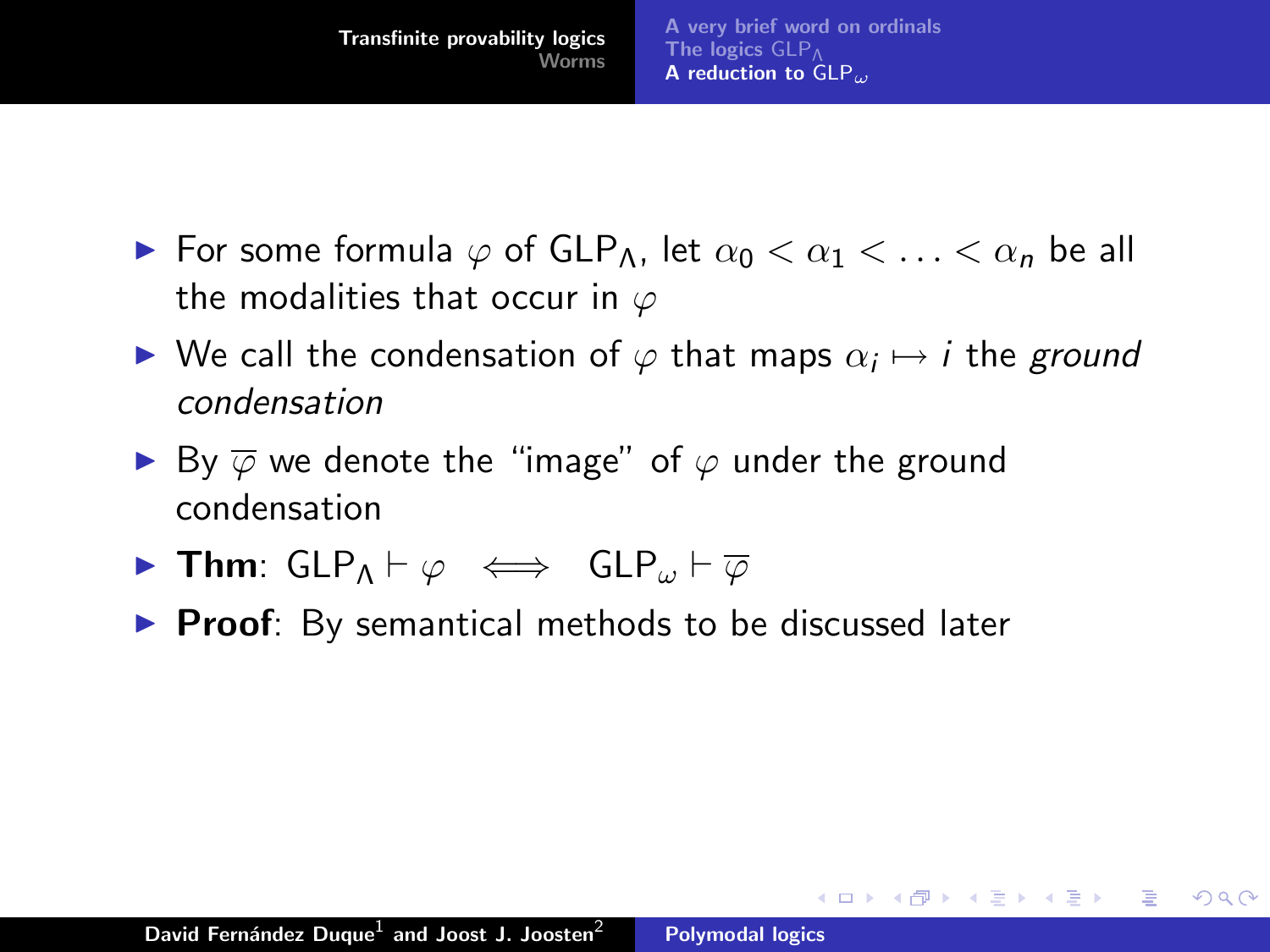

- $\triangleright$  For some formula  $\varphi$  of GLP<sub>Λ</sub>, let  $\alpha_0 < \alpha_1 < \ldots < \alpha_n$  be all the modalities that occur in  $\varphi$
- $\blacktriangleright$  We call the condensation of  $\varphi$  that maps  $\alpha_i \mapsto i$  the ground condensation

つくい

- ► By  $\overline{\varphi}$  we denote the "image" of  $\varphi$  under the ground condensation
- **Firm:**  $GLP_A \vdash \varphi \iff GLP_\omega \vdash \overline{\varphi}$
- $\triangleright$  Proof: By semantical methods to be discussed later
- $\triangleright$  Corrolaries: decidability, PSPACE completeness, interpolation, fixpoint theorem, etc.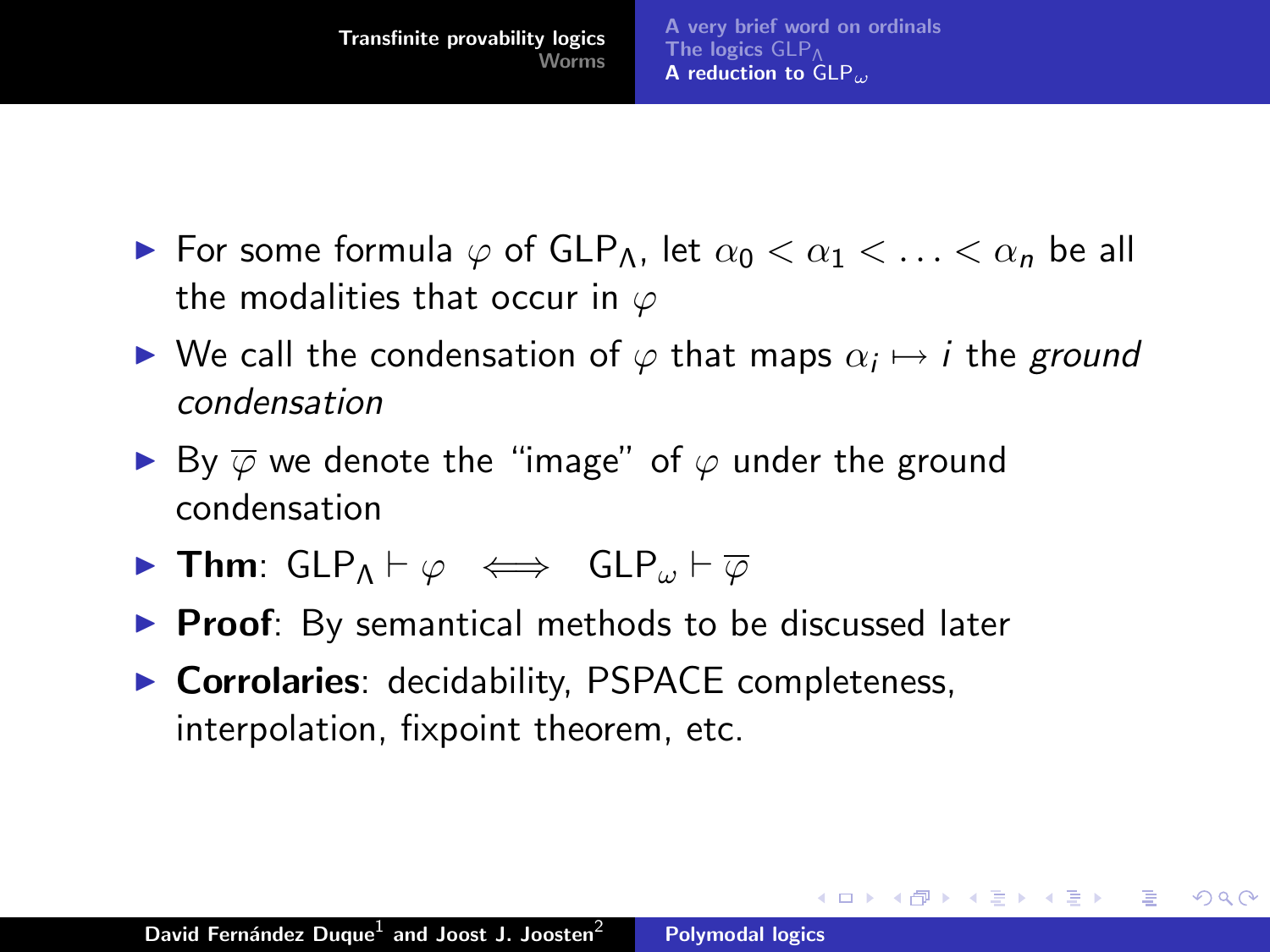重

<span id="page-34-0"></span> $2Q$ 

 $\triangleright$  Gödel 2: for sound recursive theories T that can code syntax: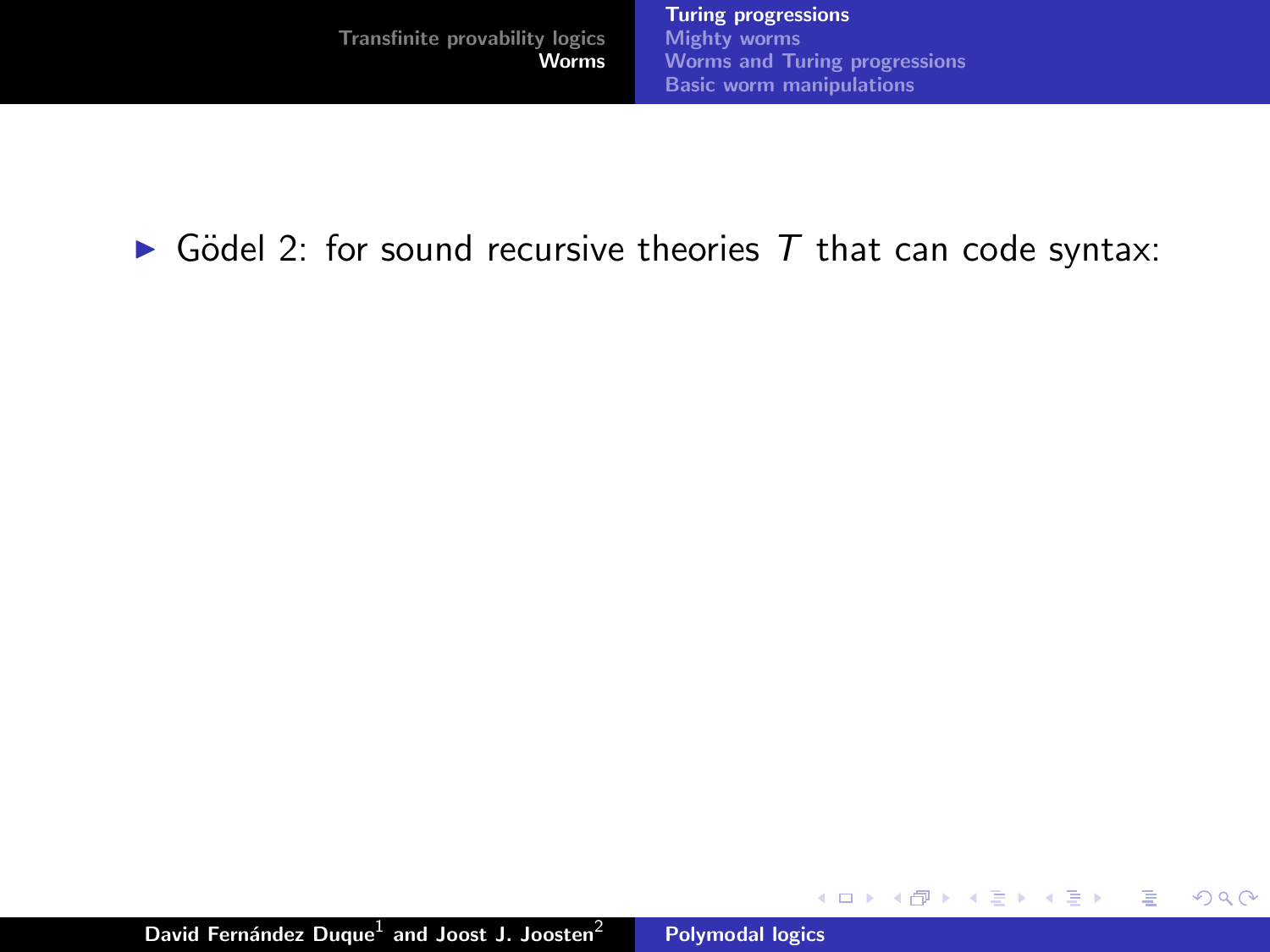重

 $2Q$ 

 $\triangleright$  Gödel 2: for sound recursive theories T that can code syntax:  $\blacktriangleright$   $T \nvDash \text{Con}(T)$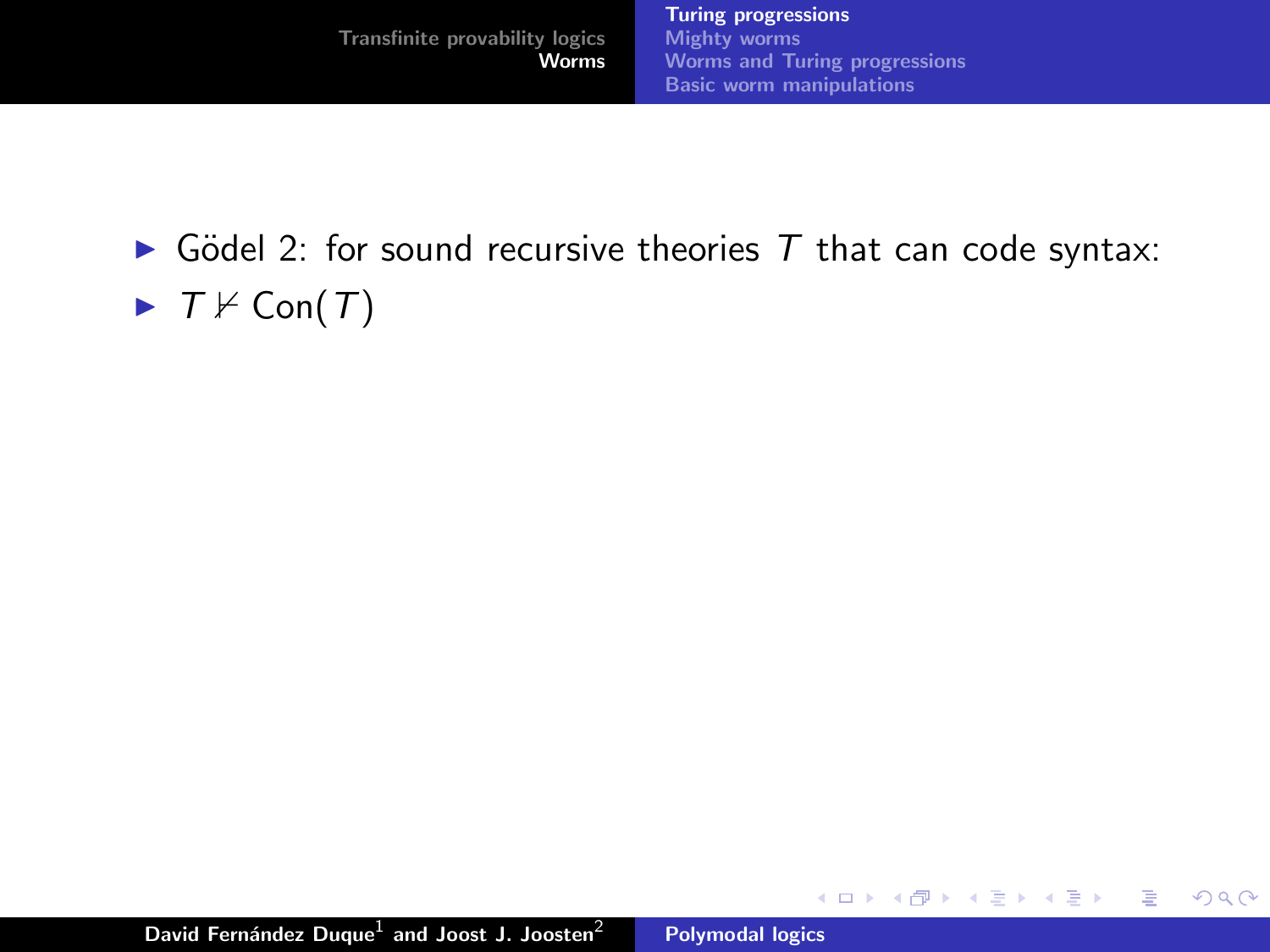重

一人 ヨート

- Gödel 2: for sound recursive theories  $T$  that can code syntax:
- $\blacktriangleright$   $T \nvDash \text{Con}(T)$
- $\blacktriangleright$  Turing progressions: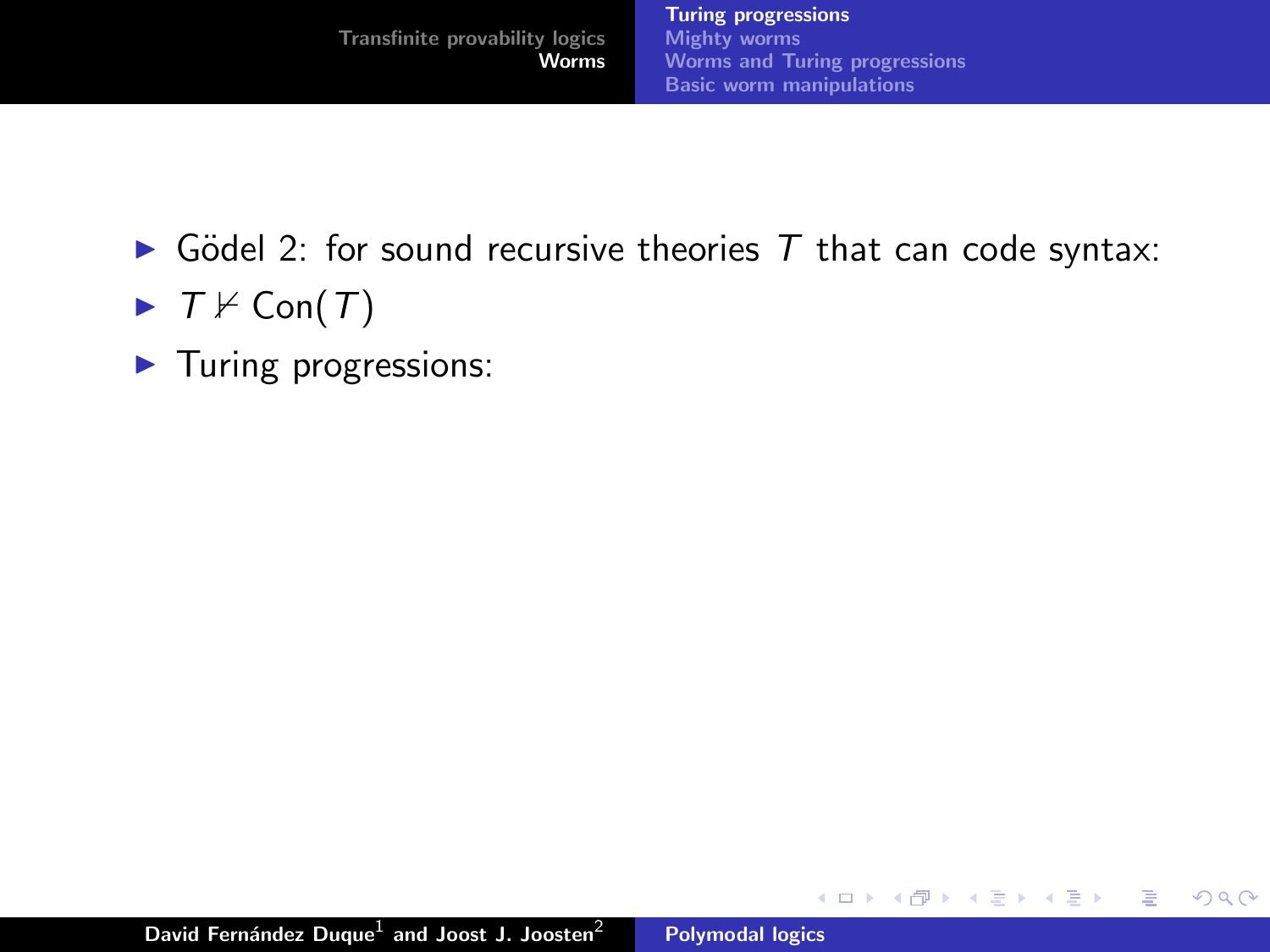重

- 4 店)

- $\triangleright$  Gödel 2: for sound recursive theories T that can code syntax:
- $\blacktriangleright$   $T \nvDash \text{Con}(T)$
- $\blacktriangleright$  Turing progressions:
- $\blacksquare$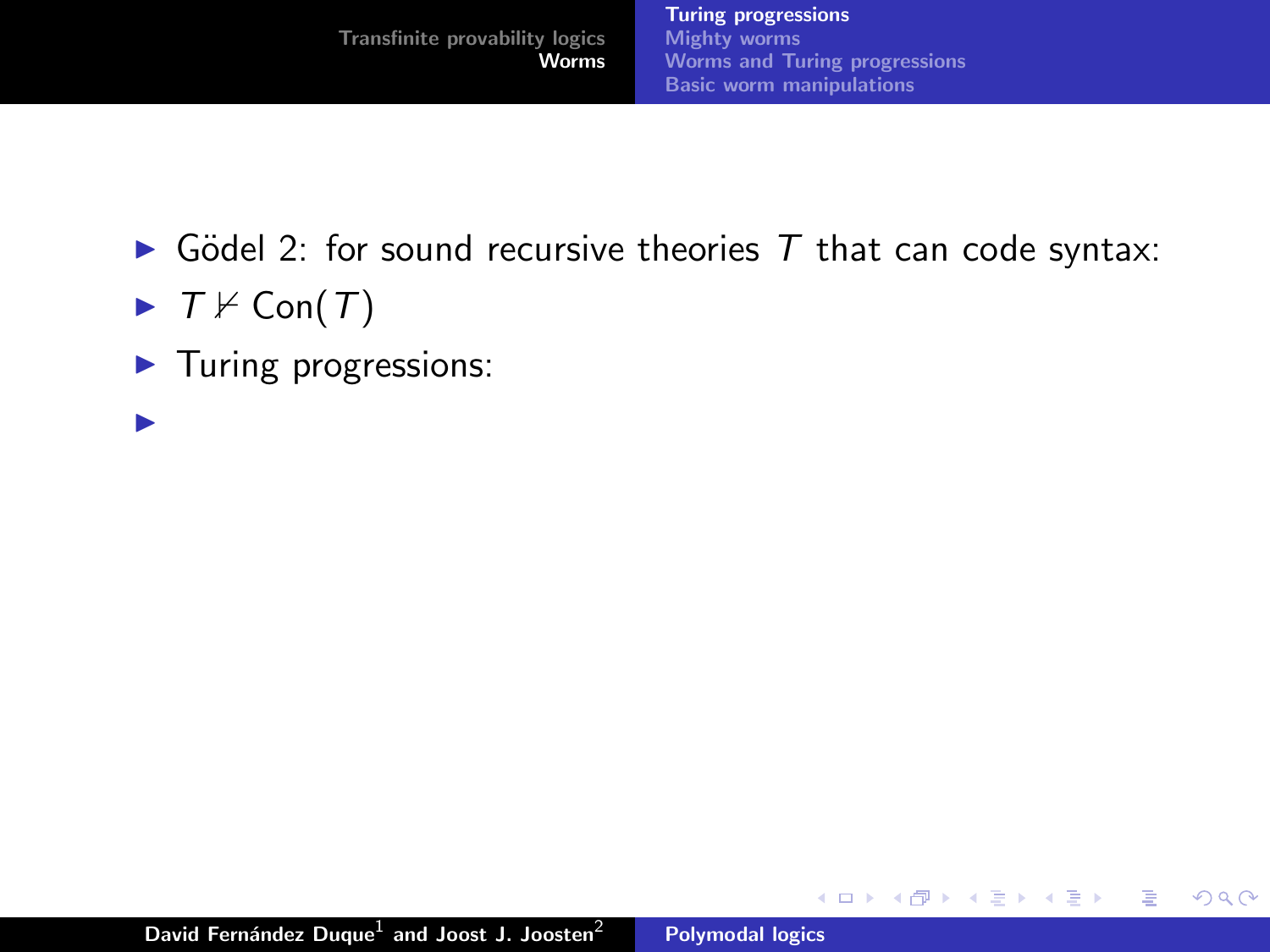K ロ ⊁ K 倒 ≯ K ミ ⊁ K ミ ≯

重

 $2Q$ 

- Gödel 2: for sound recursive theories  $T$  that can code syntax:
- $\blacktriangleright$   $T \nvDash \text{Con}(T)$

 $\blacktriangleright$ 

 $\blacktriangleright$  Turing progressions:

 $T_0$  :=  $T$ ;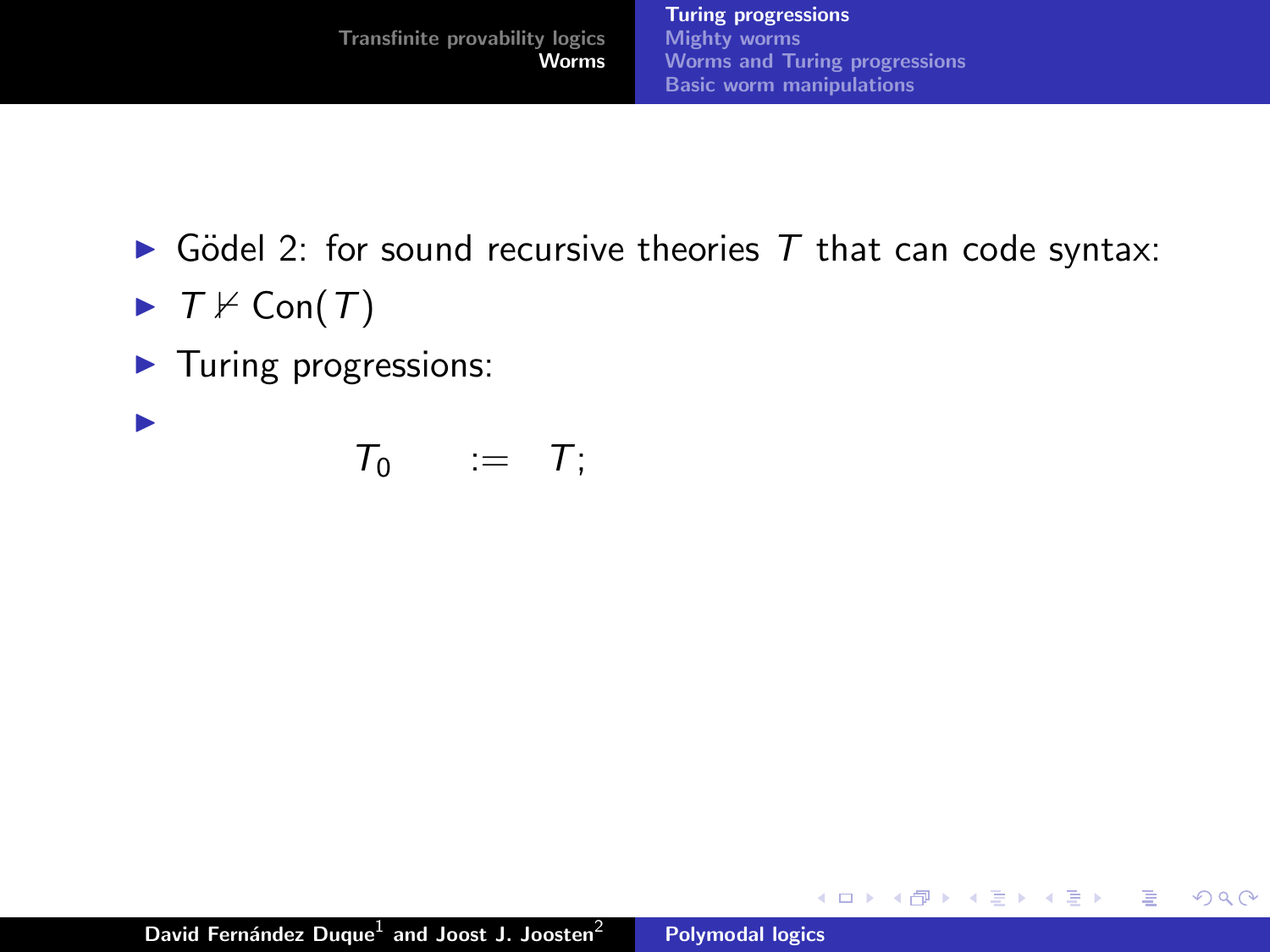K ロ ⊁ K 倒 ≯ K ミ ⊁ K ミ ≯

重

 $2Q$ 

- $\triangleright$  Gödel 2: for sound recursive theories T that can code syntax:
- $\blacktriangleright$   $T \nvDash \text{Con}(T)$

 $\blacktriangleright$ 

 $\blacktriangleright$  Turing progressions:

 $T_0$  :=  $T$ ;  $\mathcal{T}_{\alpha+1}$  :=  $\mathcal{T}_{\alpha}$  + Con( $\mathcal{T}_{\alpha}$ );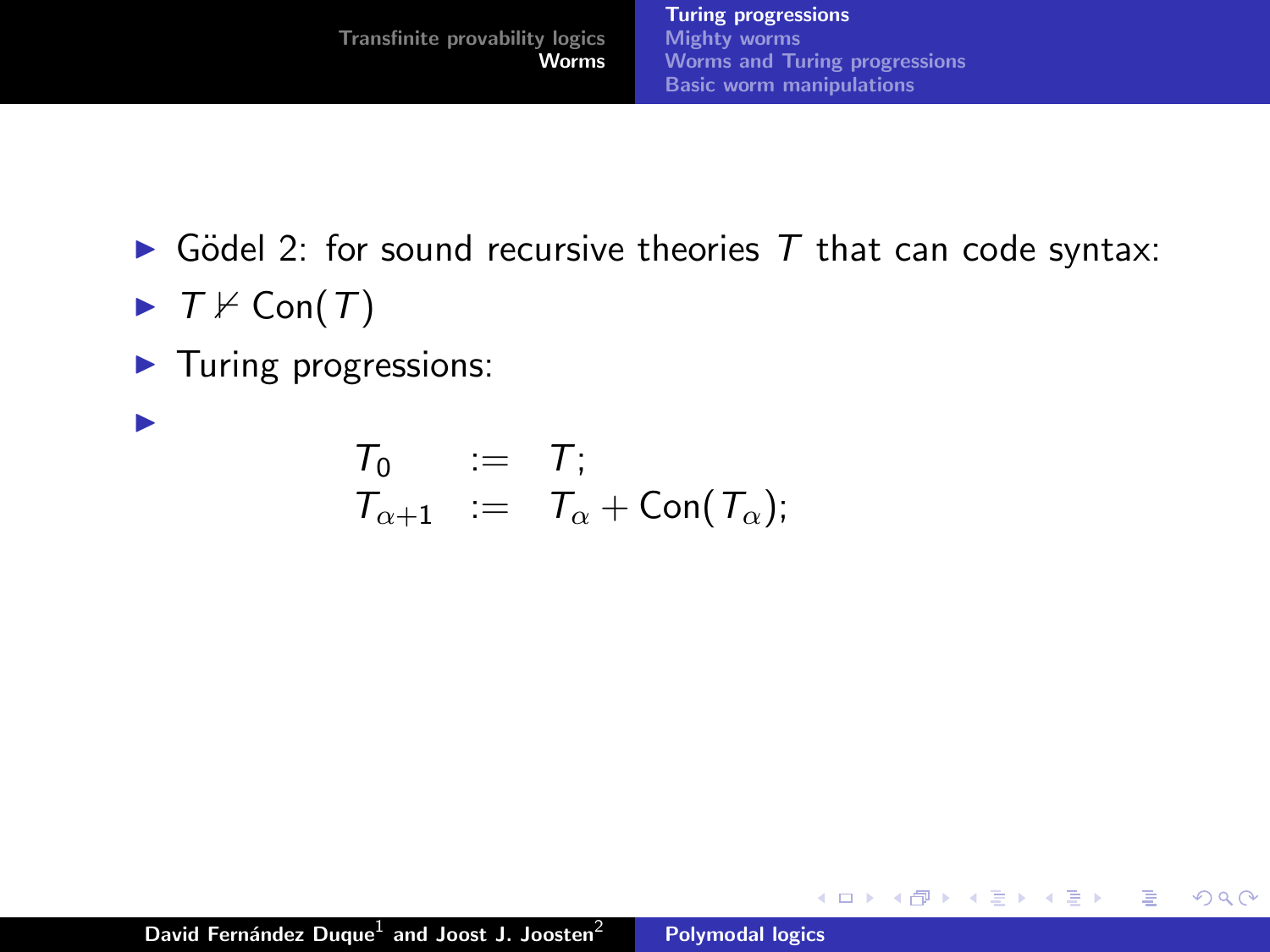重

- 4 店)

 $2Q$ 

- $\triangleright$  Gödel 2: for sound recursive theories T that can code syntax:
- $\blacktriangleright$   $T \nvDash \text{Con}(T)$

 $\blacksquare$ 

 $\blacktriangleright$  Turing progressions:

$$
\begin{array}{lll} T_0 & := & T; \\ T_{\alpha+1} & := & T_{\alpha} + \text{Con}(T_{\alpha}); \\ T_{\lambda} & := & \bigcup_{\alpha<\lambda} T_{\alpha} \end{array}
$$
 for limit  $\lambda$ .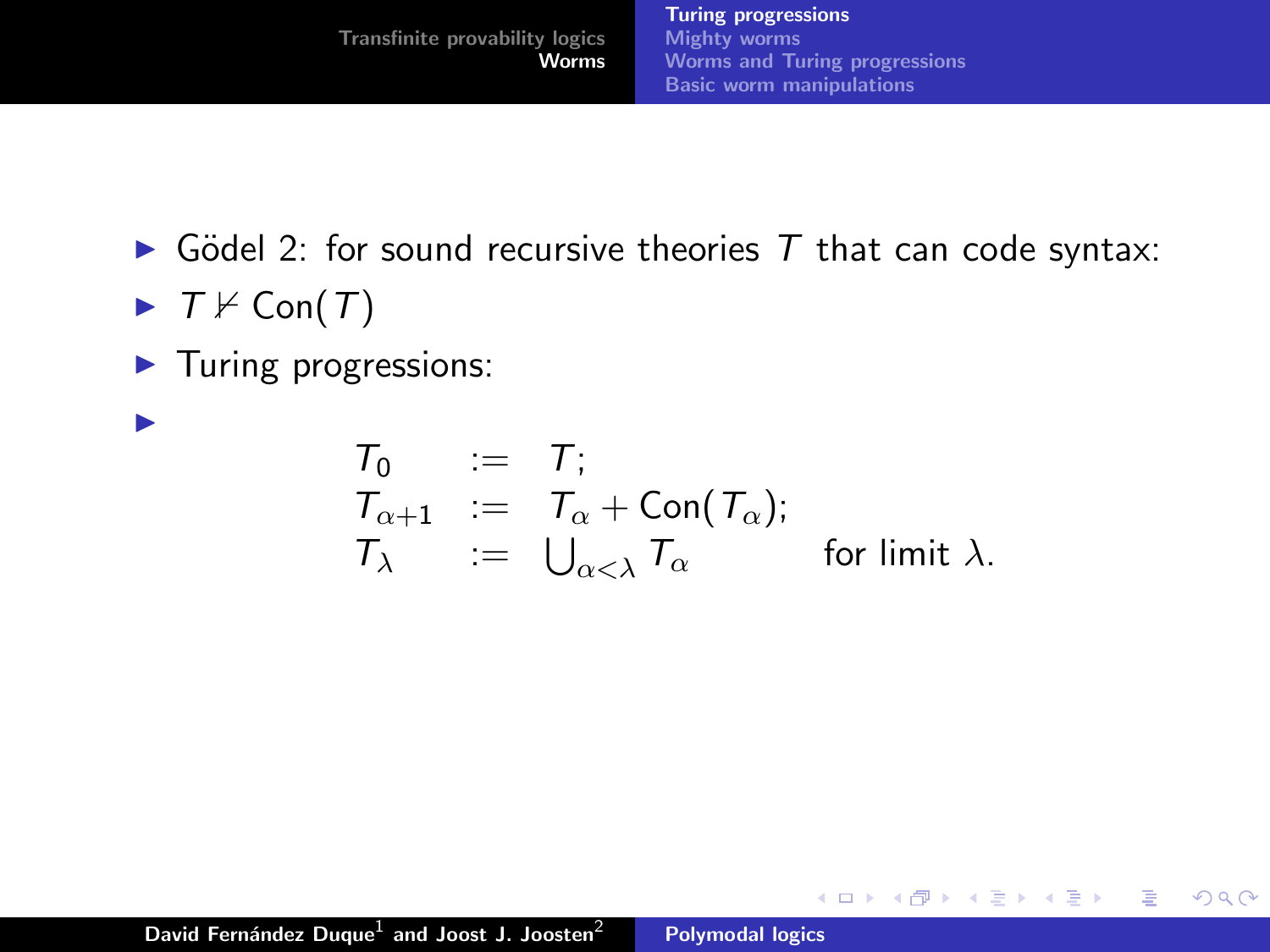[Turing progressions](#page-42-0) [Mighty worms](#page-50-0) [Worms and Turing progressions](#page-62-0) [Basic worm manipulations](#page-65-0)

**K ロ ▶ K 御 ▶ K 舌** 

 $2Q$ 

重

- $\triangleright$  Gödel 2: for sound recursive theories T that can code syntax:
- $\blacktriangleright$   $T \nvDash \text{Con}(T)$

 $\blacksquare$ 

 $\blacktriangleright$  Turing progressions:

$$
\begin{array}{rcl}\nT_0 & := & T; \\
T_{\alpha+1} & := & T_{\alpha} + \text{Con}(T_{\alpha}); \\
T_{\lambda} & := & \bigcup_{\alpha < \lambda} T_{\alpha} \quad \text{for limit } \lambda.\n\end{array}
$$

 $\blacktriangleright$  Turing progressions can be used for an ordinal analysis: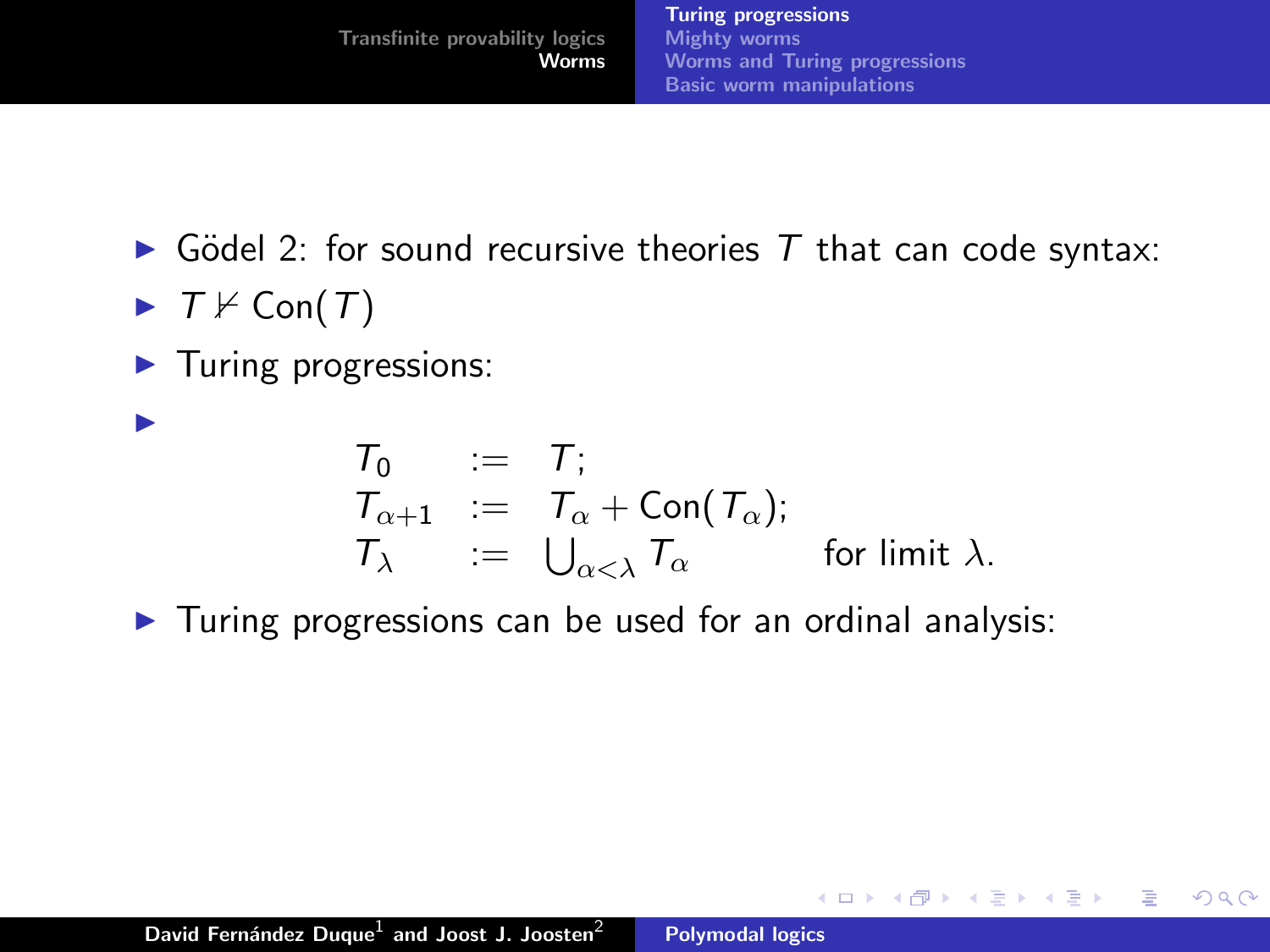<span id="page-42-0"></span> $\Omega$ 

- $\triangleright$  Gödel 2: for sound recursive theories T that can code syntax:
- $\blacktriangleright$   $T \nvDash \text{Con}(T)$

 $\blacksquare$ 

 $\blacktriangleright$  Turing progressions:

$$
\begin{array}{rcl}\nT_0 & := & T; \\
T_{\alpha+1} & := & T_{\alpha} + \text{Con}(T_{\alpha}); \\
T_{\lambda} & := & \bigcup_{\alpha < \lambda} T_{\alpha} \quad \text{for limit } \lambda.\n\end{array}
$$

- $\triangleright$  Turing progressions can be used for an ordinal analysis:
- $\triangleright$  "how often should I iterate a finitistic base theory  $\tau$  as to approximate a target theory  $U: T_{\xi} \approx U''$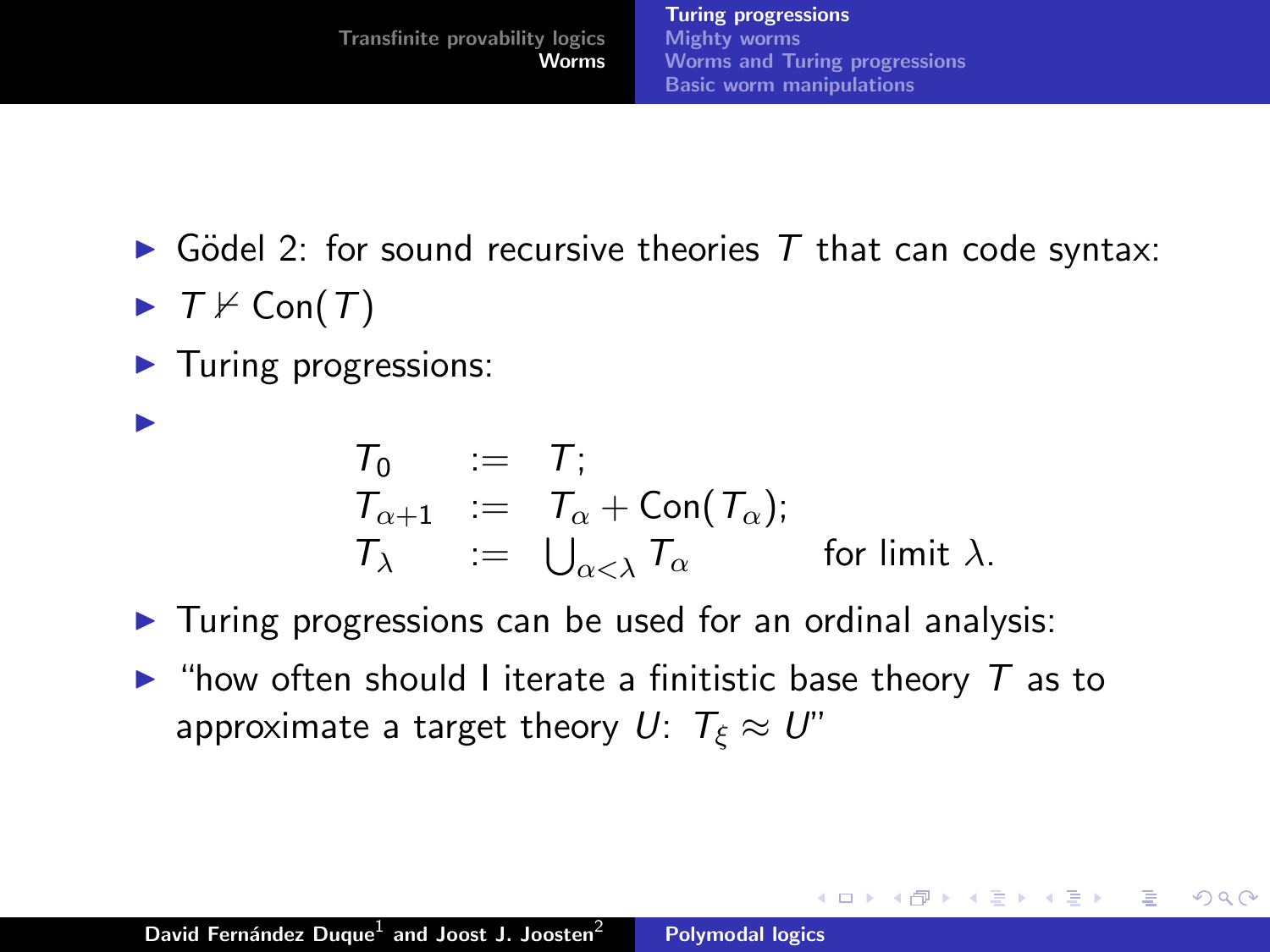- 4 店)

 $2Q$ 

扂

 $\triangleright$  Poly-modal provability logics turn out to be suitably well equipped to talk about Turing progressions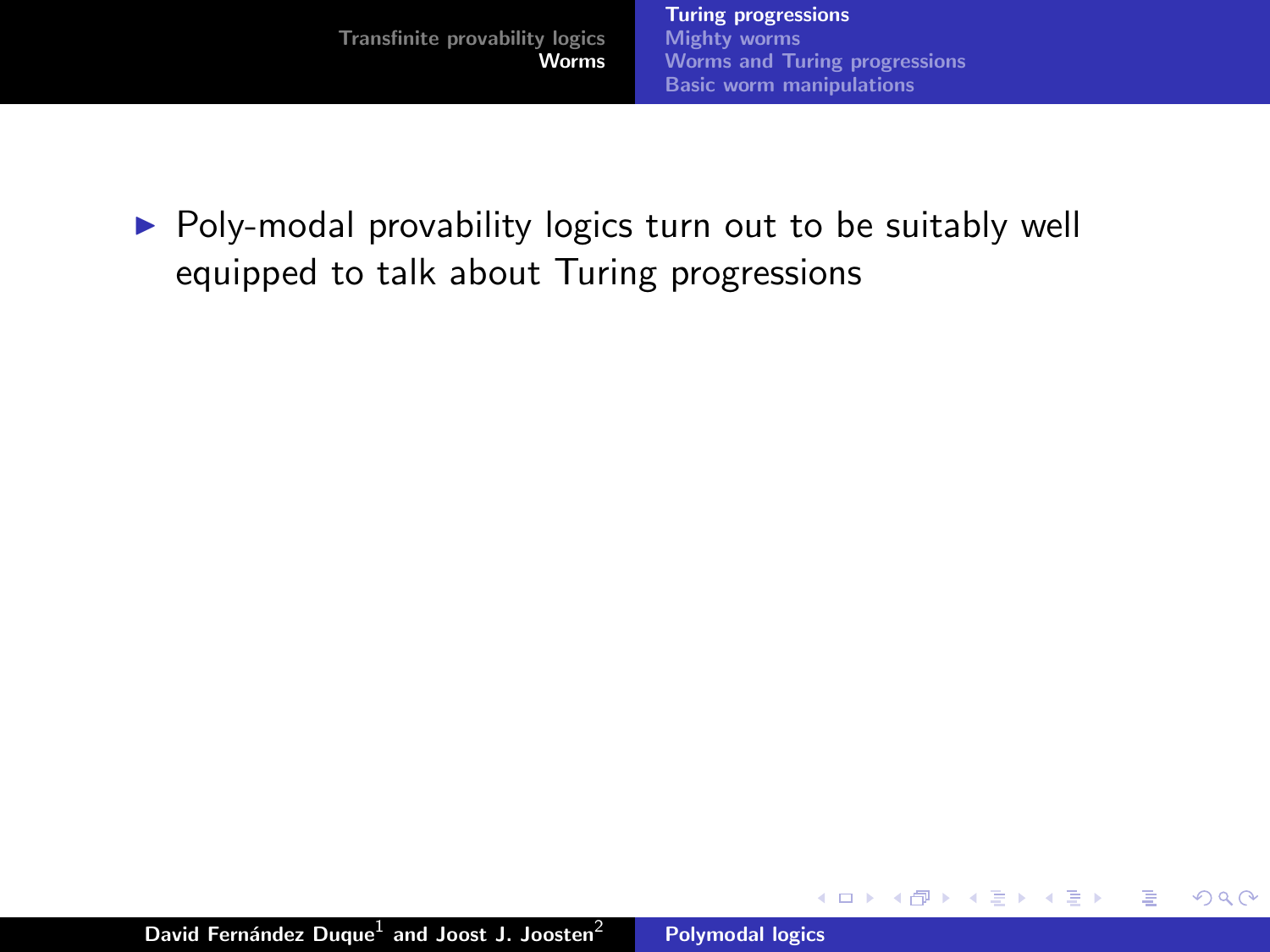メミト

 $2Q$ 

扂

- $\triangleright$  Poly-modal provability logics turn out to be suitably well equipped to talk about Turing progressions
- $\triangleright$  We often not distinguish a modal formula and its interpretation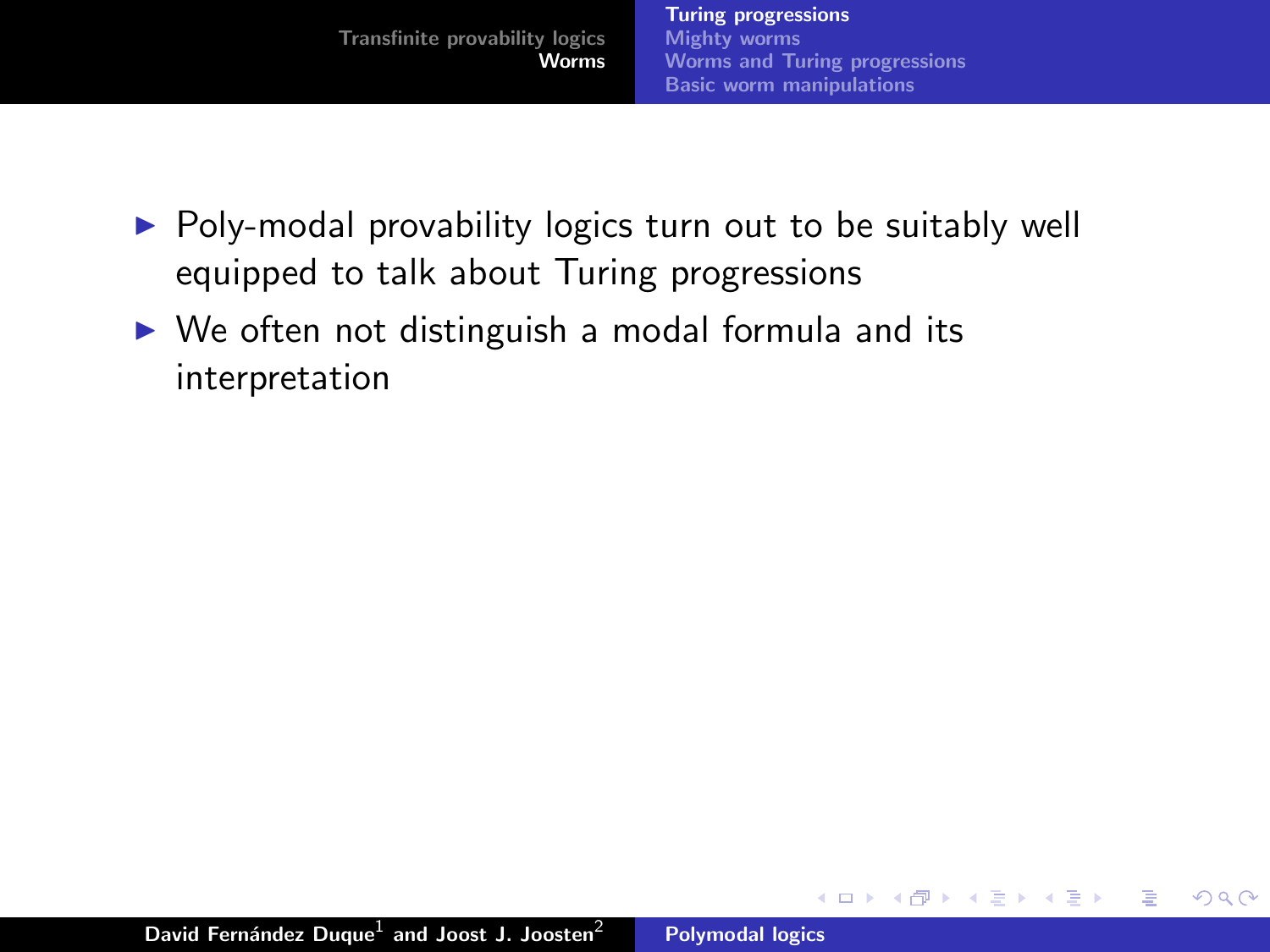- $\triangleright$  Poly-modal provability logics turn out to be suitably well equipped to talk about Turing progressions
- $\triangleright$  We often not distinguish a modal formula and its interpretation
- $\triangleright$  Already just the language with one modality [0] is expressive

 $4.71 \times 4.77 \times 4.75$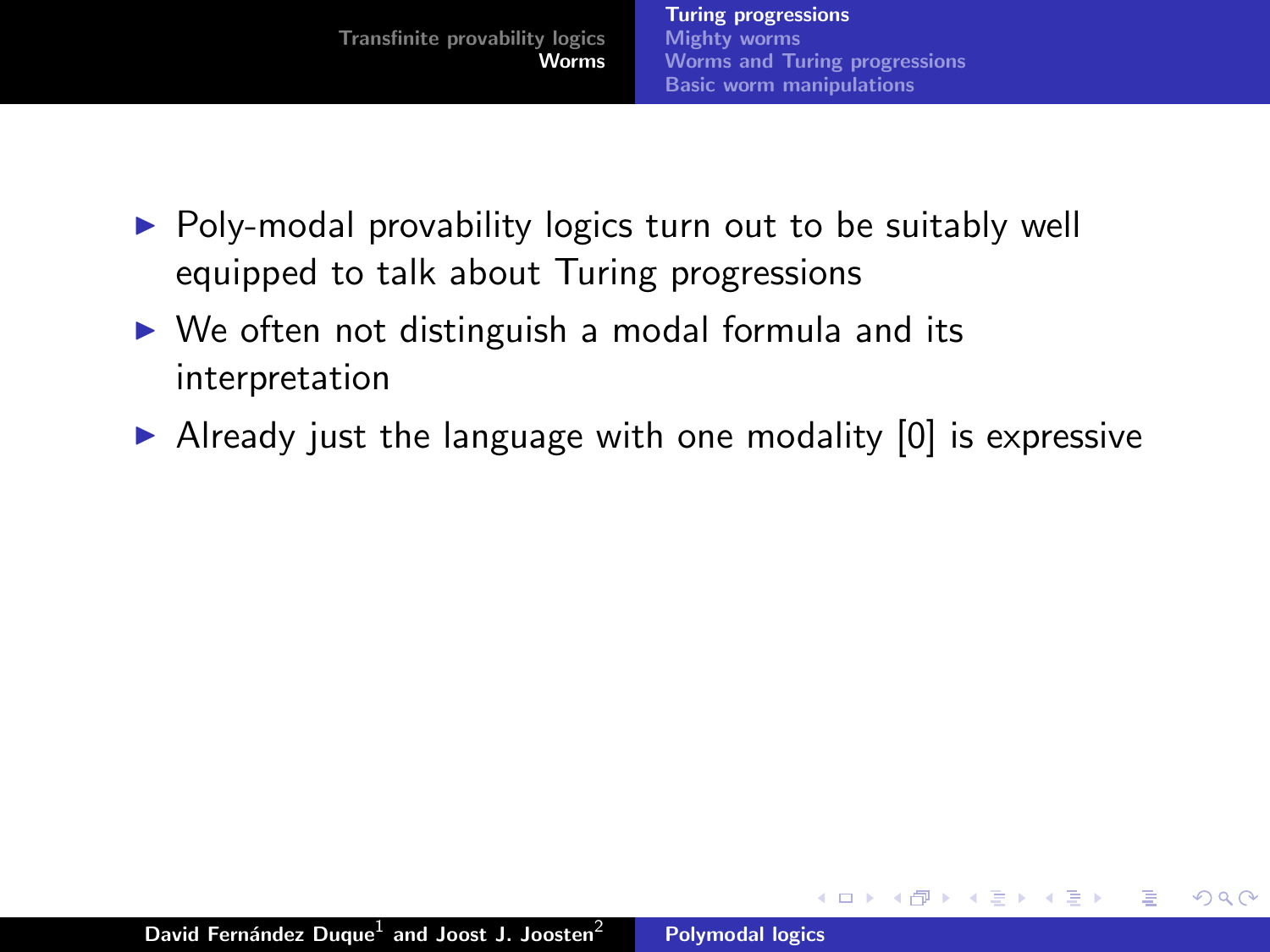- $\triangleright$  Poly-modal provability logics turn out to be suitably well equipped to talk about Turing progressions
- $\triangleright$  We often not distinguish a modal formula and its interpretation
- $\triangleright$  Already just the language with one modality [0] is expressive

 $2Q$ 

For  $n \in \mathbb{N}$  we see  $T_n \equiv T + \diamond^n_T T$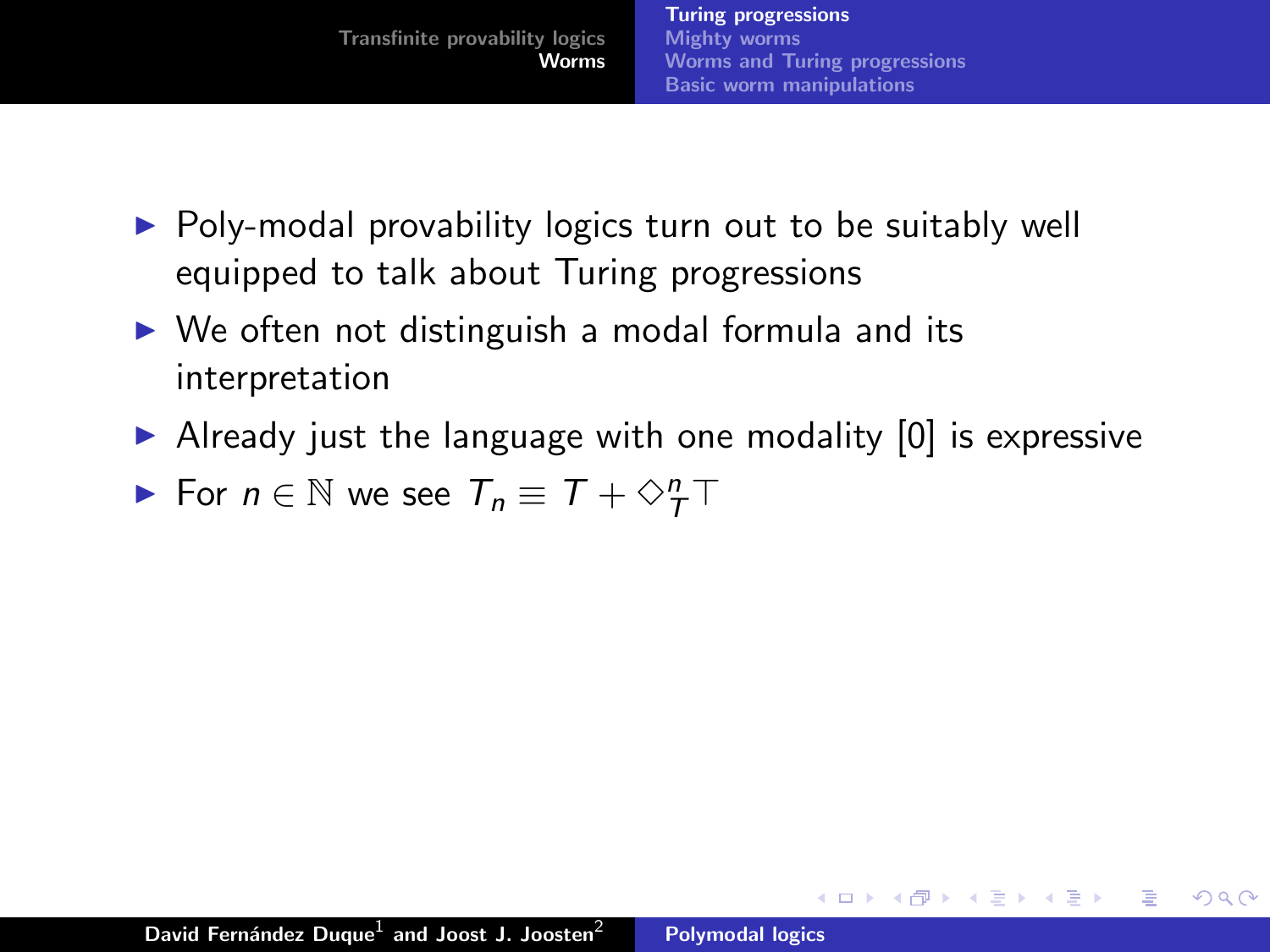- $\triangleright$  Poly-modal provability logics turn out to be suitably well equipped to talk about Turing progressions
- $\triangleright$  We often not distinguish a modal formula and its interpretation
- $\triangleright$  Already just the language with one modality [0] is expressive

- For  $n \in \mathbb{N}$  we see  $T_n \equiv T + \diamond^n_T T$
- $\triangleright$  Transfinite progressions are not expressible in the modal language with just one modal operator.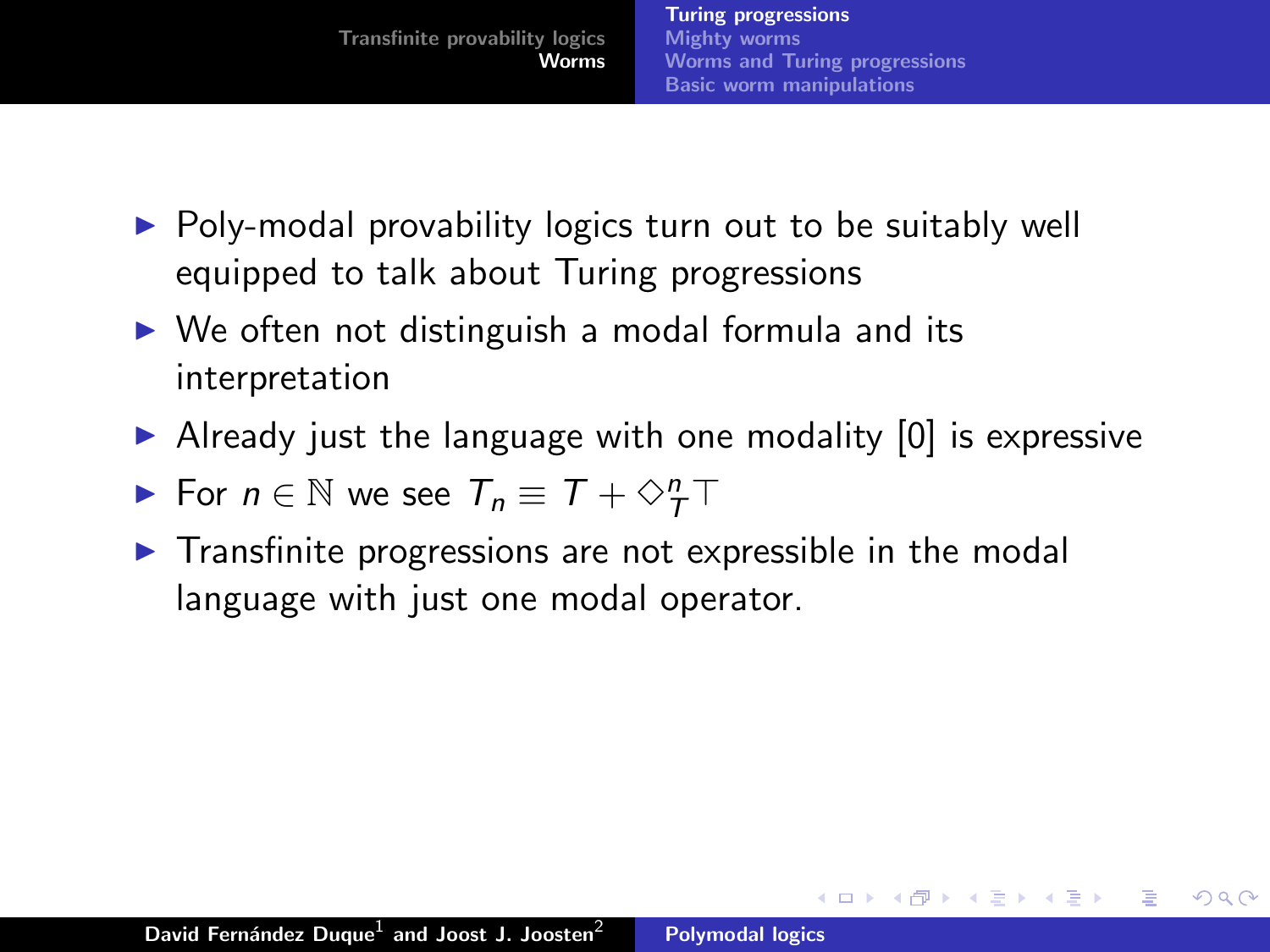- $\triangleright$  Poly-modal provability logics turn out to be suitably well equipped to talk about Turing progressions
- $\triangleright$  We often not distinguish a modal formula and its interpretation
- $\triangleright$  Already just the language with one modality [0] is expressive

- For  $n \in \mathbb{N}$  we see  $T_n \equiv T + \diamond^n_T T$
- $\triangleright$  Transfinite progressions are not expressible in the modal language with just one modal operator.
- $\blacktriangleright$  However: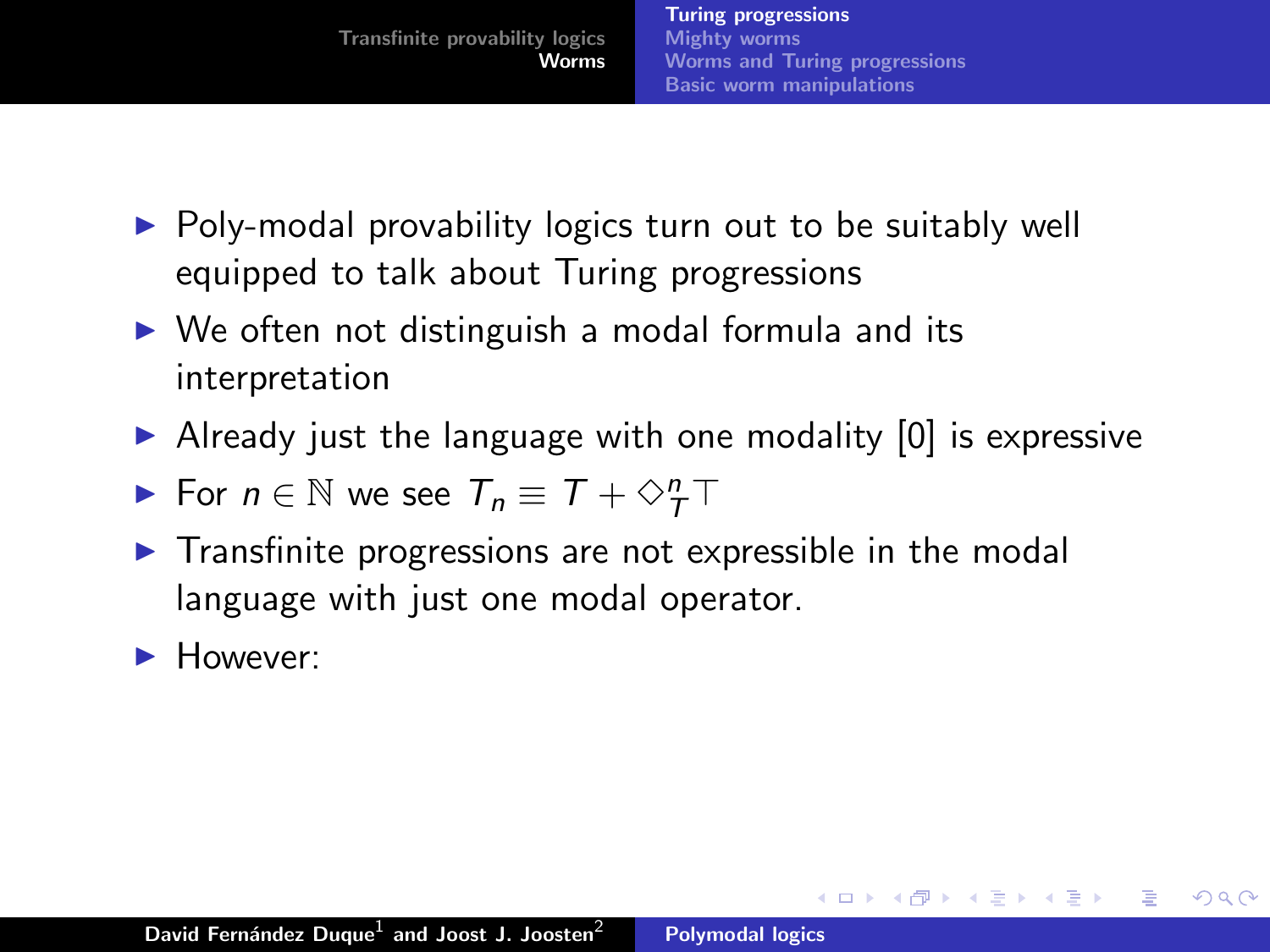- $\triangleright$  Poly-modal provability logics turn out to be suitably well equipped to talk about Turing progressions
- $\triangleright$  We often not distinguish a modal formula and its interpretation
- $\triangleright$  Already just the language with one modality [0] is expressive
- For  $n \in \mathbb{N}$  we see  $T_n \equiv T + \diamond^n_T T$
- $\triangleright$  Transfinite progressions are not expressible in the modal language with just one modal operator.
- **However:**
- **Proposition:**  $\overline{T} + \langle n+1 \rangle_T$  is a  $\Pi_{n+1}$  conservative extension of  $\mathcal{T} + {\{\langle n \rangle\}^k_{\mathcal{T}}} \top | k \in \omega$ .

イロメ イ母メ イヨメ イヨメー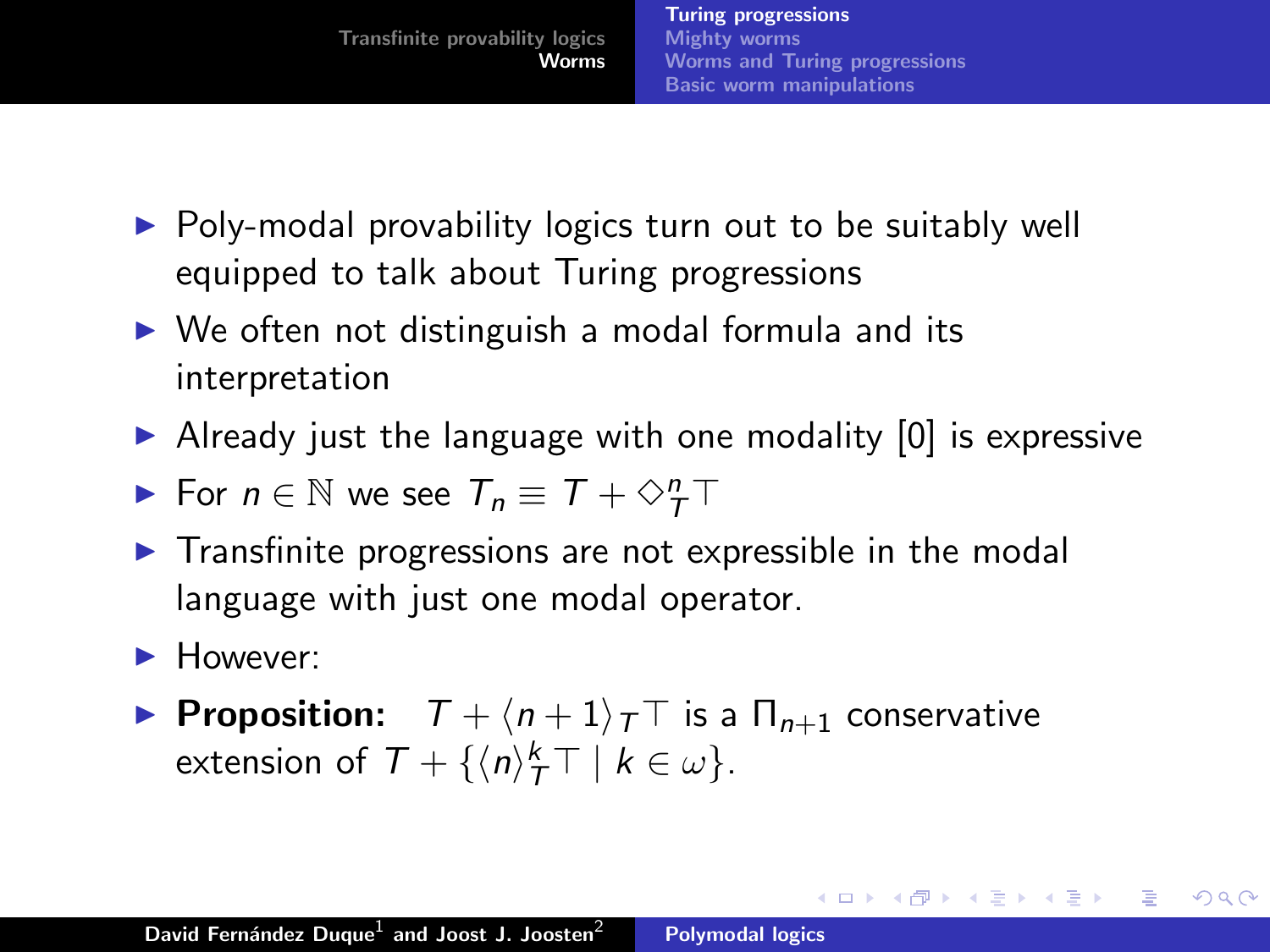For Ordinal analyses and Turing progressions a particular interest lies in  $\mathsf{GLP}^0_\Lambda$ : the closed fragment

**K ロ ▶ K 御 ▶ K 舌** 

<span id="page-50-0"></span> $2Q$ 

重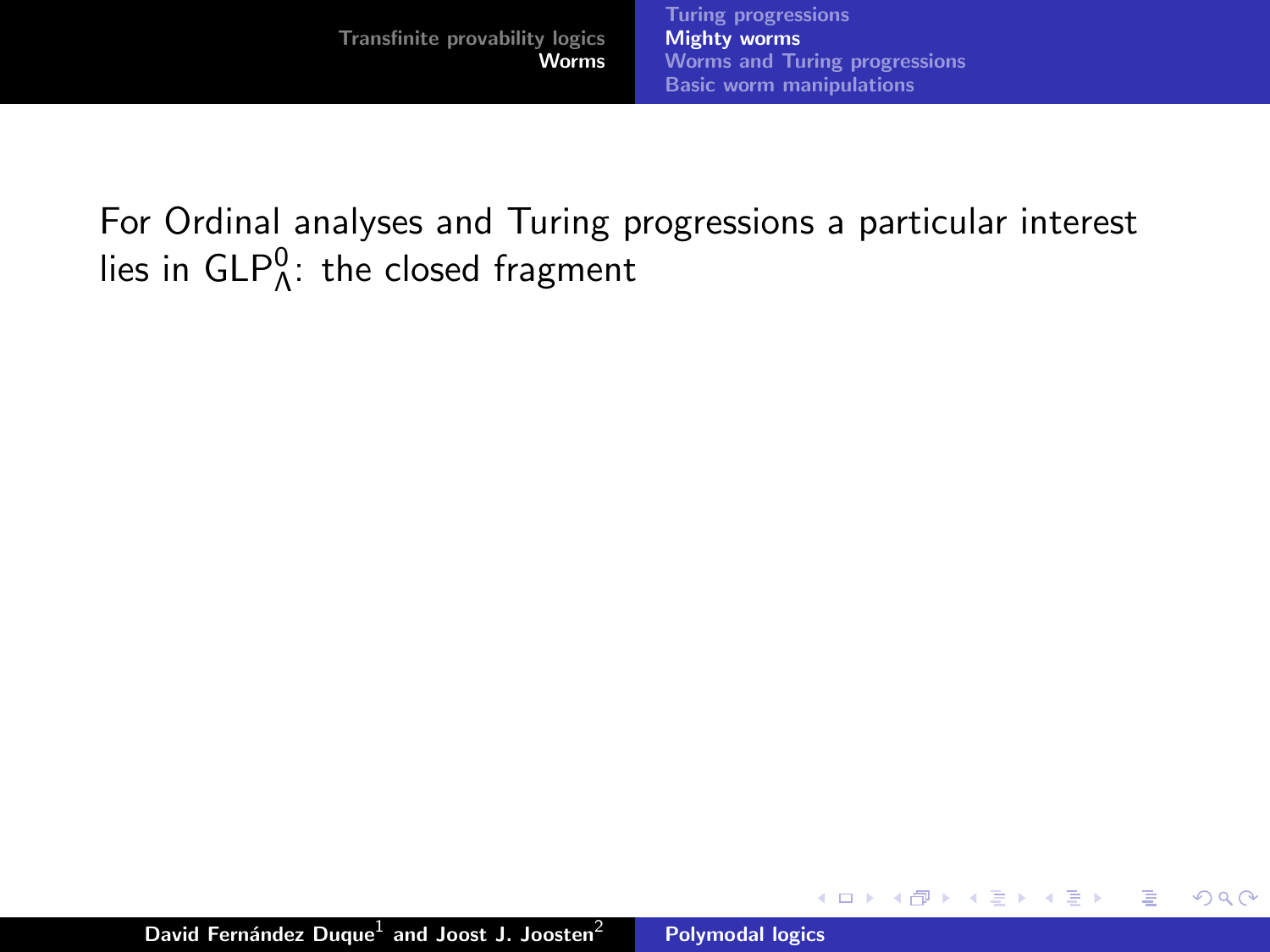For Ordinal analyses and Turing progressions a particular interest lies in  $\mathsf{GLP}^0_\Lambda$ : the closed fragment Closed fragment: only considering formulas without propositional variables

**K ロ ▶ K 伊 ▶**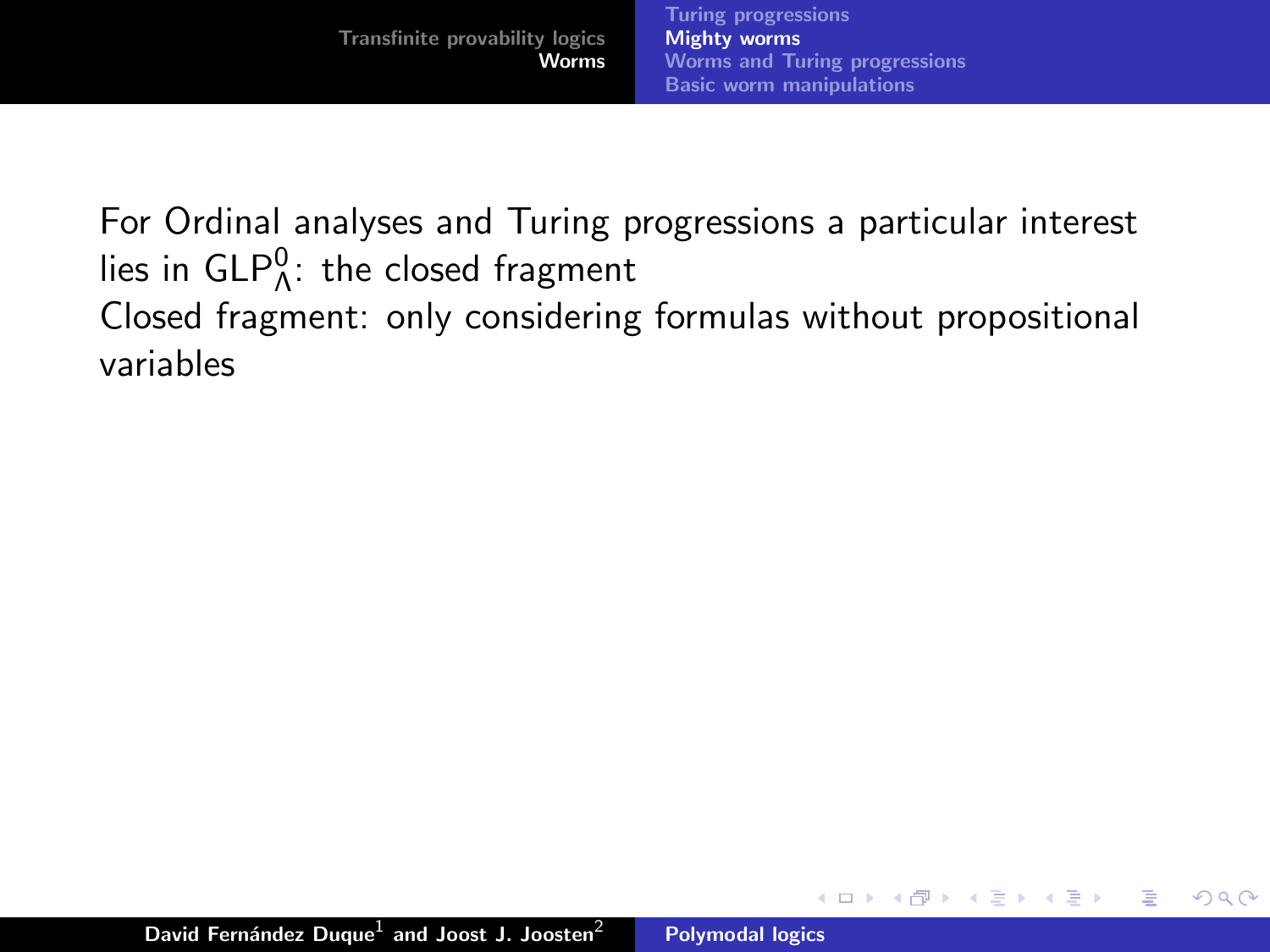For Ordinal analyses and Turing progressions a particular interest lies in  $\mathsf{GLP}^0_\Lambda$ : the closed fragment Closed fragment: only considering formulas without propositional variables

Just built up from  $\top$  and  $\bot$  using modal and Boolean operators

 $(5.7)$   $(5.7)$ 

 $\Omega$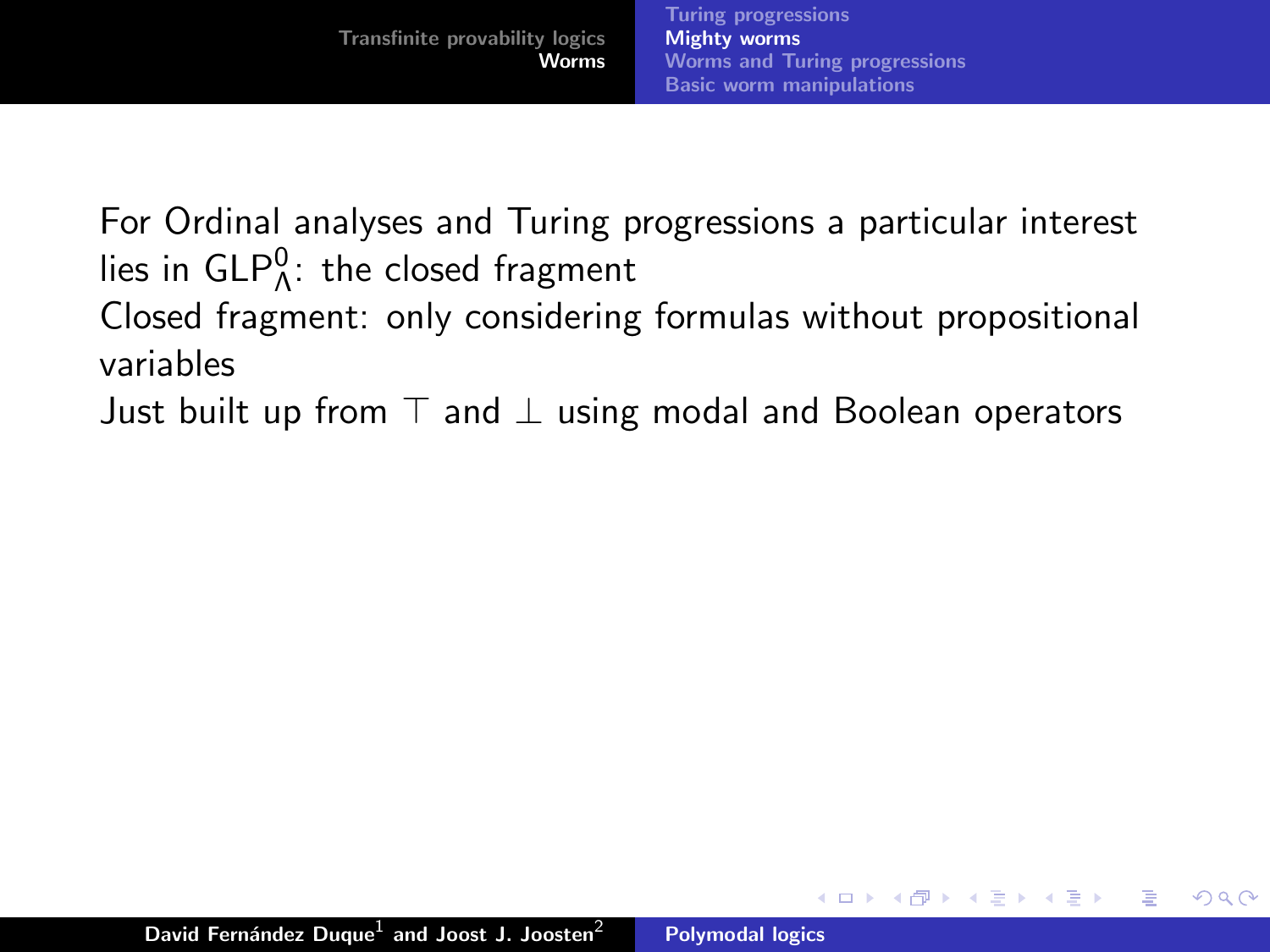For Ordinal analyses and Turing progressions a particular interest lies in  $\mathsf{GLP}^0_\Lambda$ : the closed fragment

Closed fragment: only considering formulas without propositional variables

Just built up from  $\top$  and  $\bot$  using modal and Boolean operators

# Definition (Worms, Worm, Worm<sub> $\alpha$ </sub>)

By Worm we denote the set of worms of GLP which is inductively defined as  $\top \in \mathsf{Worm}$  and  $A \in \mathsf{Worm} \Rightarrow \langle \alpha \rangle A \in \mathsf{Worm}$ .

 $4.11 \times 4.60 \times 4.71 \times$ 

へのへ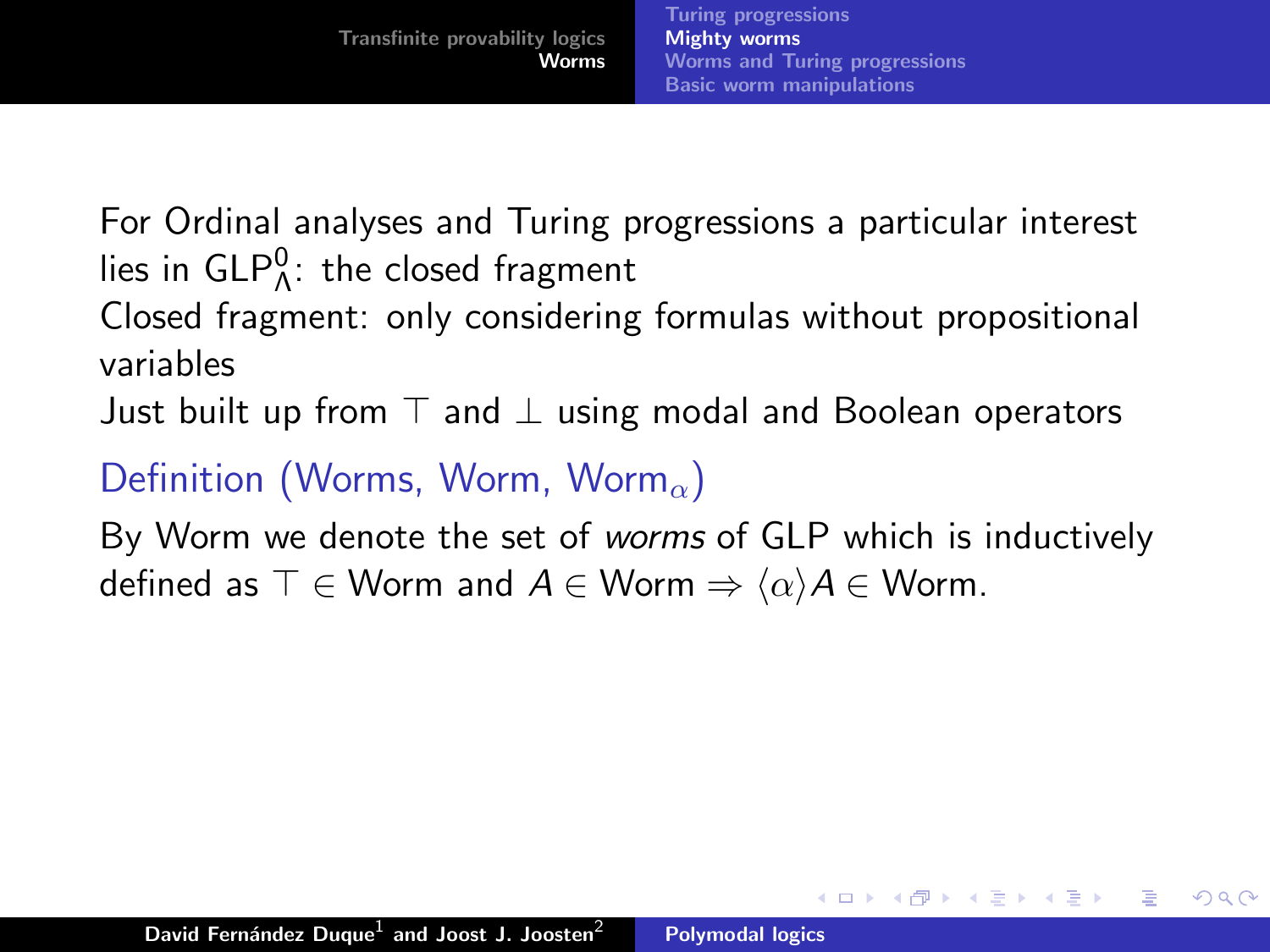For Ordinal analyses and Turing progressions a particular interest lies in  $\mathsf{GLP}^0_\Lambda$ : the closed fragment

Closed fragment: only considering formulas without propositional variables

Just built up from  $\top$  and  $\bot$  using modal and Boolean operators

## Definition (Worms, Worm, Worm<sub> $\alpha$ </sub>)

By Worm we denote the set of worms of GLP which is inductively defined as  $\top \in \mathsf{Worm}$  and  $A \in \mathsf{Worm} \Rightarrow \langle \alpha \rangle A \in \mathsf{Worm}$ .

Similarly, we inductively define for each ordinal  $\alpha$  the set of worms Worm<sub>α</sub> where all ordinals are at least  $\alpha$  as  $\top \in \mathsf{Worm}_{\alpha}$  and  $A \in \mathsf{Worm}_{\alpha} \wedge \beta \geq \alpha \Rightarrow \langle \beta \rangle A \in \mathsf{Worm}_{\alpha}$ .

<span id="page-54-0"></span>イロト イ押 トイモト イモト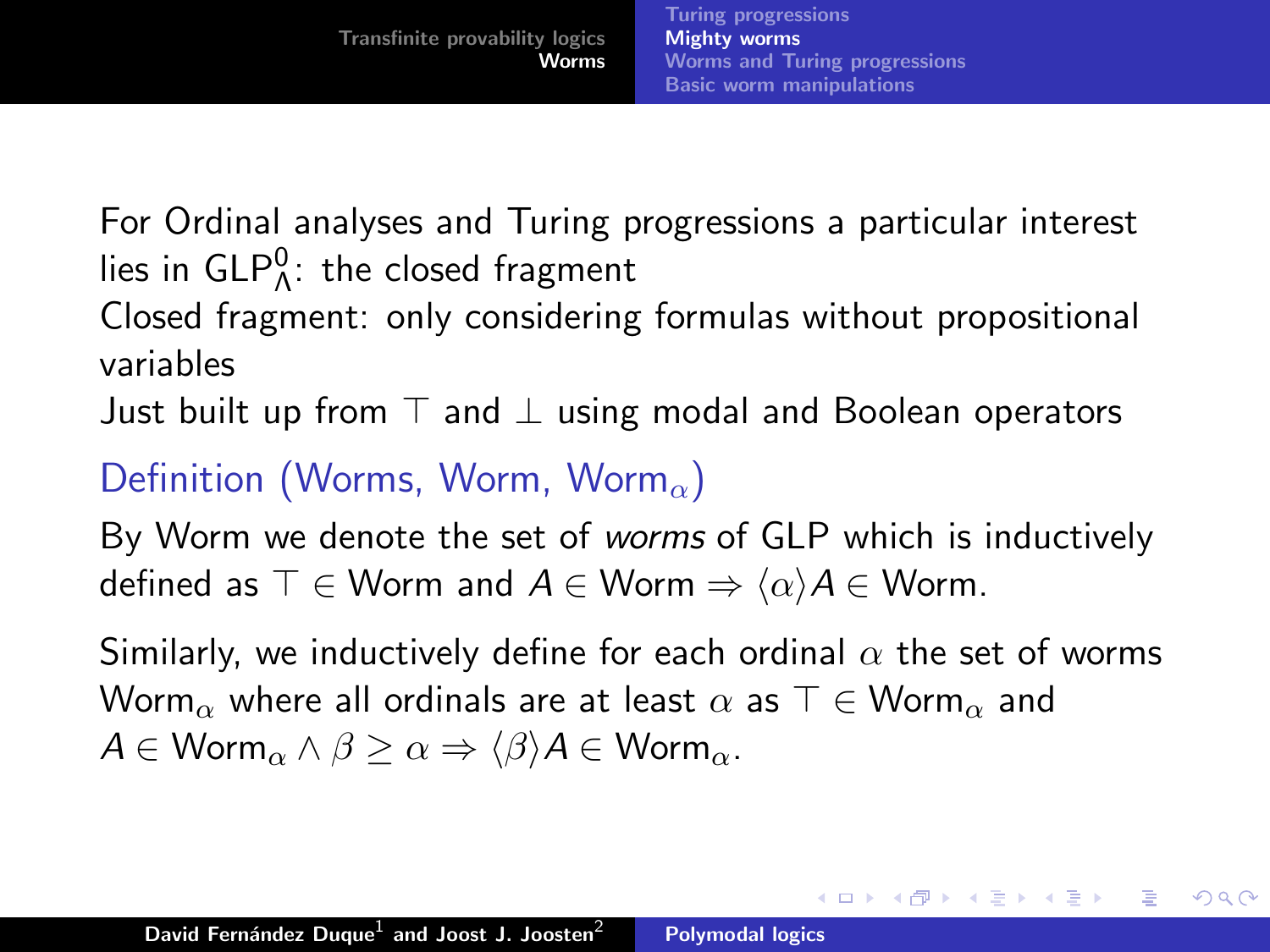メロメ メ都 メメ きょくきょう

 $\equiv$ 

 $299$ 

## $\blacktriangleright$  Worms form the backbone of GLP<sup>0</sup>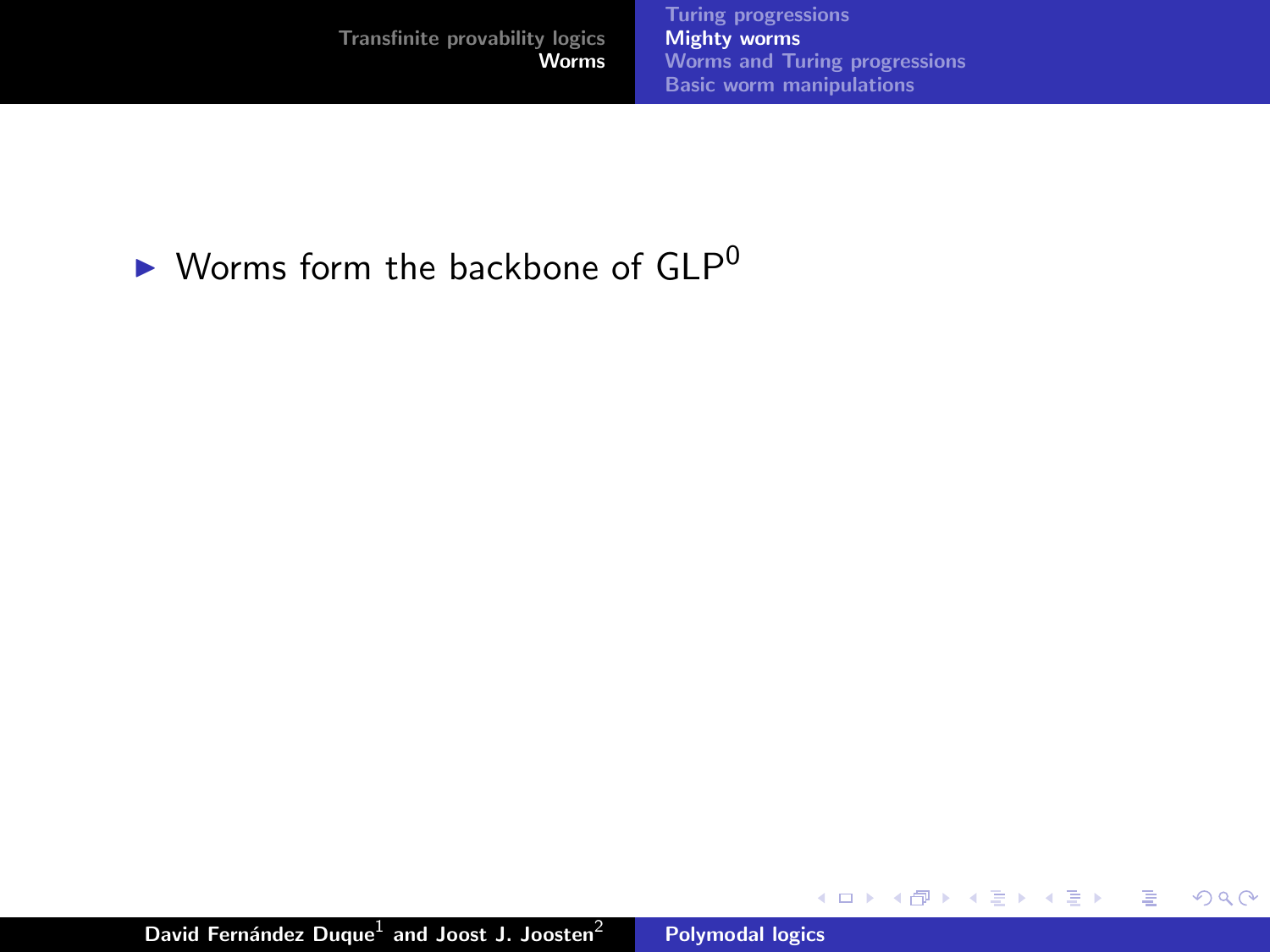一 4 (重) 8

重

- $\blacktriangleright$  Worms form the backbone of GLP<sup>0</sup>
- $\blacktriangleright$  Each closed formula is provably equivalent to a Boolean combination of worms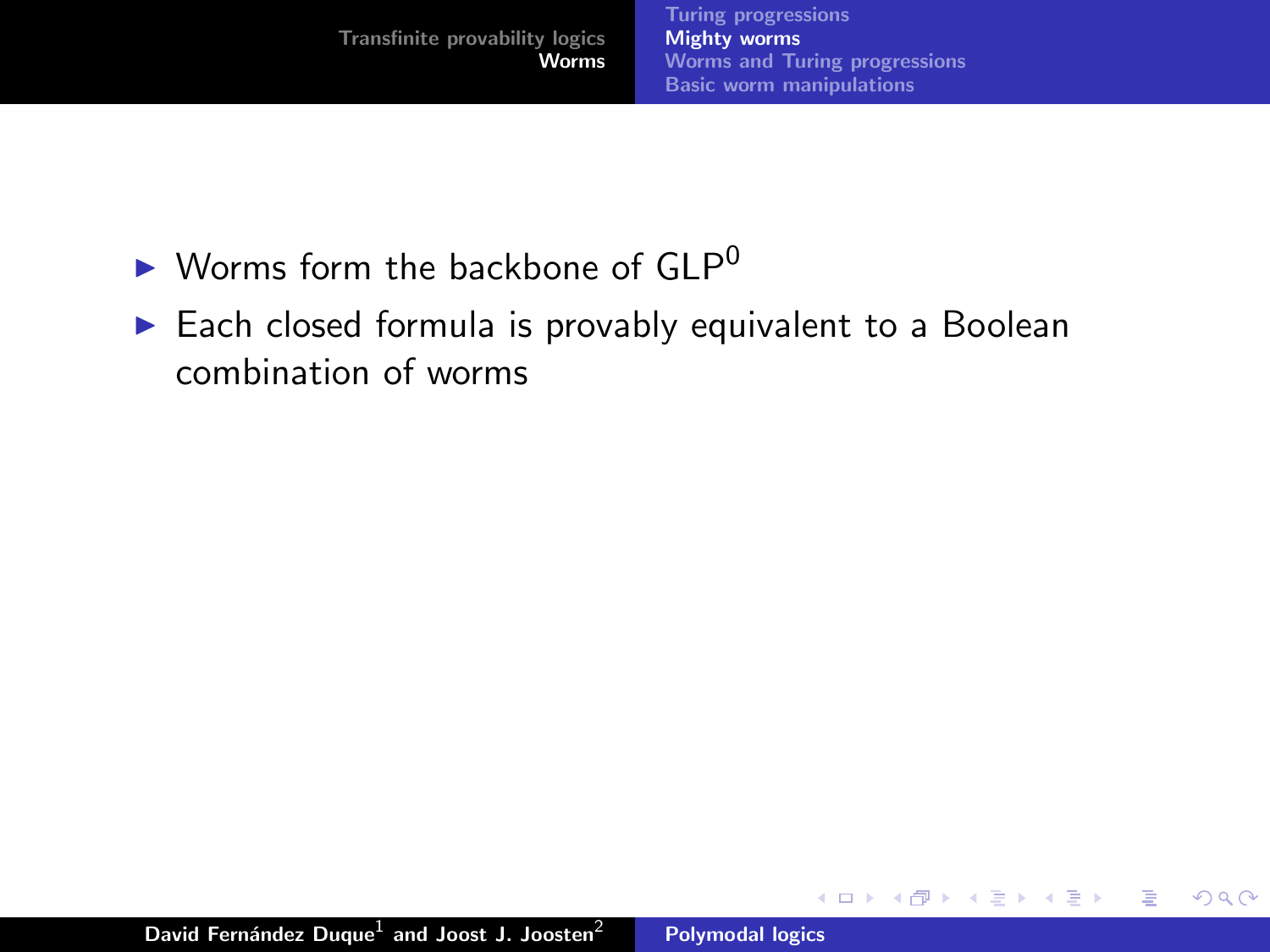**K ロ ⊁ K 伊 ⊁ K 店** 

**IN** K 로 )  $2Q$ 

目

- $\blacktriangleright$  Worms form the backbone of GLP<sup>0</sup>
- $\blacktriangleright$  Each closed formula is provably equivalent to a Boolean combination of worms
- ► GLP $^0$  is decidable if  $\Lambda$  is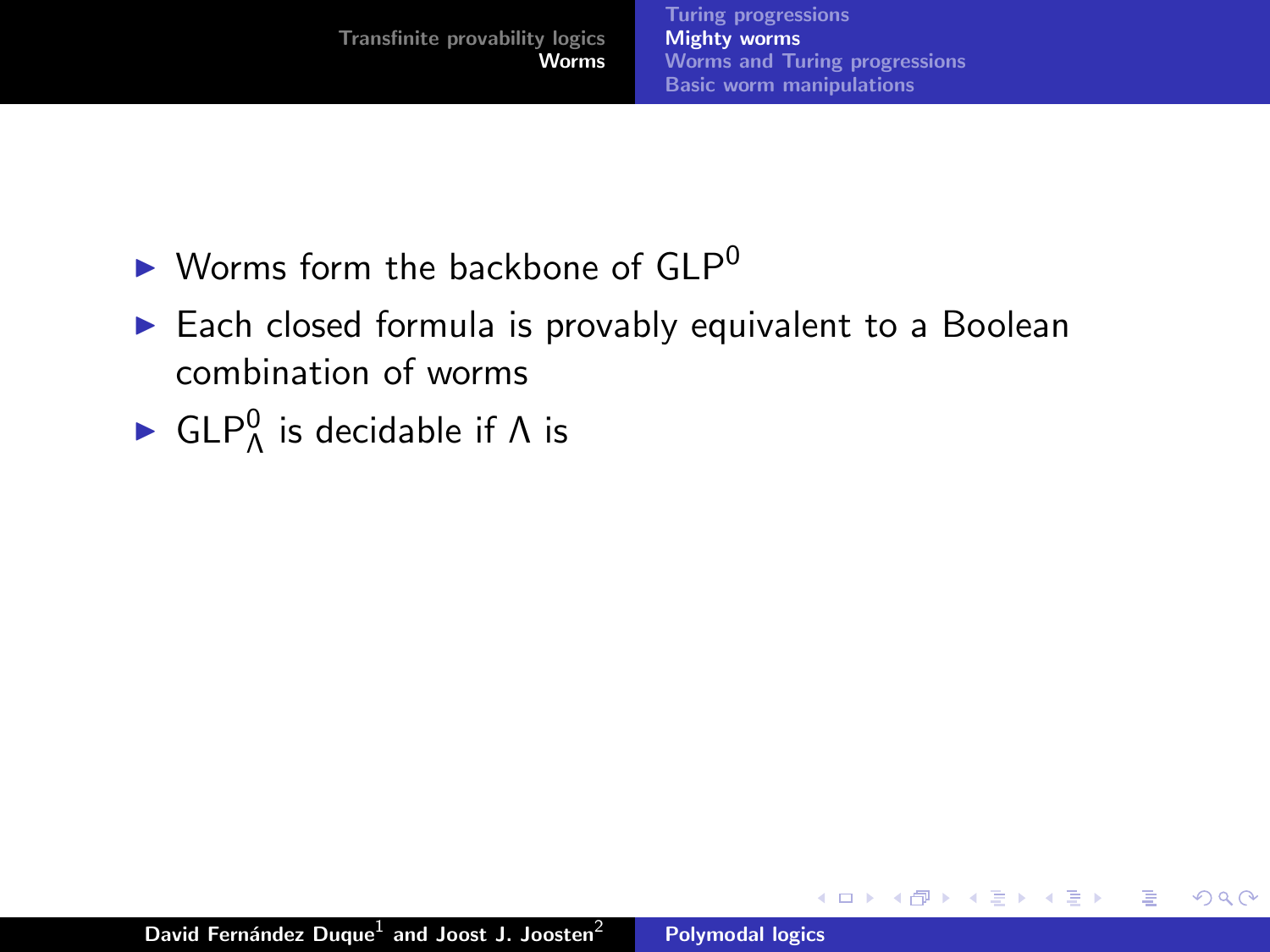**K ロ ▶ K 御 ▶ K 舌** 

- $\blacktriangleright$  Worms form the backbone of GLP<sup>0</sup>
- $\blacktriangleright$  Each closed formula is provably equivalent to a Boolean combination of worms
- ► GLP $^0$  is decidable if  $\Lambda$  is
- $\blacktriangleright$  Decision procedure factors through the worms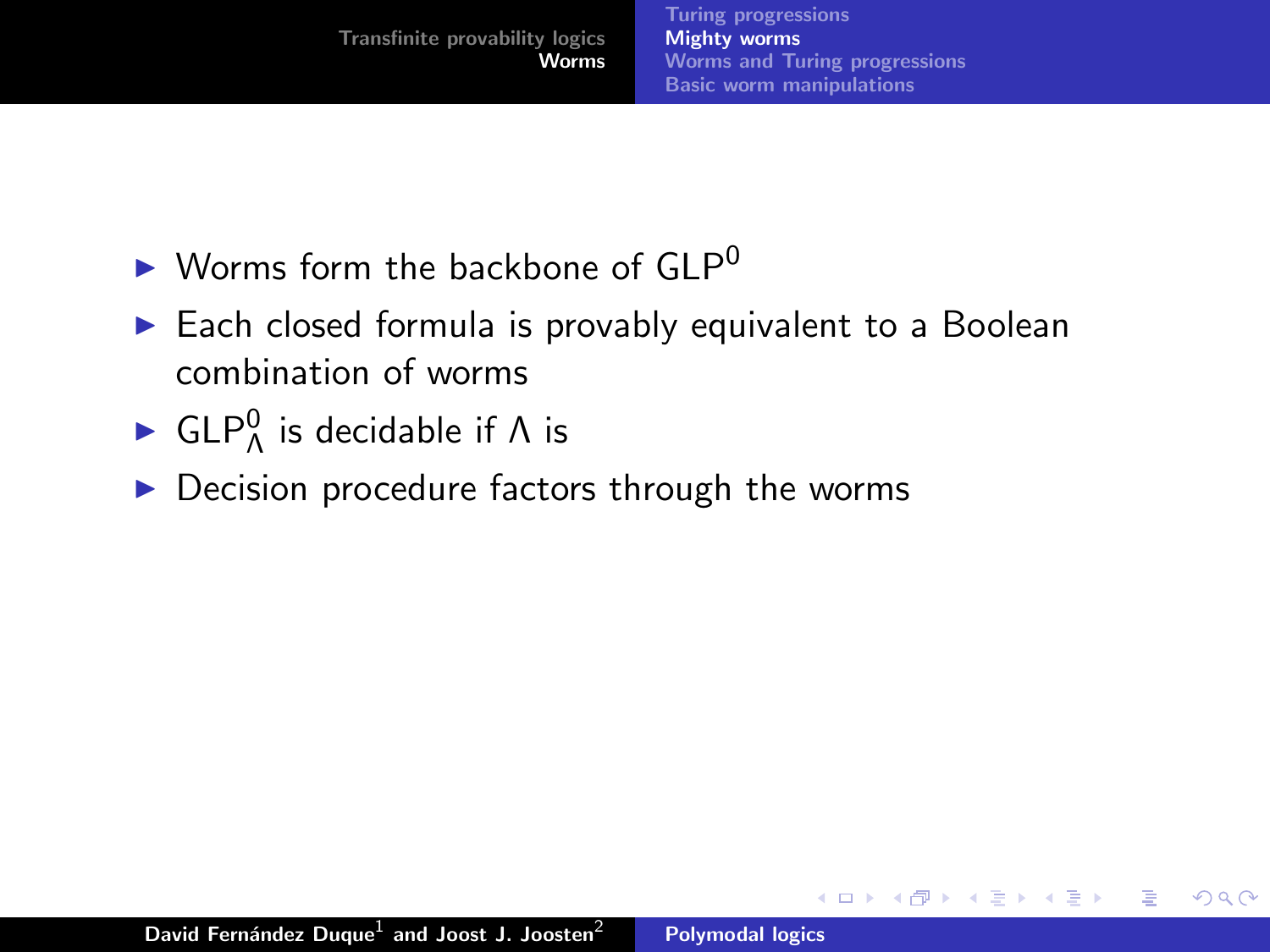$\Omega$ 

- $\blacktriangleright$  Worms form the backbone of GLP<sup>0</sup>
- $\blacktriangleright$  Each closed formula is provably equivalent to a Boolean combination of worms
- ► GLP $^0$  is decidable if  $\Lambda$  is
- $\triangleright$  Decision procedure factors through the worms
- $\triangleright$  Various axioms can be restricted to worms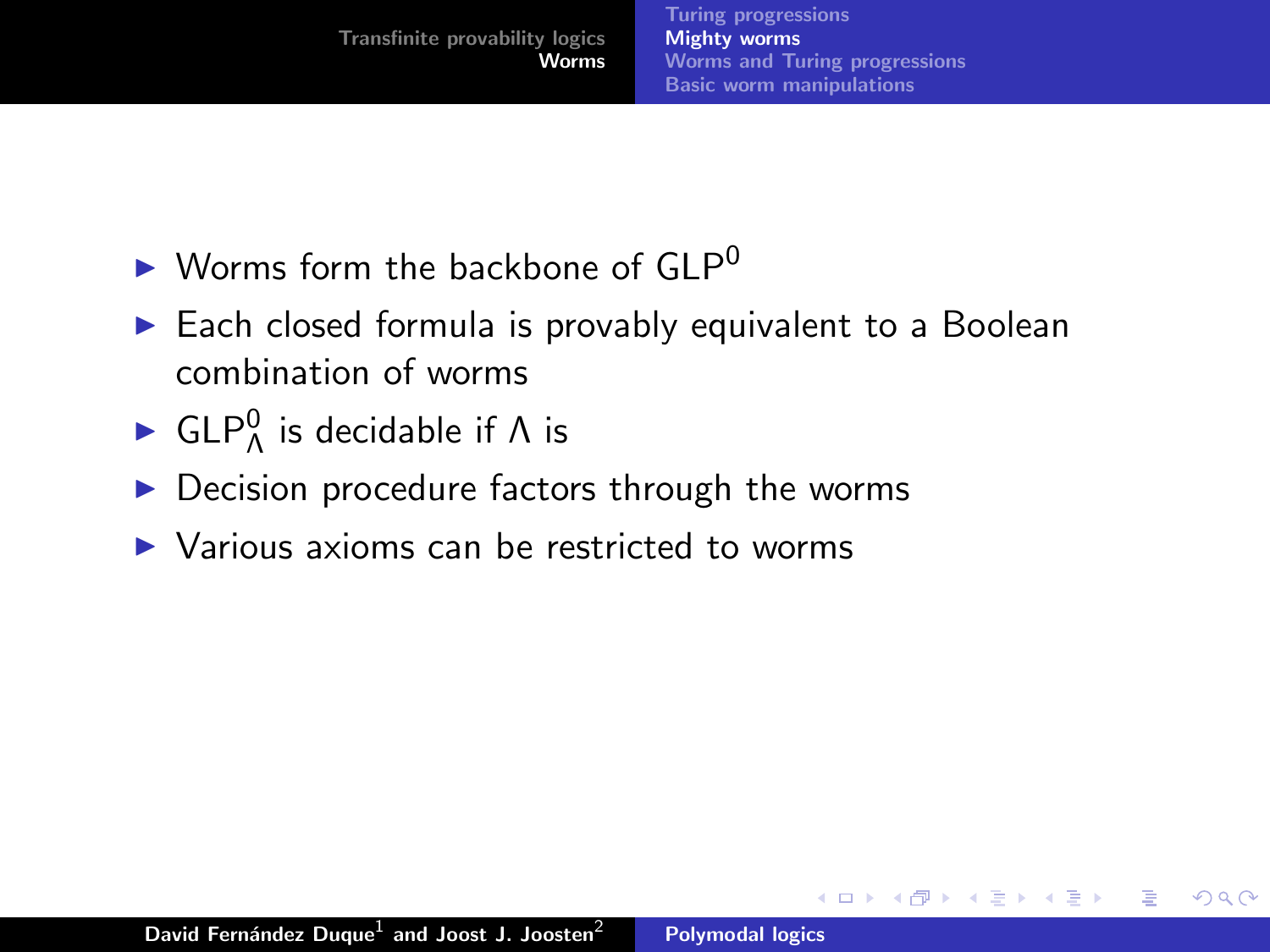へのへ

- $\blacktriangleright$  Worms form the backbone of GLP<sup>0</sup>
- $\blacktriangleright$  Each closed formula is provably equivalent to a Boolean combination of worms
- ► GLP $^0$  is decidable if  $\Lambda$  is
- Decision procedure factors through the worms
- $\triangleright$  Various axioms can be restricted to worms
- $\triangleright$  The computation of a proof-theoretic ordinal is largely done via worms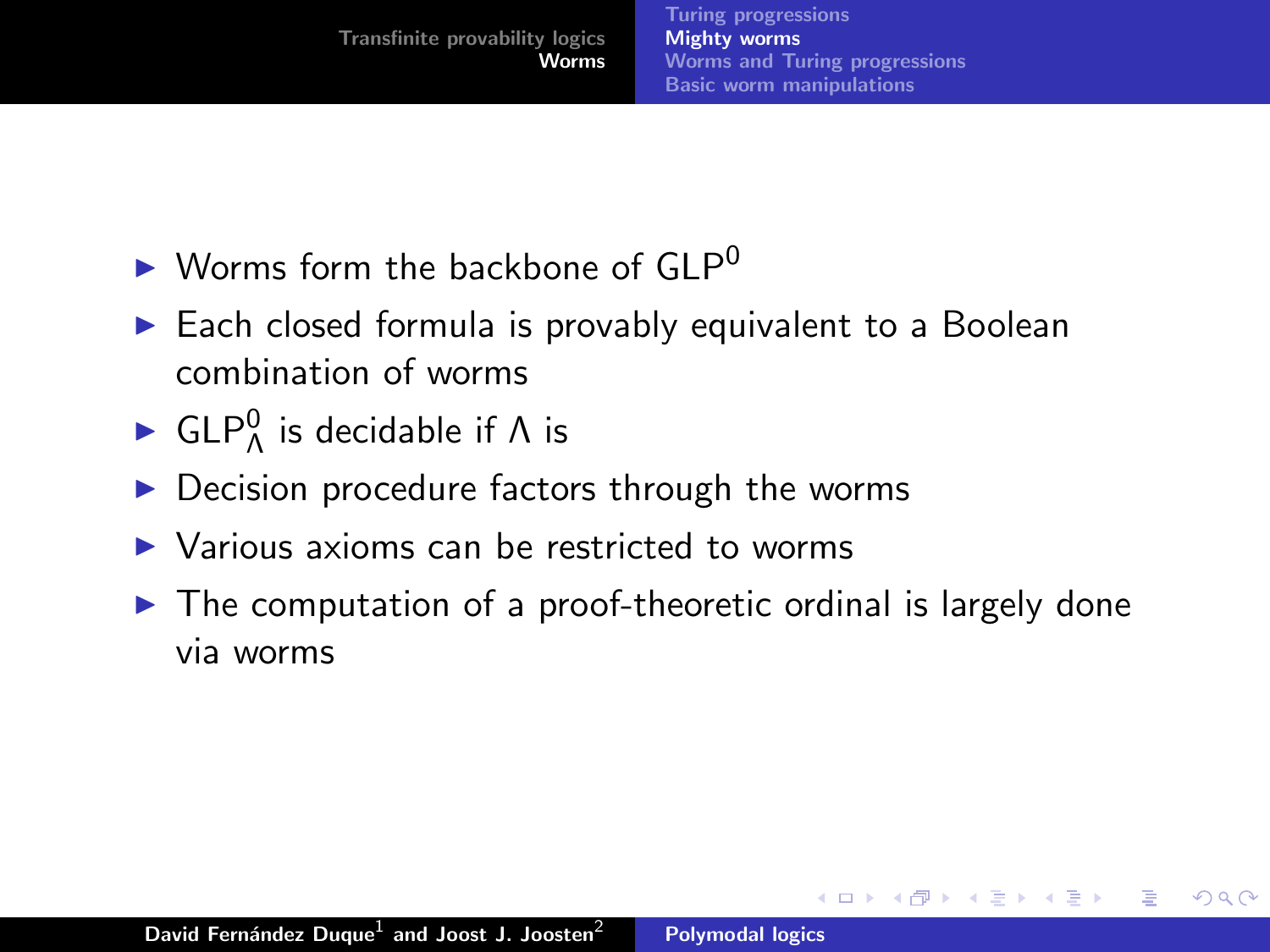$\leftarrow$   $\cap$   $\rightarrow$   $\leftarrow$   $\cap$   $\rightarrow$ 

へのへ

- $\blacktriangleright$  Worms form the backbone of GLP<sup>0</sup>
- $\blacktriangleright$  Each closed formula is provably equivalent to a Boolean combination of worms
- ► GLP $^0$  is decidable if  $\Lambda$  is
- $\triangleright$  Decision procedure factors through the worms
- $\triangleright$  Various axioms can be restricted to worms
- $\triangleright$  The computation of a proof-theoretic ordinal is largely done via worms
- $\triangleright$  Worms owe their name to the heroic worm battle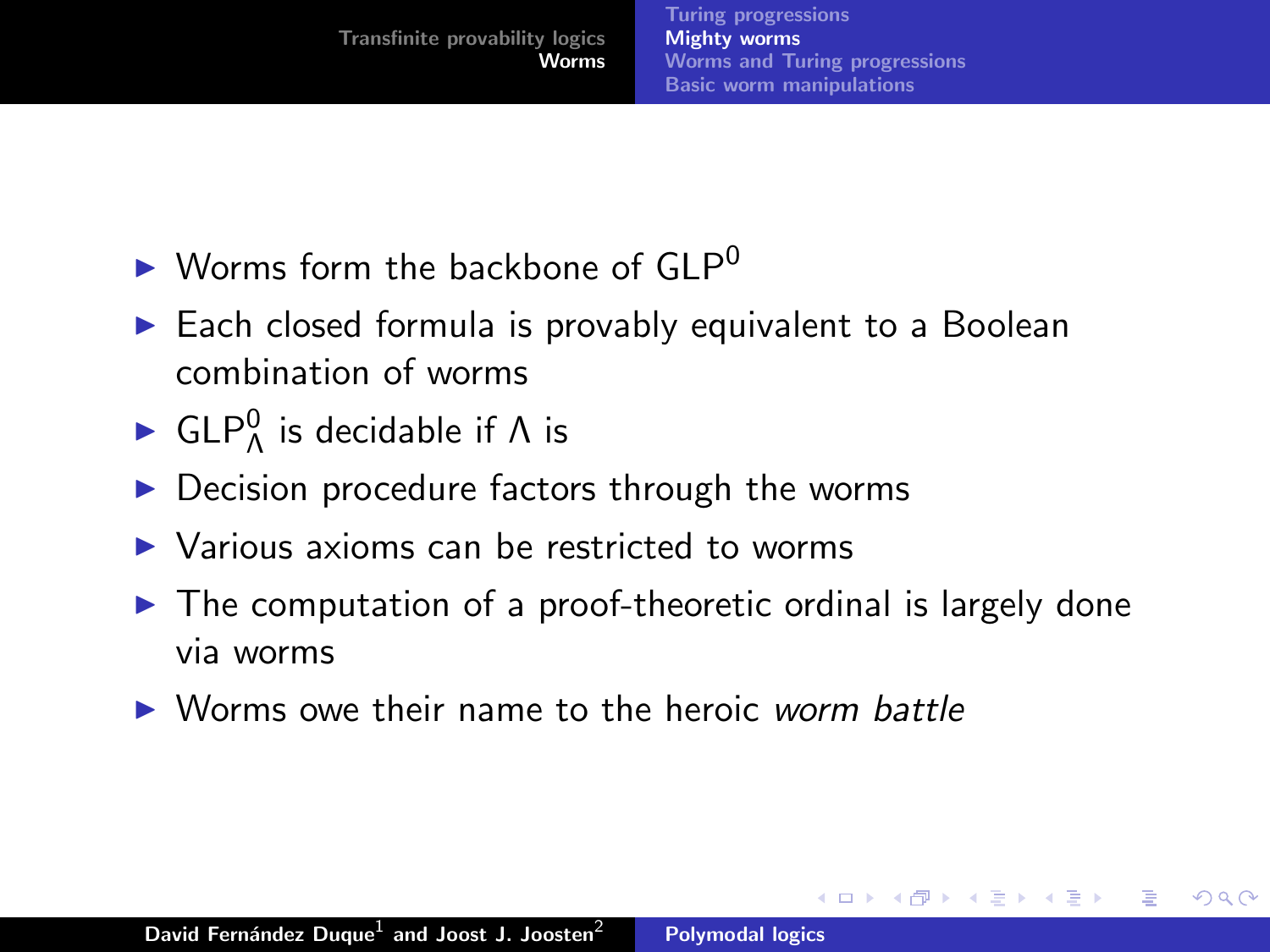イロト イ押 トイモト イモト

重

<span id="page-62-0"></span> $299$ 

### $\triangleright$  Worms of GLP<sub>ω</sub> are known to be useful for Turing progressions: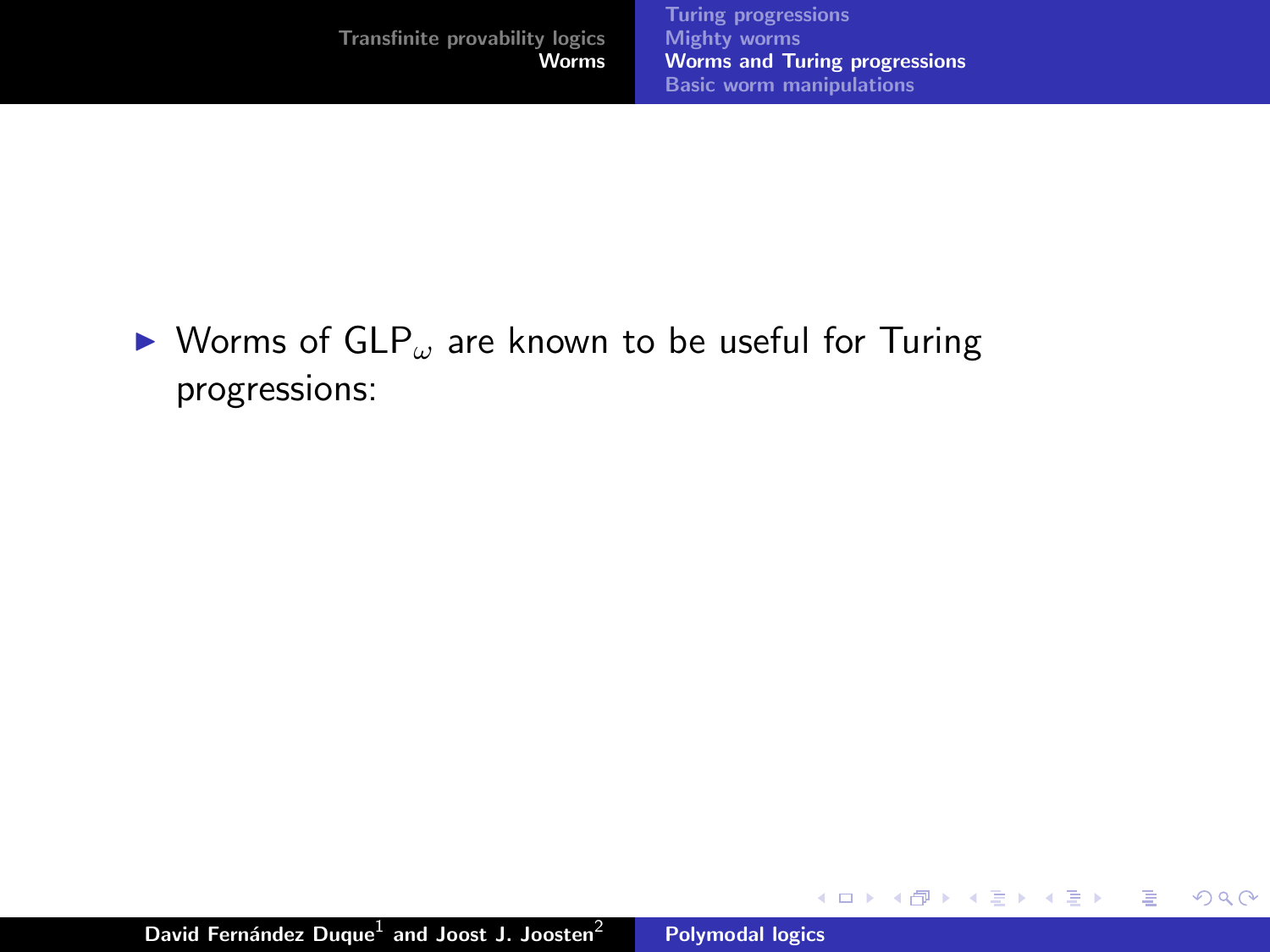**K ロ ▶ K 御 ▶ K 舌** 

 $2Q$ 

Эx 目

- $\triangleright$  Worms of GLP<sub> $\omega$ </sub> are known to be useful for Turing progressions:
- **Proposition** For each ordinal  $\alpha < \varepsilon_0$  there is some GLP<sub>ω</sub>-worm A such that  $T + A$  is  $\Pi_1$  equivalent to  $T_{\alpha}$ .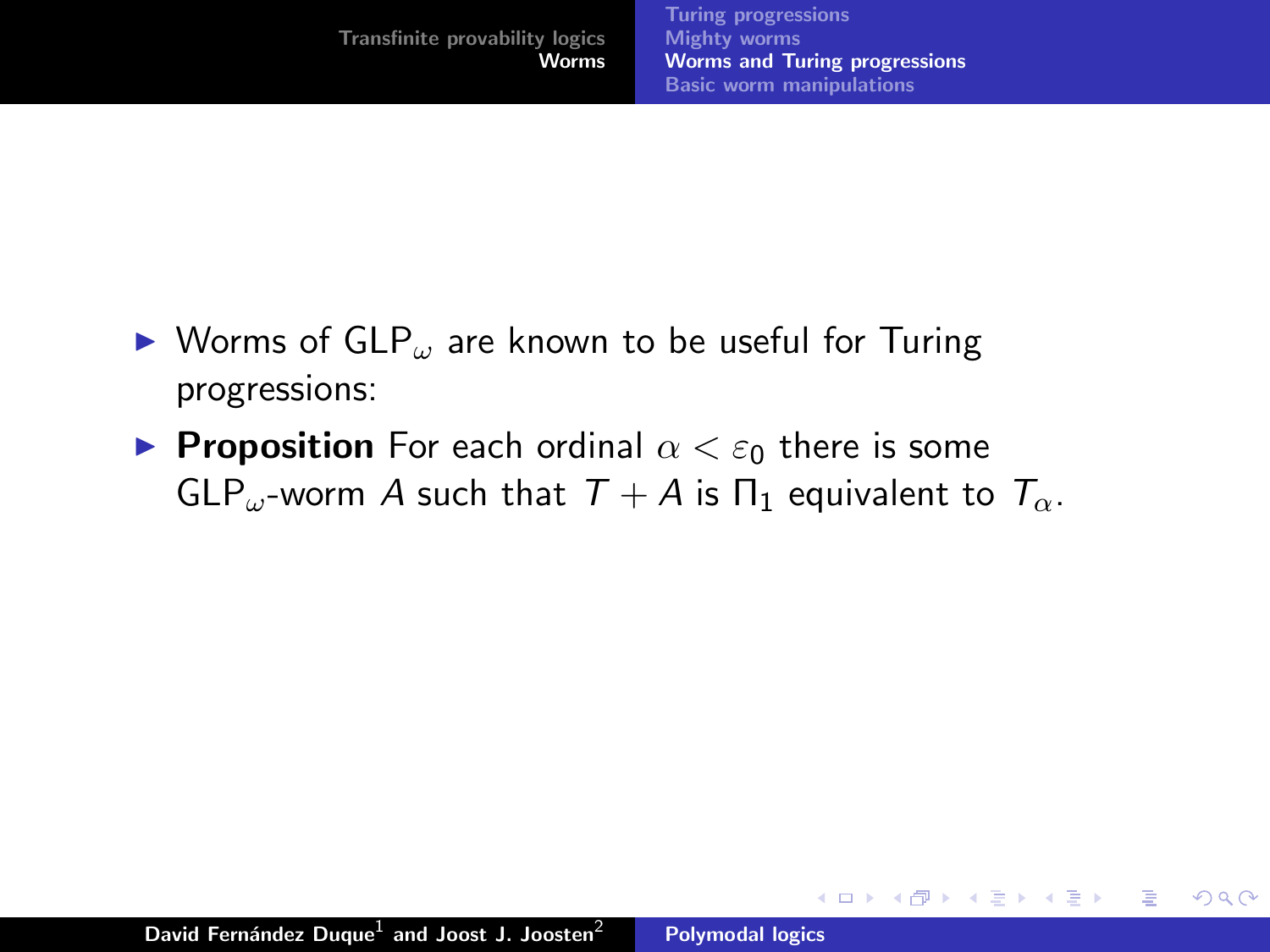<span id="page-64-0"></span>**∢ ロ ▶ - ∢ @ ▶ - ∢ ミ** 

- $\triangleright$  Worms of GLP<sub>ω</sub> are known to be useful for Turing progressions:
- **Proposition** For each ordinal  $\alpha < \varepsilon_0$  there is some GLP<sub>ω</sub>-worm A such that  $T + A$  is  $\Pi_1$  equivalent to  $T_{\alpha}$ .
- $\triangleright$  To get generalizations of this lemma beyond  $\varepsilon_0$  one should consider more than  $\omega$  modalities.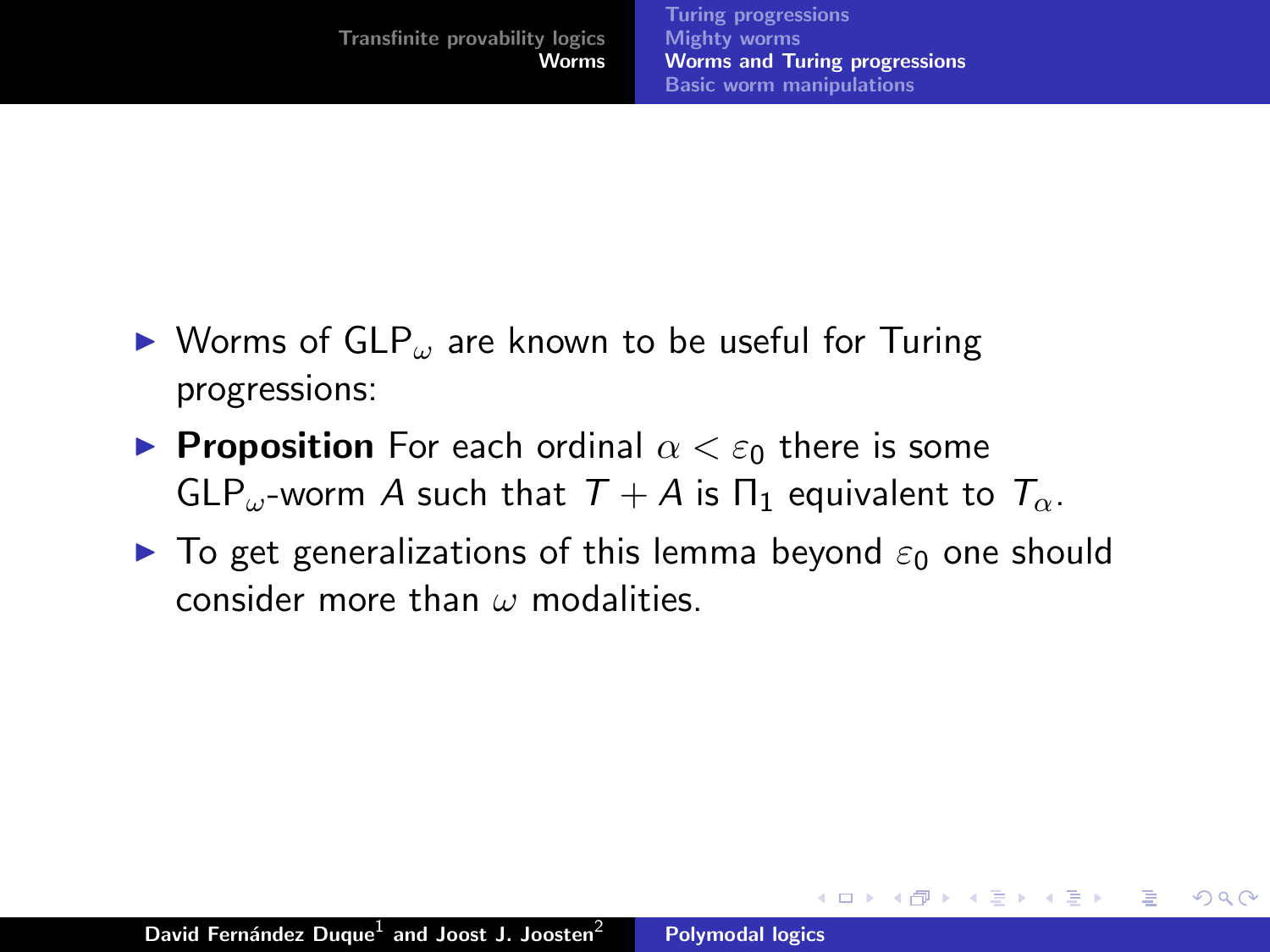|                                | <b>Turing progressions</b>           |
|--------------------------------|--------------------------------------|
| Transfinite provability logics | <b>Mighty worms</b>                  |
| Worms                          | <b>Worms and Turing progressions</b> |
|                                | <b>Basic worm manipulations</b>      |

K ロ ⊁ K 個 ≯ K 差 ⊁

一 一番 あい È <span id="page-65-0"></span> $299$ 

 $\blacktriangleright$  Sloppy notations for worms: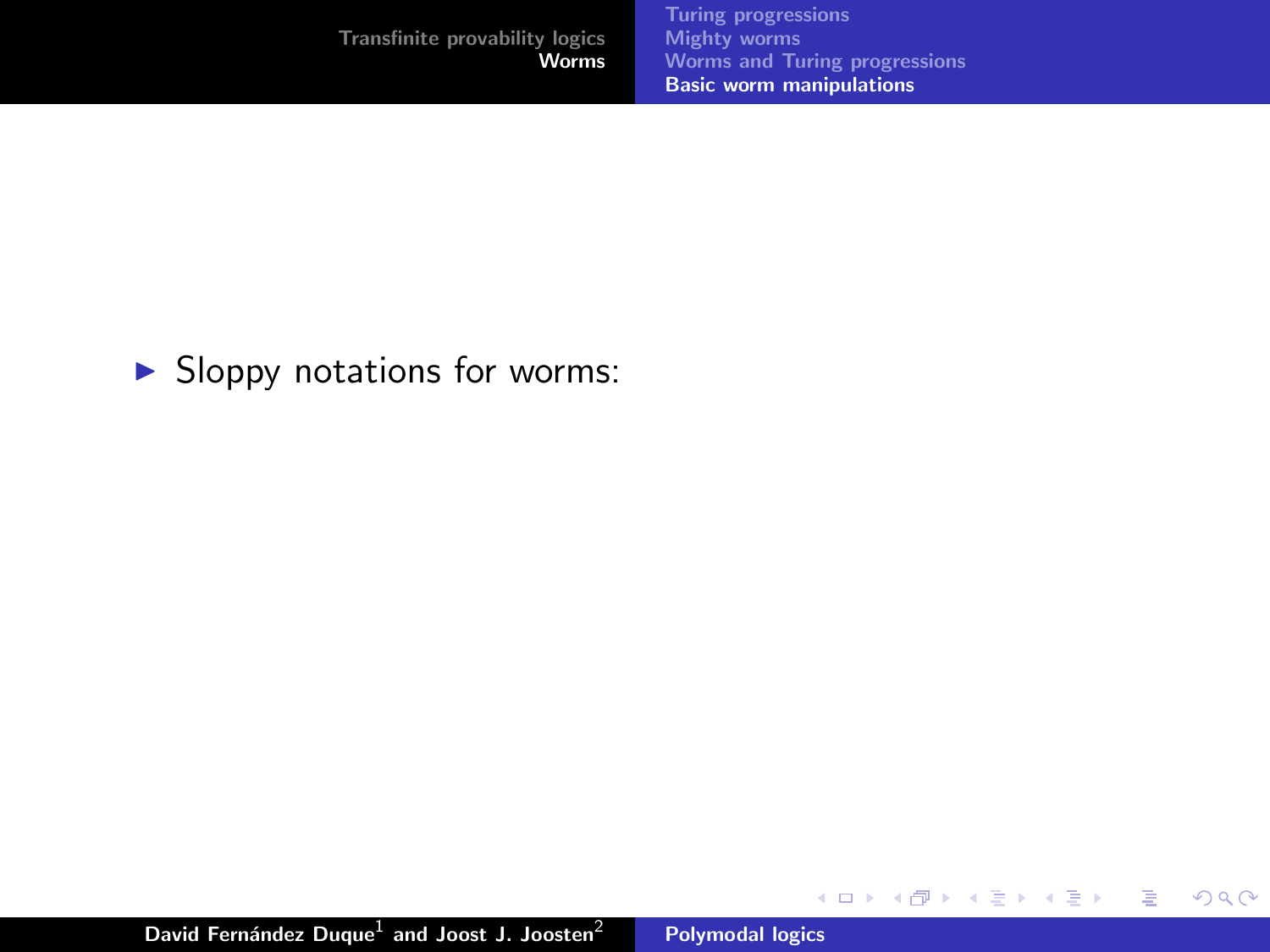|                                | <b>Turing progressions</b>           |
|--------------------------------|--------------------------------------|
| Transfinite provability logics | <b>Mighty worms</b>                  |
| Worms                          | <b>Worms and Turing progressions</b> |
|                                | <b>Basic worm manipulations</b>      |
|                                |                                      |

K ロ ▶ K 御 ▶ K 君 ▶ K 君 ▶ ...

 $\equiv$ 

 $299$ 

- $\blacktriangleright$  Sloppy notations for worms:
- $\blacktriangleright \omega 0\omega,$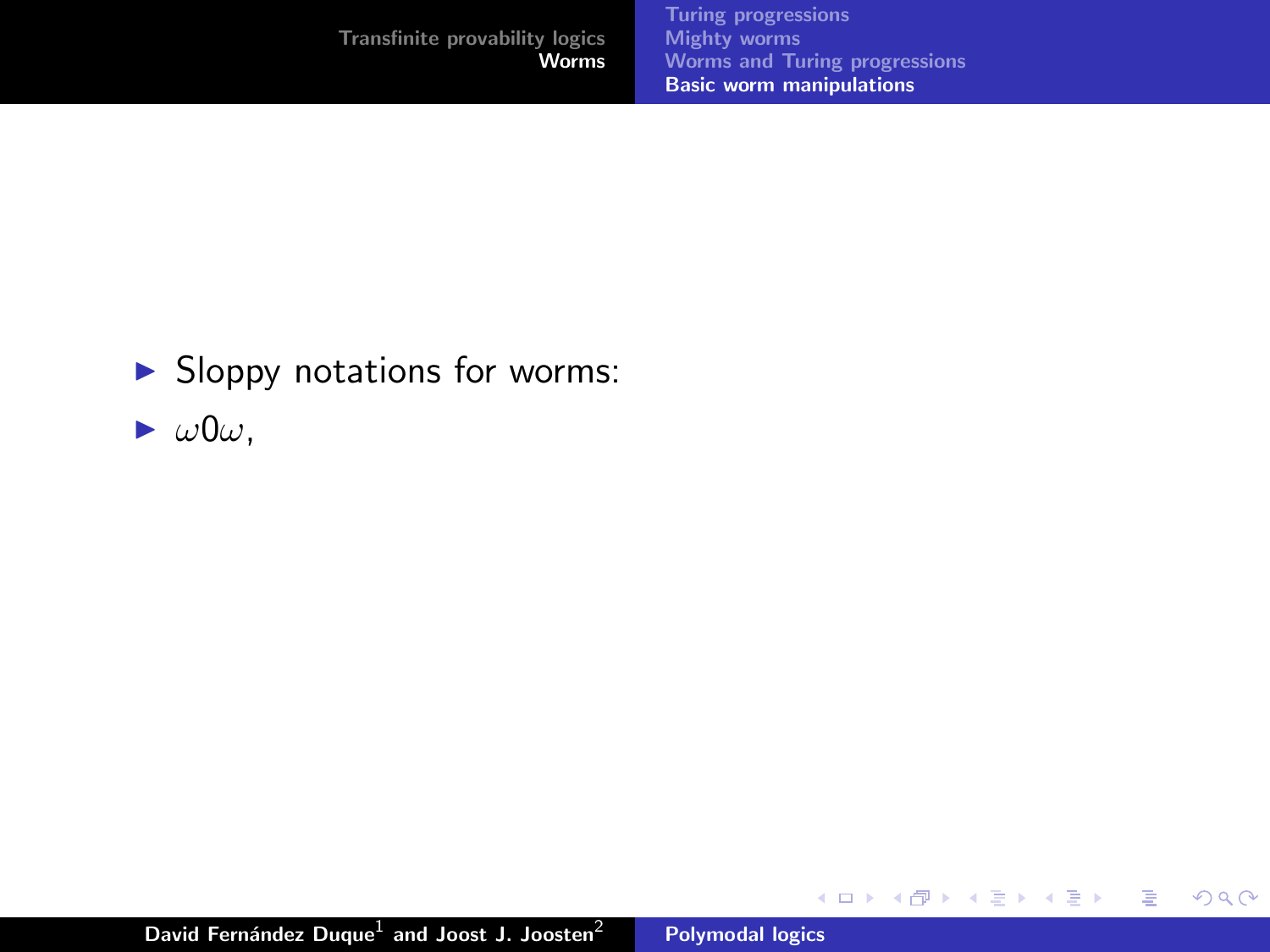|                                | <b>Turing progressions</b>           |
|--------------------------------|--------------------------------------|
| Transfinite provability logics | <b>Mighty worms</b>                  |
| Worms                          | <b>Worms and Turing progressions</b> |
|                                | <b>Basic worm manipulations</b>      |
|                                |                                      |

K ロ ▶ K 個 ▶ K 差 ▶ K 差 ▶ ...

目

 $299$ 

- $\blacktriangleright$  Sloppy notations for worms:
- $\blacktriangleright$   $\omega 0\omega$ ,
- $\blacktriangleright \langle \omega \rangle 0 \omega$ ,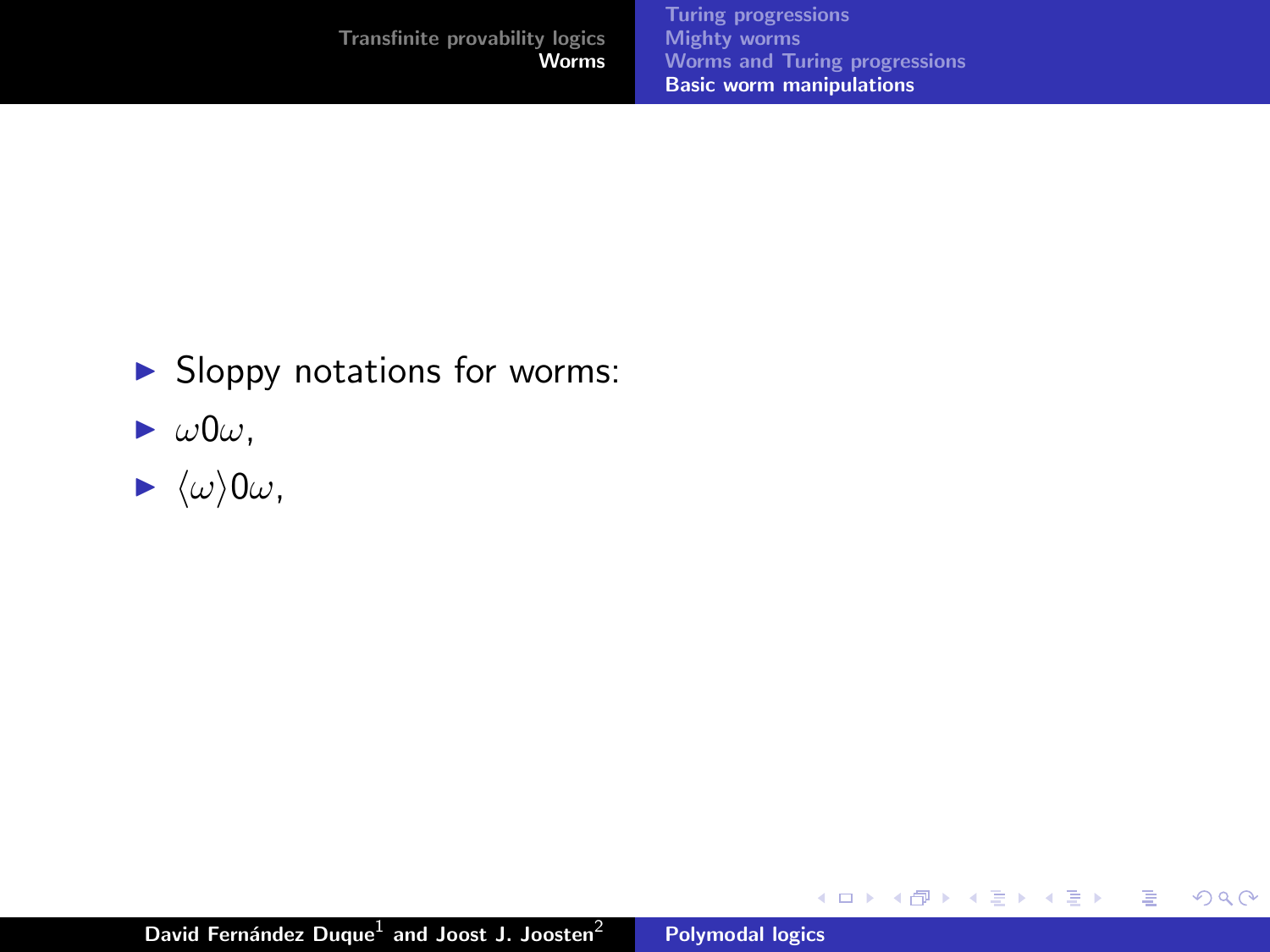K ロ ▶ K 御 ▶ K 君 ▶ K 君 ▶

<span id="page-68-0"></span>重

- $\blacktriangleright$  Sloppy notations for worms:
- $\blacktriangleright \omega 0\omega,$
- $\blacktriangleright \langle \omega \rangle 0 \omega$ ,
- $\blacktriangleright$  or  $\langle \omega \rangle \langle 0 \rangle \langle \omega \rangle$  T.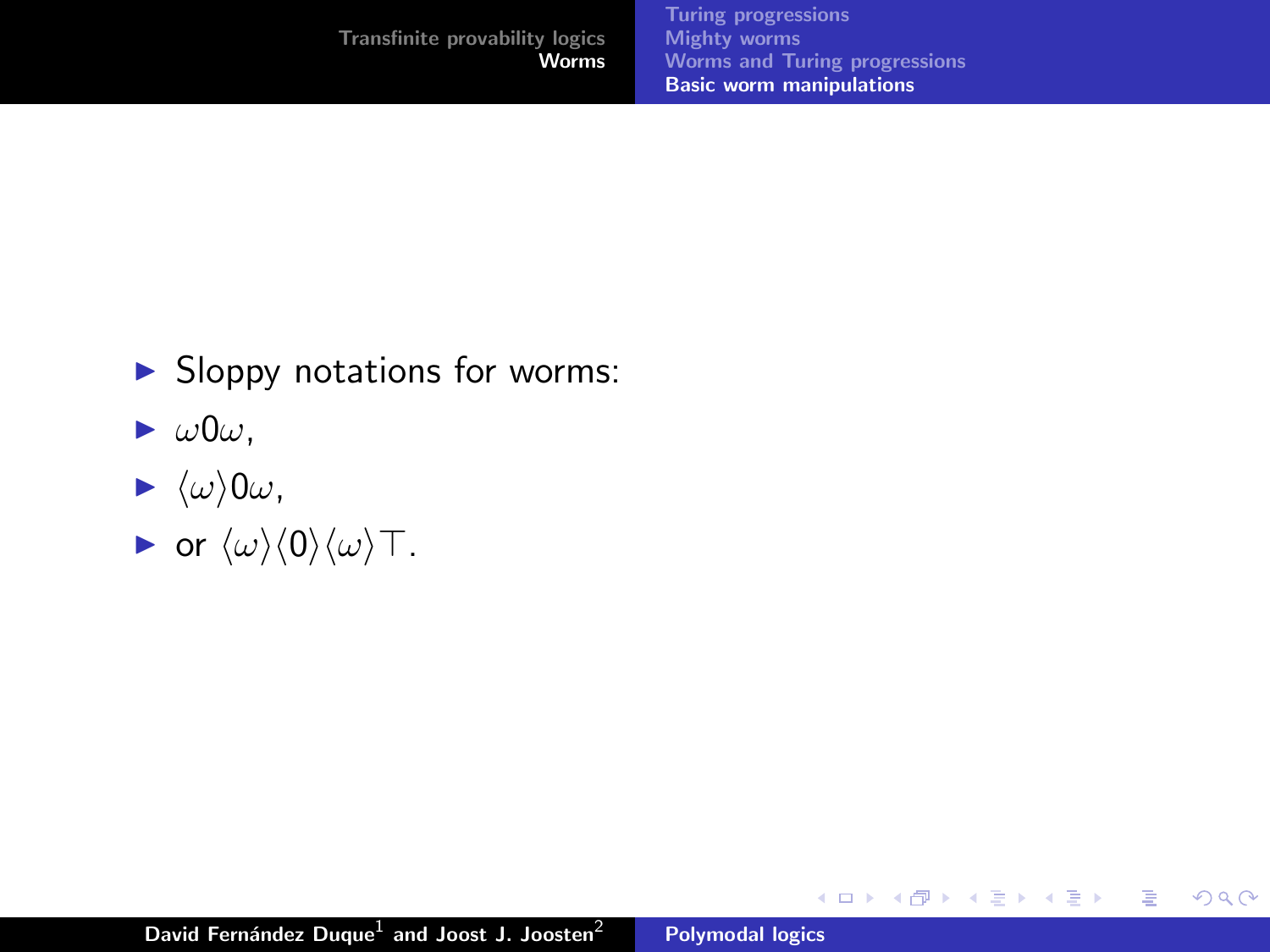[Transfinite provability logics](#page-1-0) **[Worms](#page-34-0)** [Turing progressions](#page-34-0) [Mighty worms](#page-50-0) [Worms and Turing progressions](#page-62-0) [Basic worm manipulations](#page-65-0)

メロメ メタメ メミメ メミメ

重

 $299$ 

#### Lemma

1. For worms A and B,  $GLP \vdash AB \rightarrow A$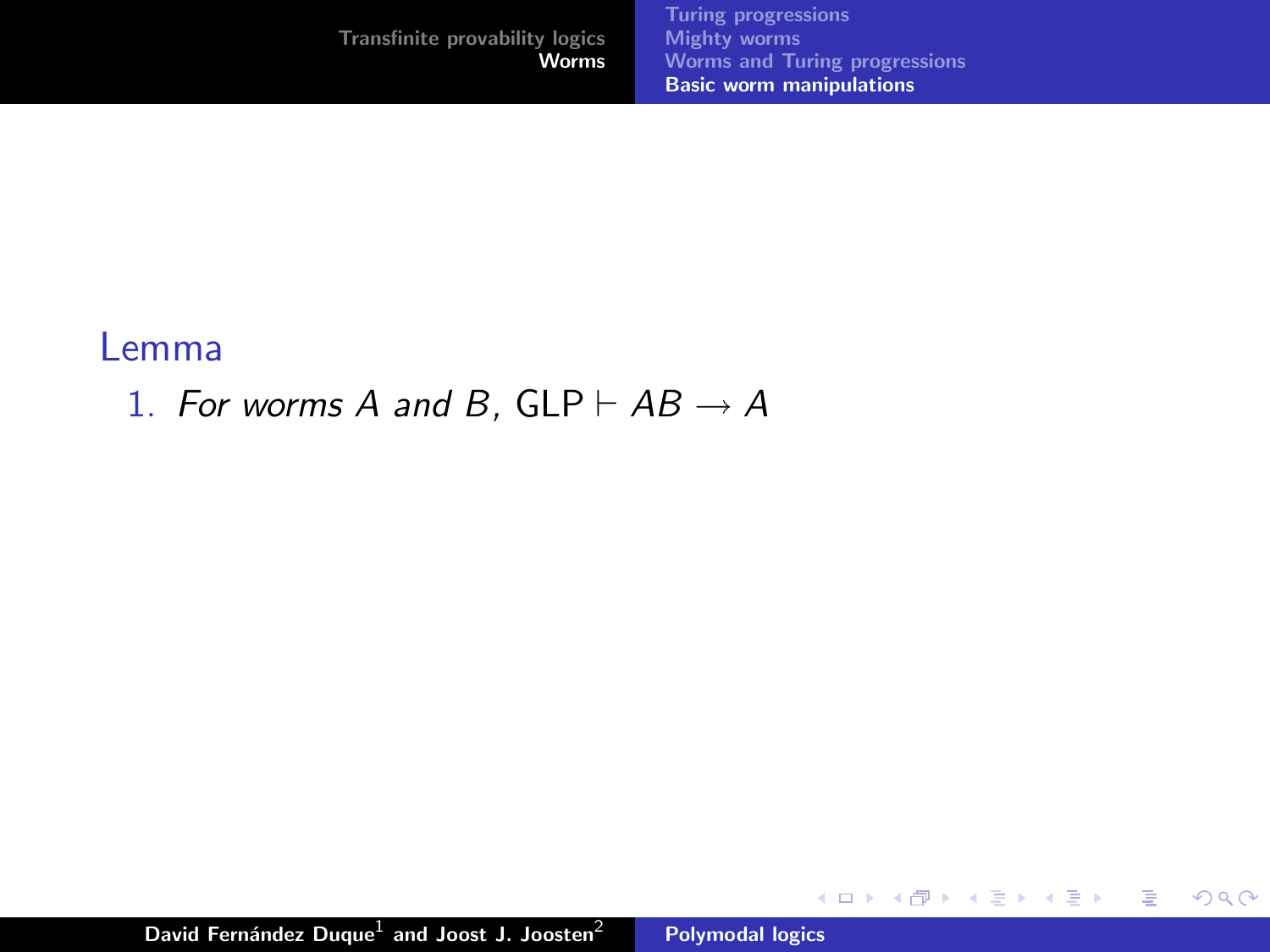### Lemma

- 1. For worms A and B,  $GLP \vdash AB \rightarrow A$
- 2. For worms A and B, if  $\beta < \alpha$ , then  $GLP \vdash (\langle \alpha \rangle A \land \langle \beta \rangle B) \leftrightarrow \langle \alpha \rangle (A \land \langle \beta \rangle B);$

**K ロ ト K 倒 ト K 走 ト** 

- 4 店)

 $2Q$ 

目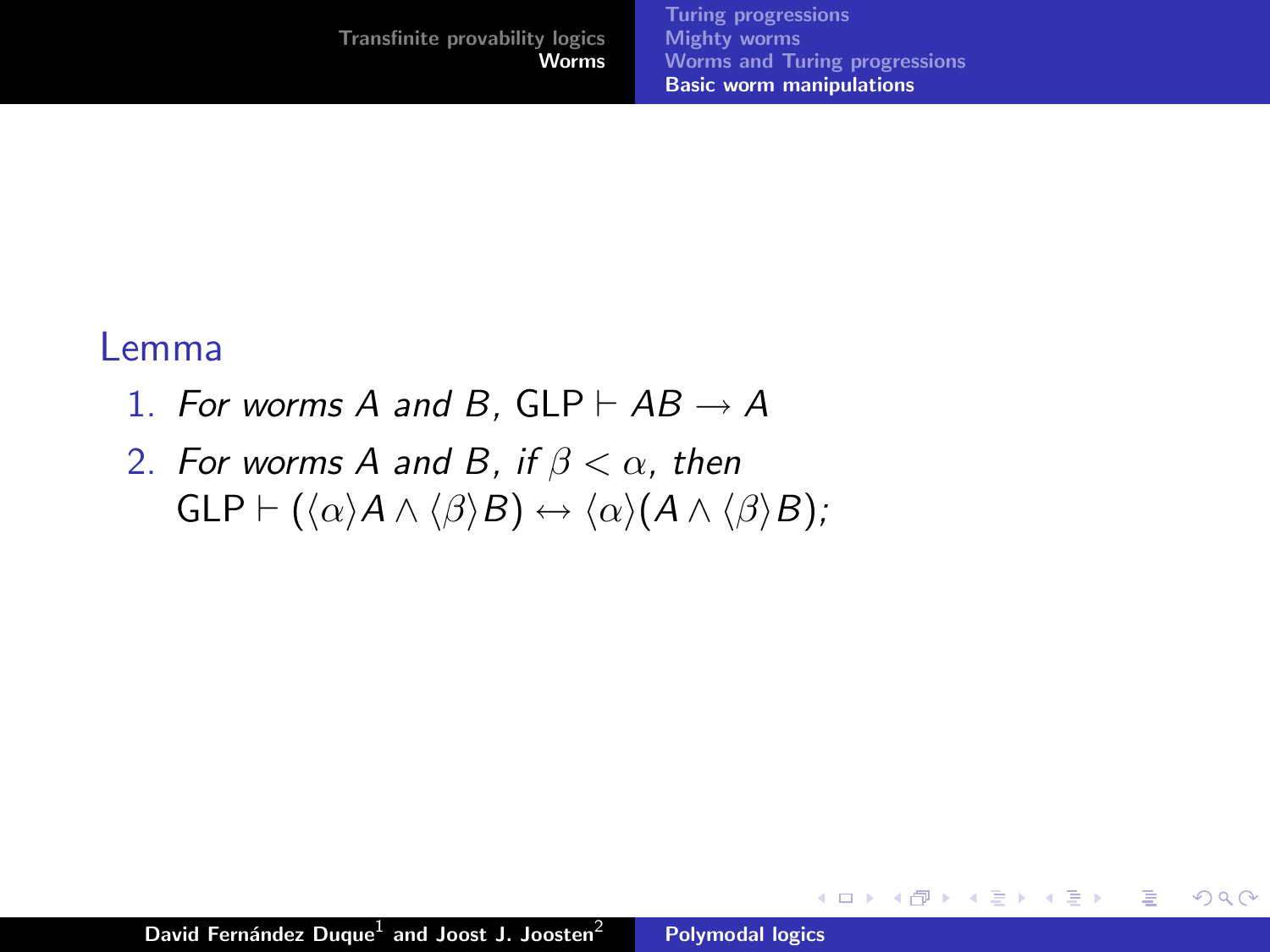#### Lemma

- 1. For worms A and B, GLP  $\vdash AB \rightarrow A$
- 2. For worms A and B, if  $\beta < \alpha$ , then  $GLP \vdash (\langle \alpha \rangle A \land \langle \beta \rangle B) \leftrightarrow \langle \alpha \rangle (A \land \langle \beta \rangle B);$
- 3. If  $A \in \mathsf{Worm}_{\alpha+1}$ , then  $GLP \vdash A \wedge \langle \alpha \rangle B \leftrightarrow A \alpha B$ ;

 $2Q$ 

后

**K ロ ▶ K 御 ▶ K 舌** 

**IN**  $\left\{ \begin{array}{c} 1 \end{array} \right.$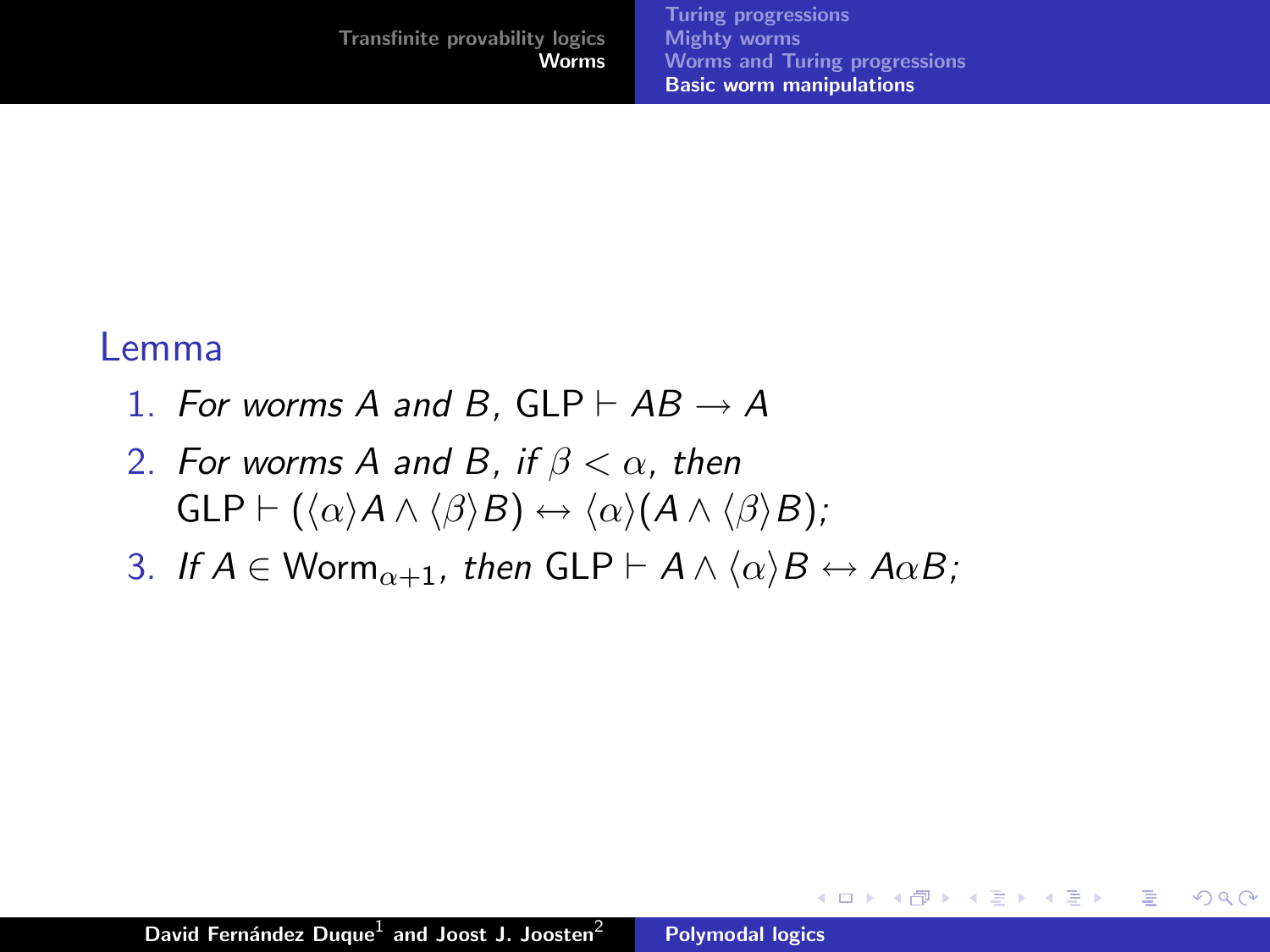$\triangleright$  'The axiom  $\langle \alpha \rangle \psi \rightarrow \frac{\beta \langle \alpha \rangle \psi}{\phi}$  for  $\alpha < \beta$ , implies the existence of many smaller worms':

K ロ ⊁ K 倒 ≯ K ミ ⊁ K ミ ⊁

重

 $2Q$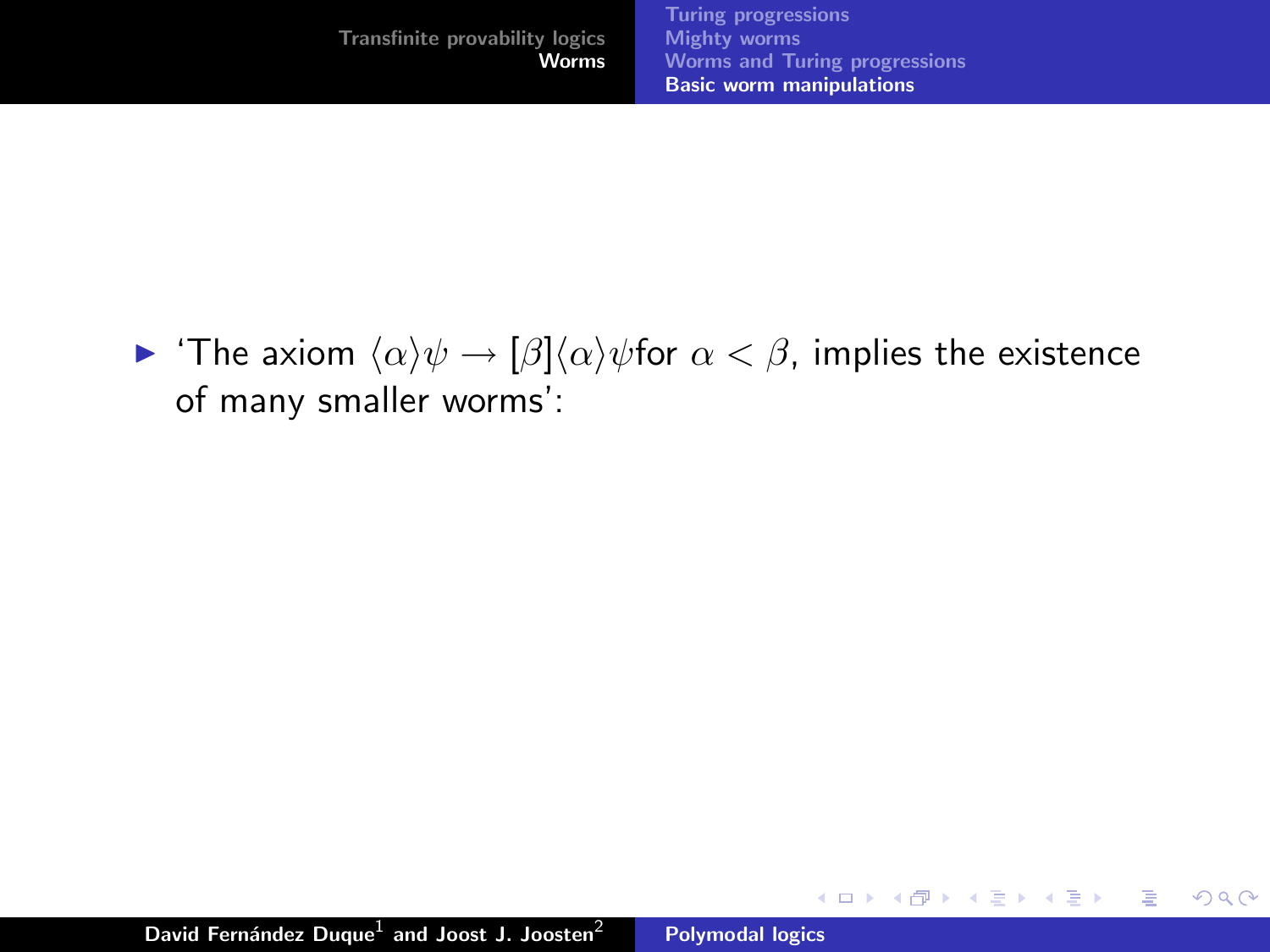$\triangleright$  'The axiom  $\langle \alpha \rangle \psi \rightarrow \frac{\beta \langle \alpha \rangle \psi}{\phi}$  for  $\alpha < \beta$ , implies the existence of many smaller worms':

K ロ ⊁ K 倒 ≯ K ミ ⊁ K ミ ⊁

重

 $2Q$ 

• 
$$
GLP \vdash \langle 1 \rangle \top \rightarrow \langle 0 \rangle^n \top
$$
 for any  $n \in \omega$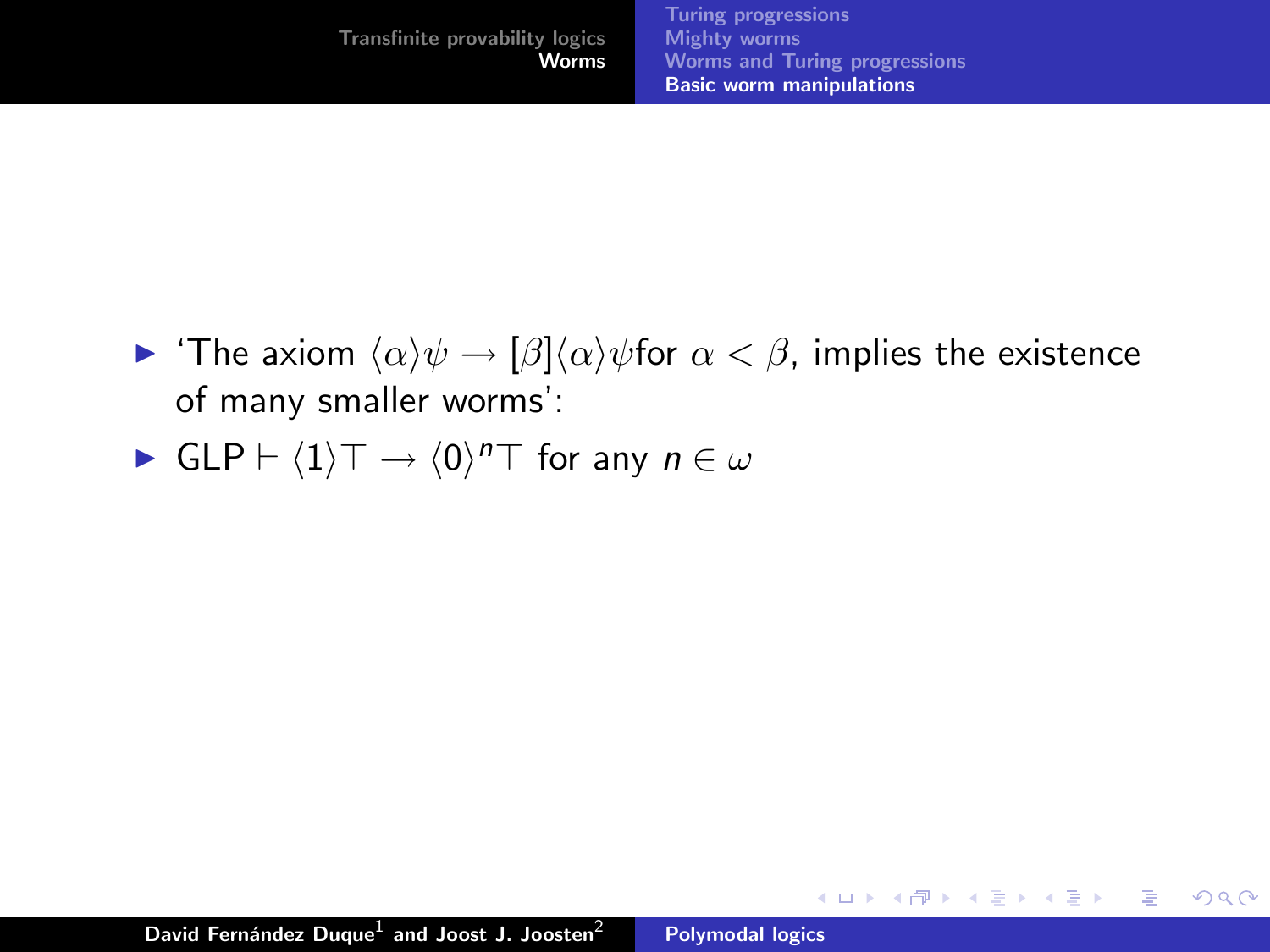$\triangleright$  'The axiom  $\langle \alpha \rangle \psi \rightarrow \frac{\beta \langle \alpha \rangle \psi}{\phi}$  for  $\alpha < \beta$ , implies the existence of many smaller worms':

K ロ ⊁ K 倒 ≯ K ミ ⊁ K ミ ⊁

 $2Q$ 

目

• 
$$
GLP \vdash \langle 1 \rangle \top \rightarrow \langle 0 \rangle^n \top
$$
 for any  $n \in \omega$ 

► But also GLP  $\vdash \langle 1 \rangle \langle 0 \rangle \langle 1 \rangle \top \rightarrow \langle 0 \rangle \langle 1 \rangle \top$